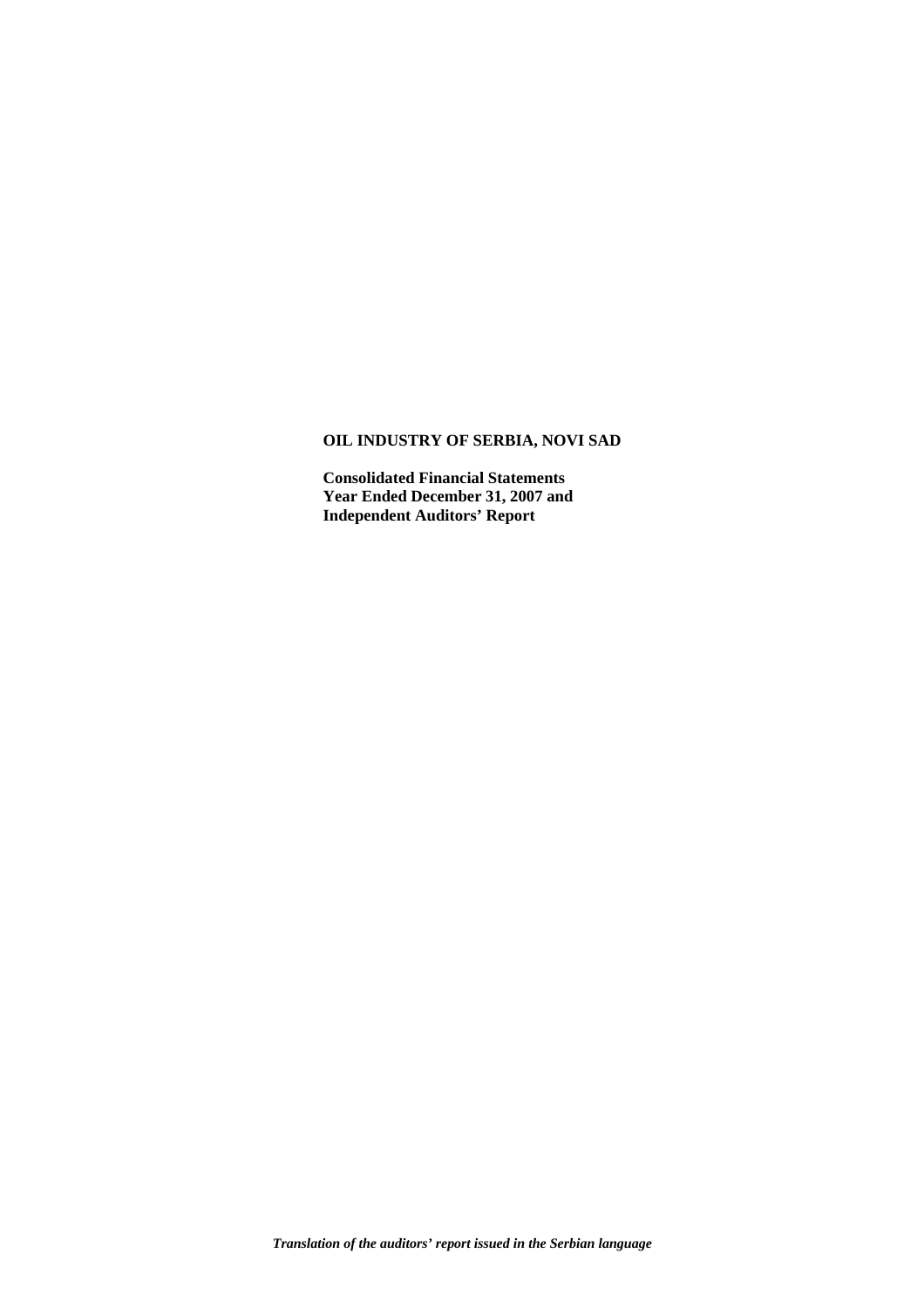# **OIL INDUSTRY OF SERBIA, NOVI SAD**

| <b>CONTENTS</b>                                | Page            |
|------------------------------------------------|-----------------|
| Independent Auditors' Report                   | $1 - 4$         |
| <b>Consolidated Financial Statements:</b>      |                 |
| <b>Consolidated Income Statement</b>           | 5               |
| <b>Consolidated Balance Sheet</b>              | 6               |
| Consolidated Statement of Changes in Equity    | $7\phantom{.0}$ |
| <b>Consolidated Cash Flow Statement</b>        | 8               |
| Notes to the Consolidated Financial Statements | $9 - 45$        |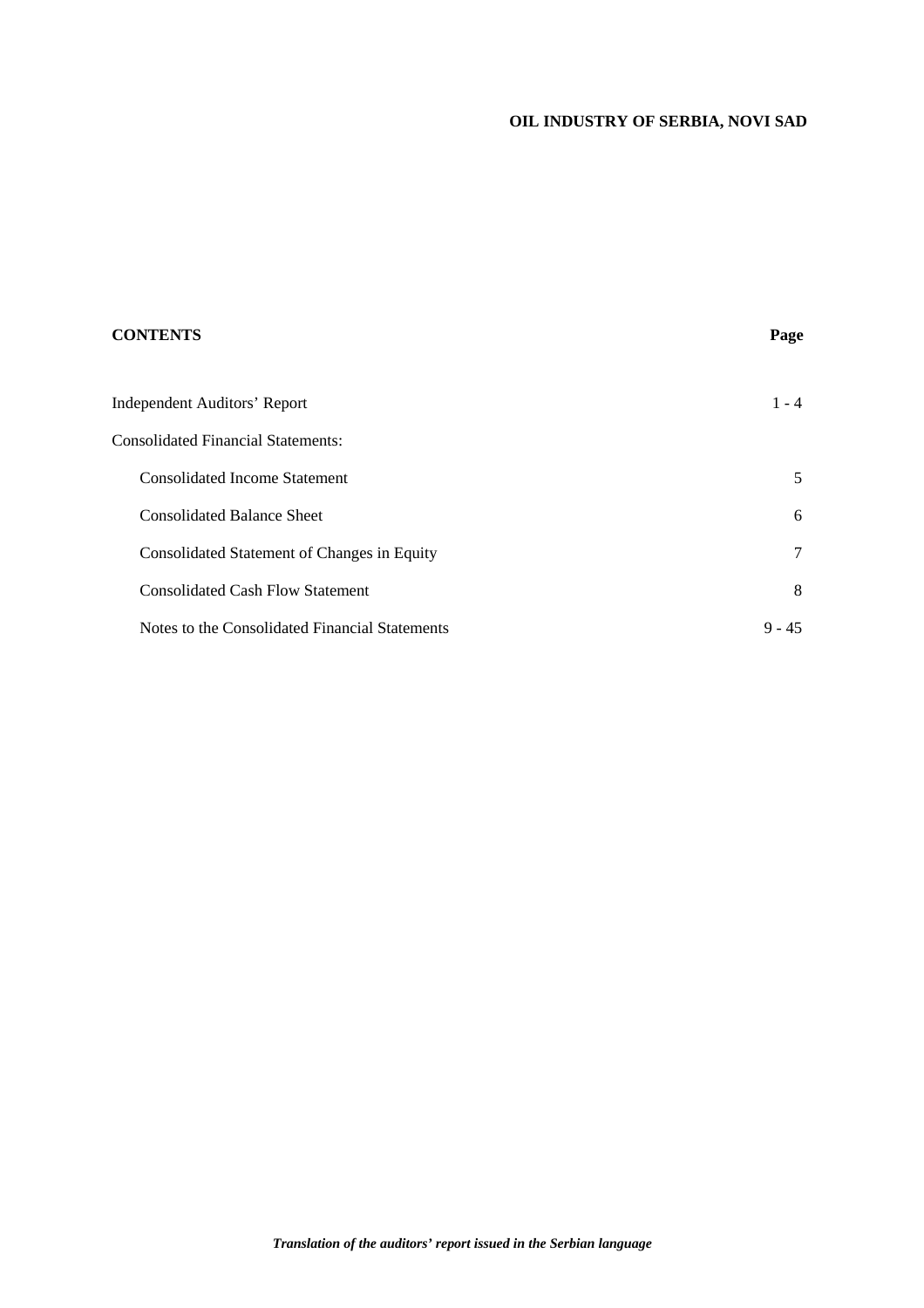#### *Translation of the auditors' report issued in the Serbian language*

### **INDEPENDENT AUDITORS' REPORT**

#### **To the Board of Directors and Assembly of the Oil Industry of Serbia, Novi Sad**

We have audited the accompanying consolidated financial statements (pages 5 to 45) of the Oil Industry of Serbia, Novi Sad (the "Company" or "NIS") and its subsidiaries, which comprise the consolidated balance sheet as at December 31, 2007 and the related consolidated income statement, consolidated statement of changes in equity and consolidated cash flow statement for the year then ended, and a summary of the significant accounting policies and other explanatory notes.

*Management's Responsibility for the Consolidated Financial Statements* 

Management is responsible for the preparation and fair presentation of these consolidated financial statements in accordance with the accounting regulations of the Republic of Serbia. This responsibility includes: designing, implementing and maintaining internal control relevant to the preparation and fair presentation of consolidated financial statements that are free from material misstatement, whether due to fraud or error; selecting and applying appropriate accounting policies; and making accounting estimates that are reasonable in the circumstances.

#### *Auditors' Responsibility*

Our responsibility is to express an opinion on these consolidated financial statements based on our audit. We conducted our audit in accordance with International Standards on Auditing and the Law on Accounting and Auditing of the Republic of Serbia. Those standards require that we comply with ethical requirements and plan and perform the audit to obtain reasonable assurance whether the consolidated financial statements are free from material misstatement.

An audit involves performing procedures to obtain audit evidence about the amounts and disclosures in the consolidated financial statements. The procedures selected depend on the auditor's judgment, including the assessment of the risks of material misstatement of the consolidated financial statements, whether due to fraud or error. In making those risk assessments, the auditor considers internal control relevant to the entity's preparation and fair presentation of the consolidated financial statements in order to design audit procedures that are appropriate in the circumstances, but not for the purpose of expressing an opinion on the effectiveness of the entity's internal control. An audit also includes evaluating the appropriateness of accounting policies used and the reasonableness of accounting estimates made by management, as well as evaluating the overall presentation of the consolidated financial statements.

We believe that the audit evidence we have obtained is sufficient and appropriate to provide a basis for our audit opinion.

(Continued)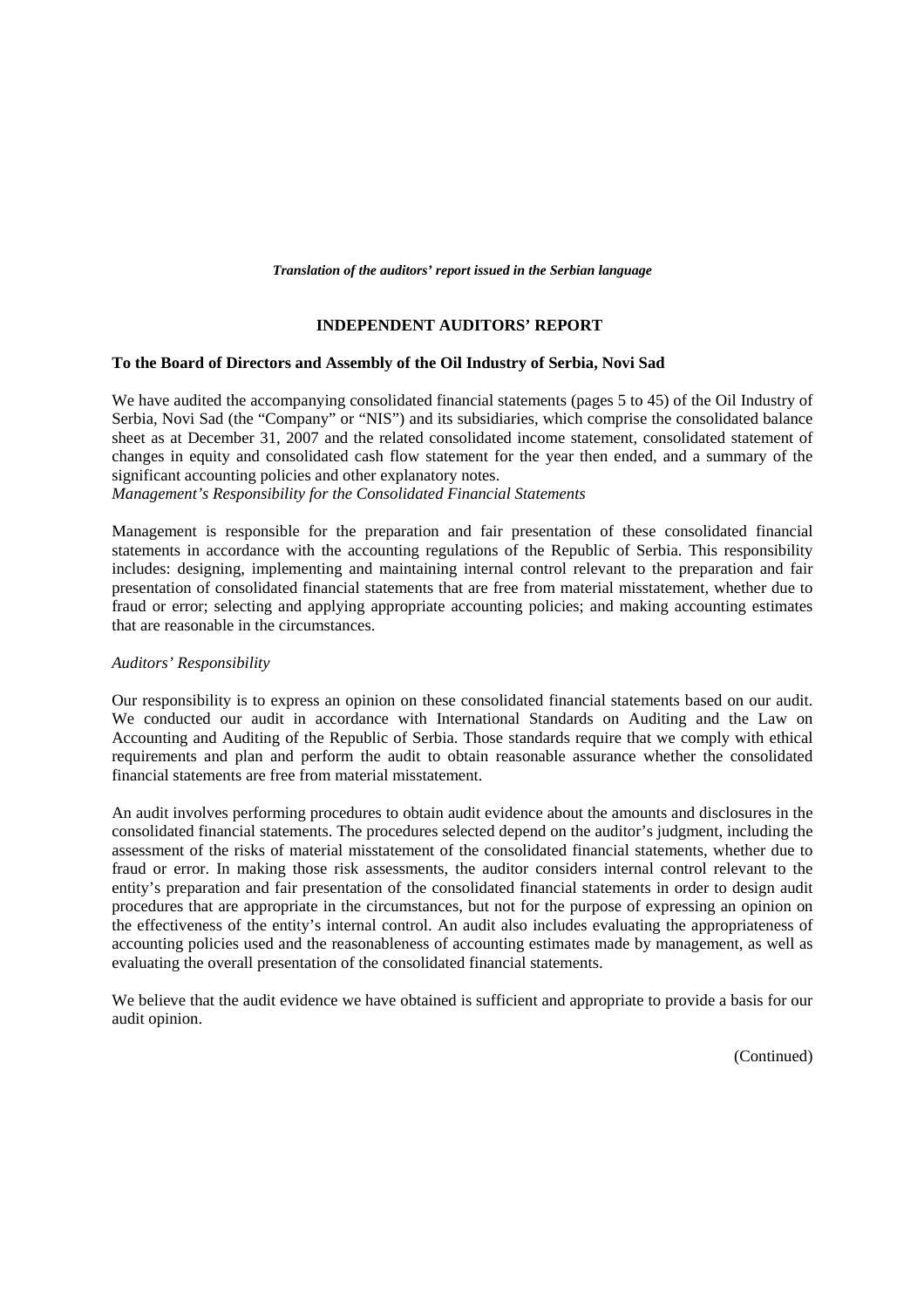#### **INDEPENDENT AUDITORS' REPORT**

#### **To the Board of Directors and Assembly of the Oil Industry of Serbia, Novi Sad (Continued)**

### *Basis for Qualified Opinion*

As disclosed in Note 4 to the consolidated financial statements, the Company charged the effects of error adjustments in the amount of RSD 495,453 thousand to the opening balance of retained earnings in the current year, which is a departure from IAS 8 "Accounting Policies, Changes in Accounting Estimates and Errors" requiring that materially significant errors relating to subsequently determined prior period income and expenses be stated as the adjustment to retained earnings at the beginning of the current year, while the comparative information included in the prior period financial statements is restated accordingly.

As disclosed in Note 3.4 to the consolidated financial statements, with the exception of one subsidiary, the Company did not perform an actuarial valuation in order to determine the present value of accumulated employee retirement benefits and jubilee awards, or did it prepare a calculation of short-term employee benefits payable as in the parent company so in its subsidiaries, which is a departure from the provisions of IAS 19, "Employee Benefits." As a result, the accompanying consolidated financial statements do not include complete provisions and liabilities thereof. Accordingly, we were unable to satisfy ourselves as to the potential effects of the aforementioned liabilities and provisions on the Company's consolidated financial statements for the year 2007.

As disclosed in Note 13 to the consolidated financial statements, intangible assets stated as of December 31, 2007 in the amount of RSD 3,173,305 thousand include investments of RSD 1,952,683 thousand made during the year, most of which relate to the investments in the business software SAP, including the cost of standard support, consulting services and employee training. Based on the documentation made available, we were unable to satisfy ourselves as to the nature of services performed and we were therefore unable to satisfy ourselves whether the Company fully identified the investments which do not qualify for recognition and measurement defined by the provisions of IAS 38 "Intangible Assets – Recognition and Measurement" and which should be charged to net profit for the year.

As disclosed in Note 14 to the consolidated financial statements, at December 31, 2007, property, plant and equipment were stated in the amount of RSD 101,655,744 thousand include investments in progress and advances in the amount of RSD 10,178,319 thousand, containing the inventories of investment material of RSD 1,634,733 thousand. Due to the nature of accounting records available, we were unable to satisfy ourselves as to the nature of inventories of investment material stated or to determine whether such inventories qualify for measurement and recognition as delineated under IAS 16 "Property, Plant and Equipment."

As disclosed in Note 17 to the consolidated financial statements, other long-term investments stated at December 31, 2007 in the net amount of RSD 6,039,966 thousand include long-term loans to employees in the net amount of RSD 2,523,159 thousand and apartments rented to employees with the option of subsequent repurchase, in the net book value of RSD 896,081 thousand, which were valued at the amounts of outstanding receivables and at market value, respectively. In our opinion, such accounting treatment is not in accordance with the requirements of IAS 39, "Financial Instruments: Recognition and Measurement," whereby long-term loans and receivables are measured at their amortized cost using the effective interest rate method. Based on the Company's accounting records, we were unable to quantify the effects of the aforementioned departure from IAS 39 on the accompanying consolidated financial statements.

(Continued)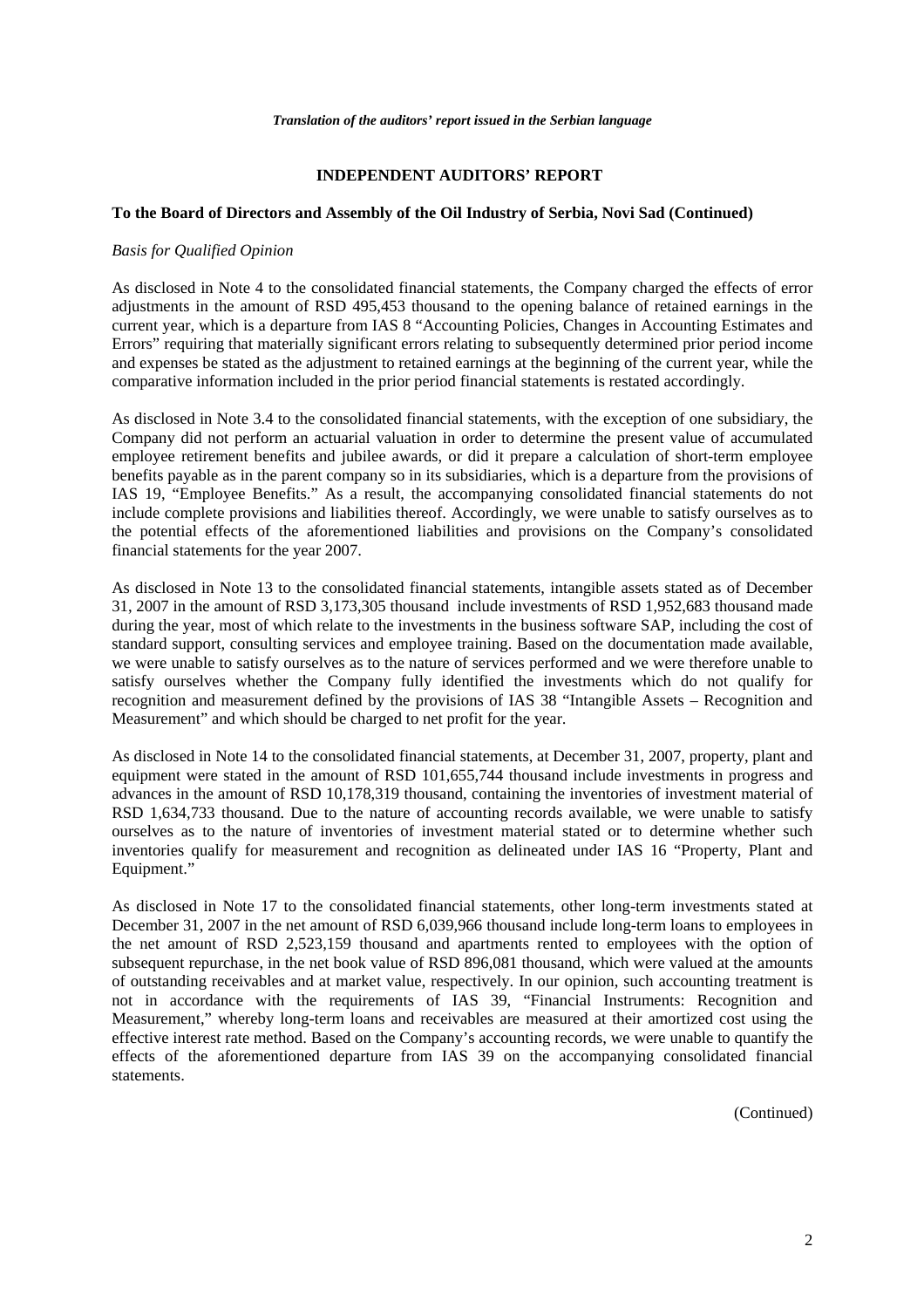### **INDEPENDENT AUDITORS' REPORT**

#### **To the Board of Directors and Assembly of the Oil Industry of Serbia, Novi Sad (Continued)**

#### *Basis for Qualified Opinion (Continued)*

As disclosed in Note 18 to the consolidated financial statements, inventories stated at December 31, 2007 in the net amount of RSD 31,542,211 thousand include obsolete and slow-moving items. Since the Company does not possess reliable aging analysis of inventories, we were unable to quantify their potential impairment. In addition, inventories of materials, goods, finished products and work in progress include the significant amount of internal profit included in inventories. Due to the Company's methodology for cost price calculation and a lack of accounting records supporting the required data, we were unable to determine the effects of potential adjustments to the accompanying consolidated financial statements.

As disclosed in Note 25 to the consolidated financial statements, based on the internal estimates of the Company's management, as of December 31, 2007 the provision for the restoration and re-cultivation of degraded natural environment amounted to RSD 831,365 thousand. Pursuant to the documentation made available to us, we were unable to satisfy ourselves whether the methodology used in the computation of the aforementioned provision is in accordance with the requirements of IAS 37 "Provisions, Contingent Liabilities and Contingent Assets." In addition, due to the nature of technological processes, the Company potentially caused environmental pollution in the previous period and could expect citizens' claims and criminal charges by the relevant governmental authorities. The Company did not recognize a provision for costs of neutralizing the consequences of environmental contamination, as required by IAS 37 "Provisions, Contingent Liabilities and Contingent Assets."

As disclosed in Note 27 to the consolidated financial statements, other long-term liabilities as of December 31, 2007, amounted to RSD 888,272 thousand, where the amount of RSD 714,235 thousand represents liabilities to other legal entities related to the Agreement on Joint Construction and Mutual Relationship with respect to co-financing the construction of tourist center, Crni Vrh (signed on August 17, 1995). The Company did not determine maturities for the aforementioned liabilities nor did it accrue the related interest, which departures from the requirements of IAS 32 – "Financial Instruments: Disclosure and Presentation" and IAS 39 – "Financial Instruments: Recognition and Measurement".

As disclosed in Notes 19 and 29 to the consolidated financial statements, as of December 31, 2007 accounts receivable and accounts payable amounted to RSD 17,433,309 thousand and RSD 31,797,074 thousand, respectively and included domestic accounts receivable (RSD 24,649,830 thousand) and interest receivables (RSD 4,121,106 thousand), as well as accounts payable (RSD 29,048,413 thousand). Based on the documentation made available to us, the accrual testings and independent confirmations received from certain creditors and debtors, significant differences were identified as compared with the balances recorded in the Company's books of account. Up to the date of these financial statements, the Company's management has not reconciled these amounts and accordingly, we are unable to satisfy ourselves whether these receivables and liabilities are fairly stated as of December 31, 2007.

As of December 31, 2007, deferred tax assets of RSD 489,416 thousand, deferred tax liabilities of RSD 64,211 thousand and income taxes for the year then ended amounted to RSD 587,679 thousand. Based on the documentation made available to us, we were unable to satisfy ourselves as to the computation of deferred taxes in accordance with IAS 12, "Income Taxes", or to quantify the potential effects on the accompanying consolidated financial statements. In addition, the accompanying consolidated financial statements do not include disclosures required under IAS 12, "Income Taxes."

Certain information presented in the consolidated cash flow statement has not been reconciled with the amounts stated in the Company's consolidated balance sheet as of December 31, 2007, or with those in the consolidated income statement and consolidated statement of changes in equity for the year then ended. Based on the information made available, and given the complexity of internal balances in the Company, we were unable to separate inflows and outflows derived from internal transactions and, therefore, we do not express an opinion on the Company's consolidated cash flow statement for the year ended December 31, 2007.

(Continued)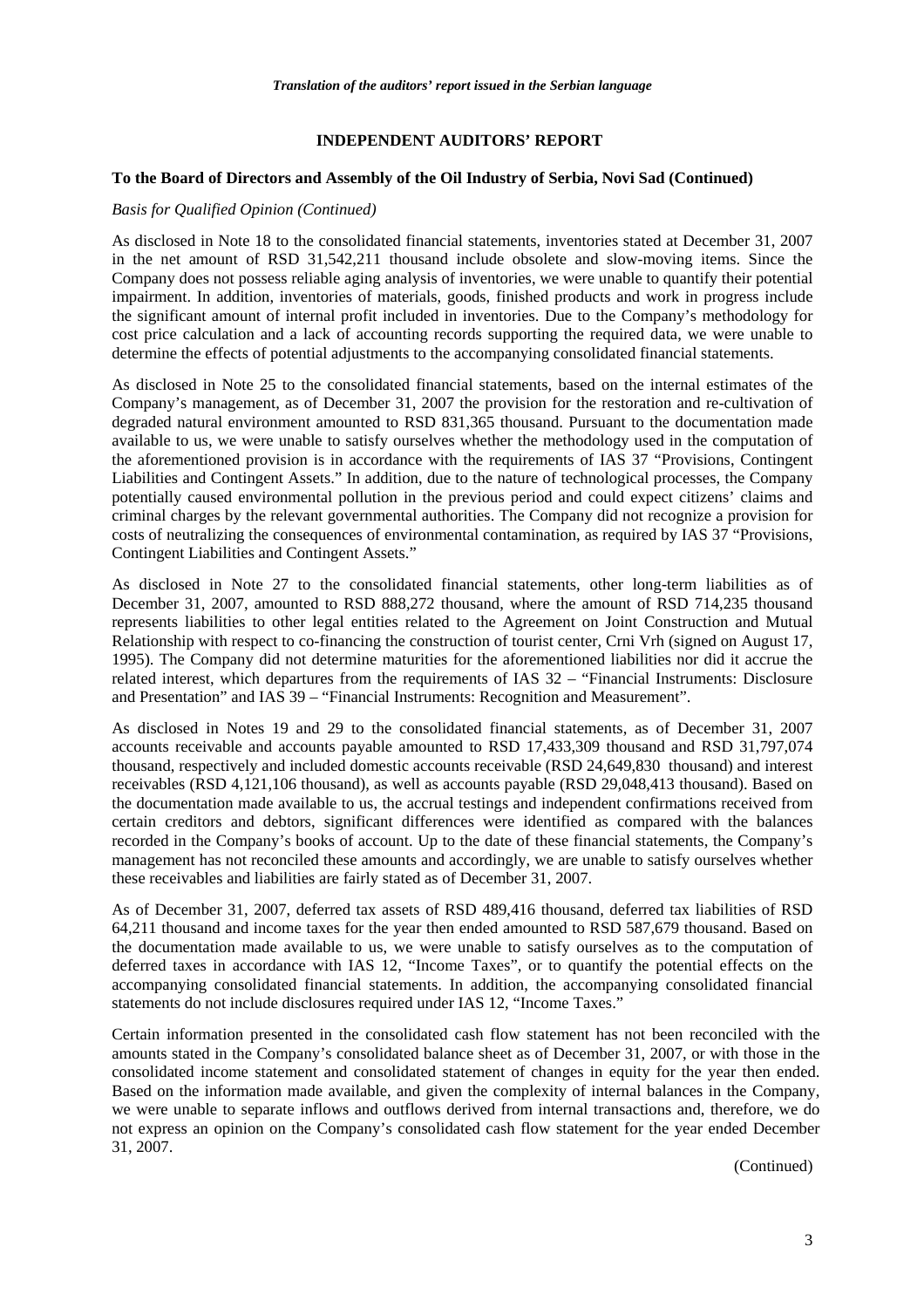## **INDEPENDENT AUDITORS' REPORT**

## **To the Board of Directors and Assembly of the Oil Industry of Serbia, Novi Sad (Continued)**

#### *Qualified Opinion*

In our opinion, except for the effects of the possible adjustments associated with the uncertainties and limitations on the performance of the audit procedures referred to in the preceding paragraphs, the accompanying consolidated financial statements present fairly, in all material respects, the consolidated financial position of the Company and subsidiaries as of December 31, 2007, and its financial performance and changes in equity for the year then ended, in accordance with the accounting regulations of the Republic of Serbia.

#### *Emphasis of Matter*

Without further qualifying our opinion, we draw attention to the following matters:

- a) The Company is neither in possession of all documentation necessary to prove ownership over all assets and property, nor has it fully separated assets and liabilities with the former NIS members. The management believes that the issues of ownership over assets, split-offs with the former Nis members, as well as the matter of regulating relations with the state agencies of the Republic of Serbia arising thereof, will be successfully resolved, i.e., that the Company will not experience significant difficulties in proving its ownership titles.
- b) As disclosed in Note 33 to the consolidated financial statements, at December 31, 2007, the aggregate of potential monetary damages arising from court and administrative proceedings in which the Company has been named a defendant party, amounted to RSD 8,728,218 thousand without the effects of potential penalties for which the Company formed provisions in the amount of RSD 125,896 thousand. Although it is not possible to predict the final outcome of other litigations with any certainty, the Company's management does not anticipate unfavorable outcome of materially significant proceedings and, accordingly, no additional provisions were included by these consolidated financial statements. In addition, the worth of lawsuits which the Company filed against third parties amounts to RSD 8,094,108 thousand, the litigations which either have not been disclosed in the accompanying consolidated financial statements or for which the corresponding allowance for impairment has not been provided for.
- (c) As disclosed in Note 2 to the accompanying consolidated financial statements, these consolidated financial statements were prepared by applying the IAS which were in effect as of December 31, 2002 and the accounting regulations of the Republic of Serbia based on them. The Company's management assesses IAS, IFRS and interpretations the application of which was prescribed pursuant to the February 12, 2008 Decision enacted by the Minister of Finance of the Republic of Serbia and once the standards and interpretations with reference to the Company's activities have been established, the Company intends to apply them in preparing the consolidated financial statements for the period beginning January 1, 2008. With regards to the provisions contained in the newly-adopted and amended standards and interpretations which relate to the application date and the provisions with reference to the disclosure of comparative figures, upon their adoption and application by the Company, certain reclassification of data presented in the accompanying consolidated financial statements for the year 2007 might be required, as these will be used as comparative figures in the Company's financial statements for the year 2008.

Belgrade, May 9, 2008

Žarko Mijović Certified Auditor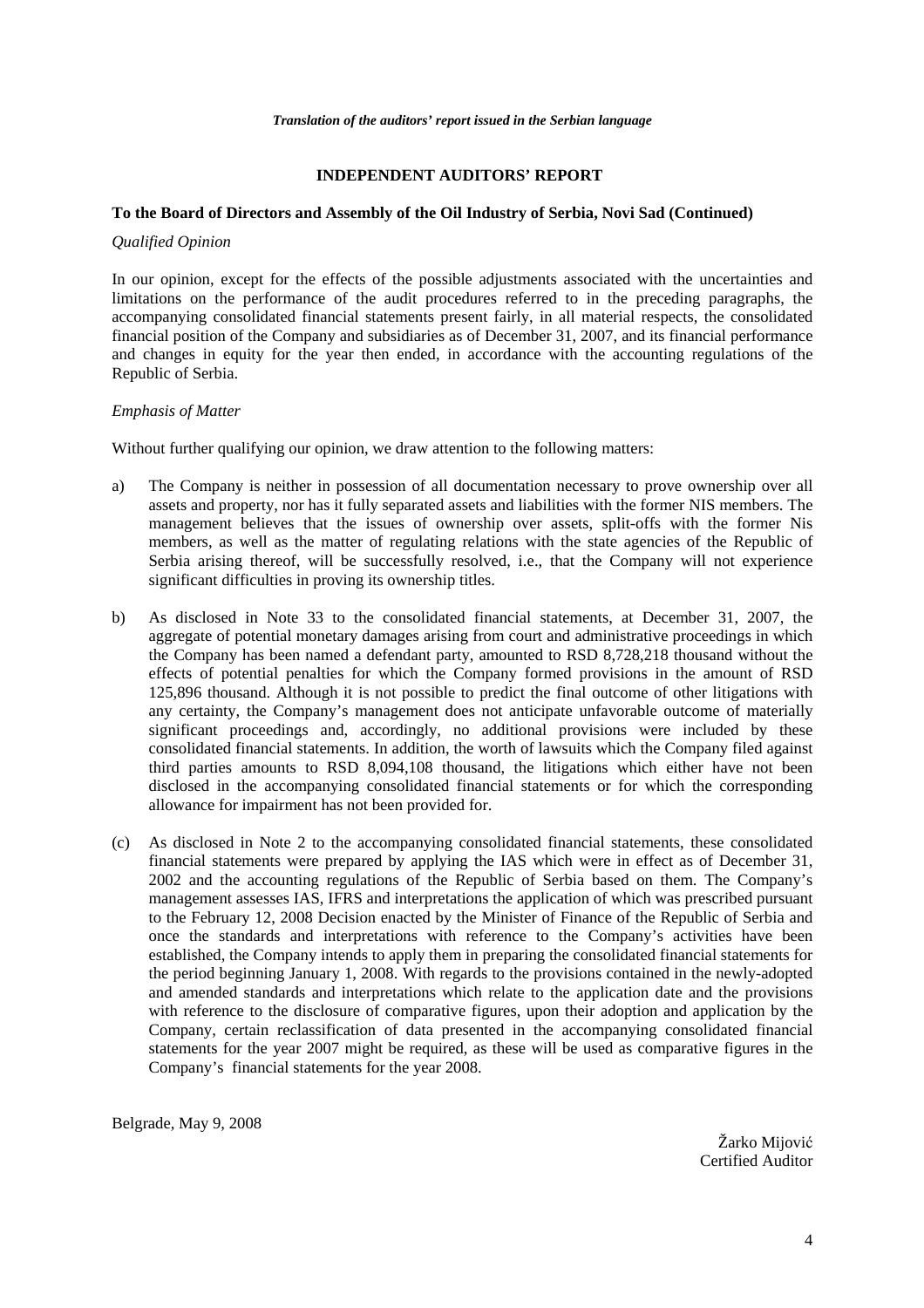## **CONSOLIDATED INCOME STATEMENT Year Ended December 31, 2007**

**(thousands of RSD)** 

|                                           | <b>Notes</b> | 2007            | 2006            |
|-------------------------------------------|--------------|-----------------|-----------------|
| <b>OPERATING INCOME</b>                   |              |                 |                 |
| Sales of goods, products and services     | 5            | 159,575,484     | 153,914,556     |
| Own-work capitalized                      |              | 481,626         | 340,992         |
| Decrease of value of inventories          |              | (185, 332)      | (1,895,963)     |
| Other operating income                    |              | 379,214         | 302,588         |
|                                           |              | 160,250,992     | 152,662,173     |
| <b>OPERATING EXPENSES</b>                 |              |                 |                 |
| Cost of commercial goods sold             |              | (52,300,826)    | (55,202,965)    |
| Cost of materials                         | 6            | (67, 292, 884)  | (58, 583, 857)  |
| Staff costs                               | 7            | (16, 216, 585)  | (13,967,827)    |
| Depreciation, amortization and provisions | 13, 14, 25   | (6,112,278)     | (6,434,163)     |
| Other operating expenses                  | 8            | (11,065,890)    | (9,498,820)     |
|                                           |              | (152, 988, 463) | (143, 687, 632) |
| <b>PROFIT FROM OPERATIONS</b>             |              | 7,262,529       | 8,974,541       |
| Finance income                            | 9            | 9,963,143       | 9,382,021       |
| Finance expenses                          | 10           | (7,954,556)     | (7,444,366)     |
| Other income                              | 11           | 3,252,233       | 7,870,423       |
| Other expenses                            | 12           | (6,680,661)     | (12, 301, 292)  |
| <b>PROFIT BEFORE TAX</b>                  |              | 5,842,688       | 6,481,327       |
| Income taxes                              |              |                 |                 |
| - deferred tax benefits                   |              | 1,915           |                 |
| - current tax expense                     |              | (587, 679)      | (212,985)       |
| PROFIT FOR THE YEAR                       |              | 5,256,924       | 6,268,342       |
| Net profit/(loss) attributable to:        |              |                 |                 |
| - equity holders of the Parent Company    |              | 5,258,296       | 6,271,489       |
| - minority interests                      |              | (1,372)         | (3, 147)        |
|                                           |              | 5,256,924       | 6,268,342       |

The accompanying notes on the following pages are an integral part of these consolidated financial statements.

Approved by, and signed on behalf of NIS A.D. Novi Sad:

Miloš Saramandić General Manager

 Emil Živkov Head of Accounting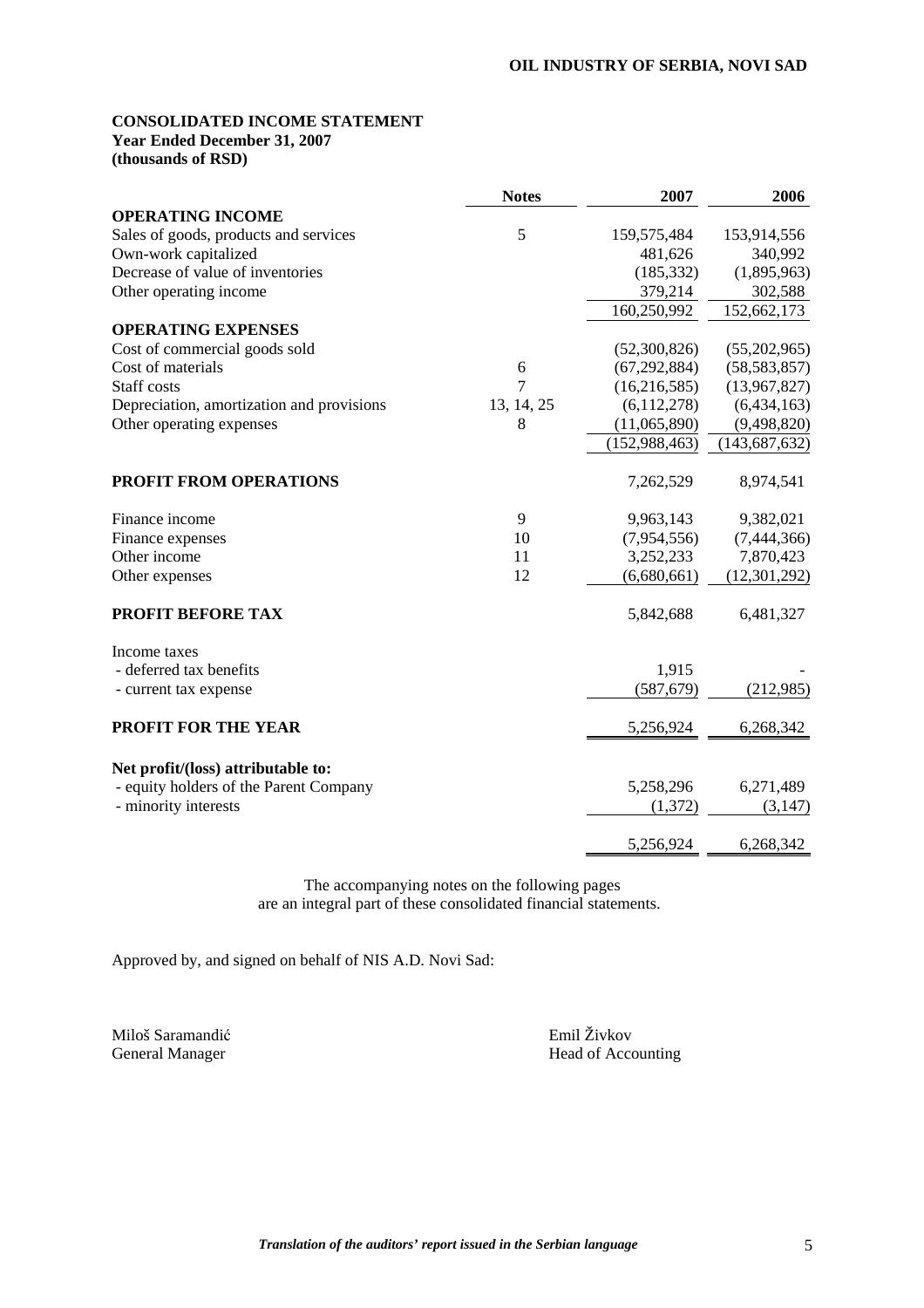## **CONSOLIDATED BALANCE SHEET As at December 31, 2007 (thousands of RSD)**

|                                                    |             | December 31, | December 31, |
|----------------------------------------------------|-------------|--------------|--------------|
|                                                    | <b>Note</b> | 2007         | 2006         |
| <b>ASSETS</b>                                      |             |              |              |
| <b>Non-current assets</b><br>Intangible assets     | 13          | 3,173,305    | 1,319,292    |
| Property, plant and equipment                      | 14          | 101,655,744  | 101,902,051  |
| Investment property                                | 15          | 777,584      | 738,953      |
| Equity investments                                 | 16          | 1,141,641    | 1,346,212    |
| Other long-term financial placements               | 17          | 6,039,966    | 5,676,067    |
|                                                    |             | 112,788,240  | 110,982,575  |
|                                                    |             |              |              |
| <b>Current assets</b>                              |             |              |              |
| Inventories                                        | 18          | 31,542,211   | 25, 171, 275 |
| Non-current assets held for sale                   |             |              | 53,397       |
| Accounts receivable                                | 19          | 17,433,309   | 14,688,307   |
| Short-term financial placements                    | 20          | 2,968,343    | 2,674,810    |
| Cash and cash equivalents                          | 21          | 1,862,109    | 2,751,678    |
| Value added tax and prepayments                    | 22          | 1,922,350    | 732,669      |
| Deferred tax assets                                |             | 489,416      | 487,631      |
|                                                    |             | 56,217,738   | 46,559,767   |
| <b>Total assets</b>                                |             | 169,005,978  | 157,542,342  |
|                                                    |             |              |              |
| <b>EQUITY AND LIABILITIES</b>                      |             |              |              |
| <b>Equity</b><br>Share capital                     | 24          | 81,530,220   | 81,530,220   |
| Other capital                                      |             | 5,597,839    | 5,593,691    |
| Reserves                                           |             | 484,601      | 140,125      |
| <b>Revaluation reserves</b>                        |             | 1,946,549    | 248,433      |
| Retained earnings                                  |             | 9,527,567    | 5,805,764    |
| <b>Translation reserves</b>                        |             | (305)        | 446          |
| Capital attributable to majority shareholders      |             | 99,086,471   | 93,318,679   |
| Minority interest                                  |             | 17,634       | 14,693       |
|                                                    |             | 99,104,105   | 93,333,372   |
| <b>Long-term provisions and liabilities</b>        |             |              |              |
| Long-term provisions                               | 25          | 974,600      | 1,574,481    |
| Long-term borrowings                               | 26          | 12,753,407   | 18,639,798   |
| Other long-term liabilities                        | 27          | 888,272      | 792,786      |
|                                                    |             | 14,616,279   | 21,007,065   |
|                                                    |             |              |              |
| <b>Current liabilities</b>                         |             |              |              |
| Short-term financial liabilities                   | 28          | 13,057,106   | 11,805,674   |
| Accounts payable                                   | 29          | 31,797,074   | 24,453,384   |
| Other current liabilities and accruals             | 30          | 5,118,809    | 4,086,262    |
| Value added tax and other taxes and duties payable | 31          | 4,653,658    | 2,788,986    |
| Income taxes payable                               |             | 594,736      | 63,048       |
| Deferred tax liabilities                           |             | 64,211       | 4,551        |
|                                                    |             | 55,285,594   | 43,201,905   |
| <b>Total equity and liabilities</b>                |             | 169,005,978  | 157,542,342  |
| <b>Off-balance sheet items</b>                     | 32          | 43,947,429   | 62,292,947   |
|                                                    |             |              |              |

The accompanying notes on the following pages are an integral part of these consolidated financial statements.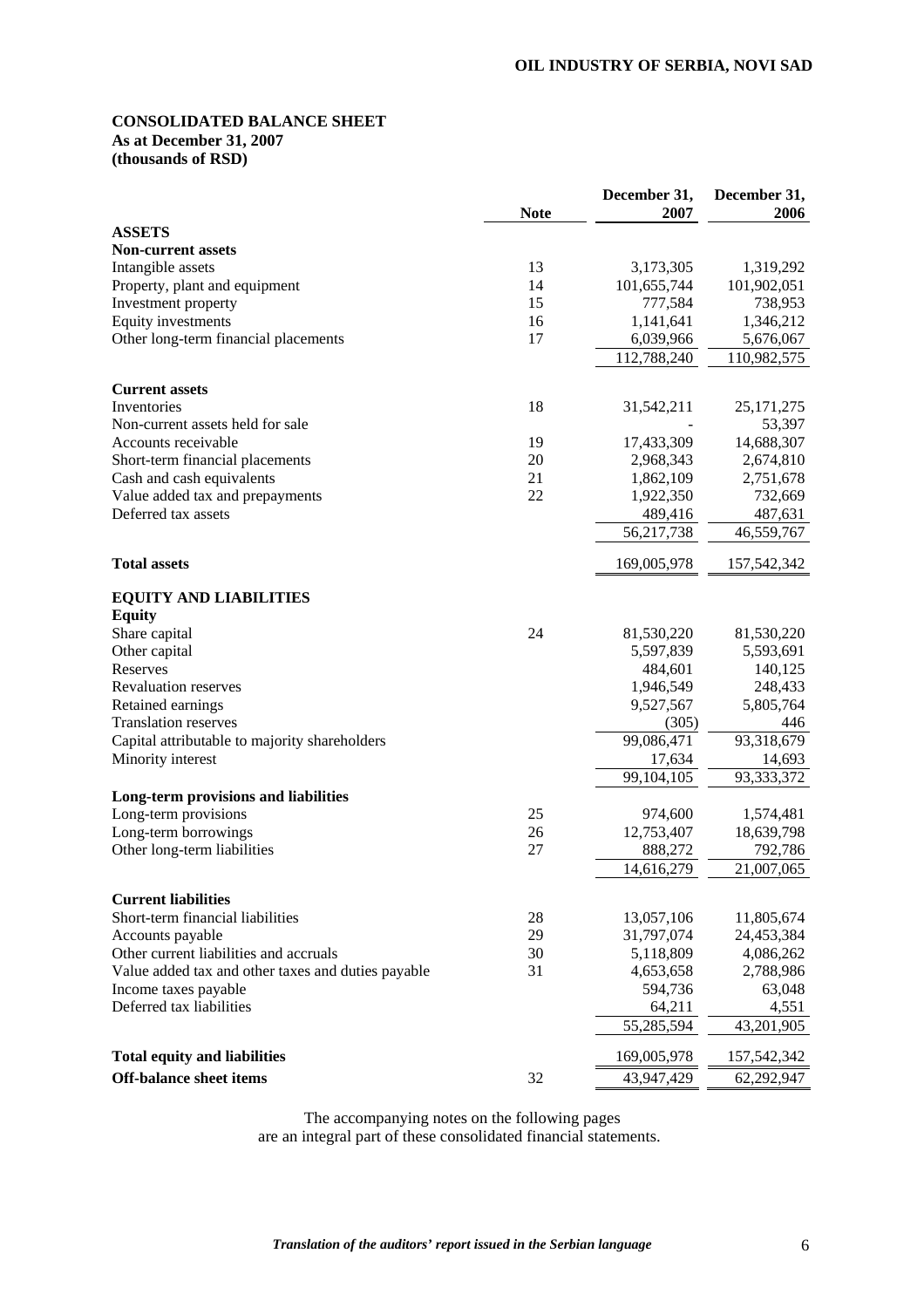## **CONSOLIDATED STATEMENT OF CHANGES IN EQUITY Year Ended December 31, 2007 (thousands of RSD)**

|                                                                     | <b>Share</b><br>Capital | Other<br>Capital | <b>Reserves</b> | <b>Revaluation</b><br><b>Reserves</b> | <b>Retained</b><br><b>Earnings</b> | <b>Translation</b><br><b>Reserves</b> | Capital<br><b>Attributable</b><br>to Majority<br><b>Shareholders</b> | <b>Minority</b><br><b>Interest</b> | <b>Total</b> |
|---------------------------------------------------------------------|-------------------------|------------------|-----------------|---------------------------------------|------------------------------------|---------------------------------------|----------------------------------------------------------------------|------------------------------------|--------------|
| Balance, January 1, 2006                                            | 22,424,616              | 220,973          | 710,113         | 63,506,565                            | 1,055,830                          |                                       | 87,918,097                                                           | (954)                              | 87,917,143   |
| Opening balance adjustment (Note 4)                                 |                         |                  |                 | 9,219                                 | 263,702                            |                                       | 272,921                                                              |                                    | 272,921      |
| Changes in the scope of consolidation                               |                         | (47)             |                 |                                       | 19,978                             | 446                                   | 20,377                                                               | 18,794                             | 39,171       |
| Deferred taxes                                                      |                         |                  |                 |                                       | 442,836                            |                                       | 442,836                                                              |                                    | 442,836      |
| Effects of reconciliation of capital in accordance with the Serbian |                         |                  |                 |                                       |                                    |                                       |                                                                      |                                    |              |
| <b>Business Registers Agency Decision</b>                           | 59,105,604              | 5,372,912        | (710,068)       | (63, 287, 692)                        | (480, 756)                         |                                       |                                                                      |                                    |              |
| Fair value adjustment of long-term financial placements             |                         |                  |                 | 61,368                                | (7)                                |                                       | 61,361                                                               |                                    | 61,361       |
| Disposal of property, plant and equipment                           |                         |                  |                 | (39, 397)                             | 39,397                             |                                       |                                                                      |                                    |              |
| Reactivation of retired fixed assets                                |                         |                  |                 | 1,164                                 |                                    |                                       | 1,164                                                                |                                    | 1,164        |
| <b>Transfers</b>                                                    |                         |                  | 140,024         |                                       | (140, 024)                         |                                       |                                                                      |                                    |              |
| Dividends declared                                                  |                         |                  |                 |                                       | (1,687,716)                        |                                       | (1,687,716)                                                          |                                    | (1,687,716)  |
| Net profit for the year                                             |                         |                  |                 |                                       | 6,271,489                          |                                       | 6,271,489                                                            | (3, 147)                           | 6,268,342    |
| Other                                                               |                         | (147)            | 56              | (2,794)                               | 21,035                             |                                       | 18,150                                                               |                                    | 18,150       |
| Balance, December 31, 2006                                          | 81,530,220              | 5,593,691        | 140,125         | 248,433                               | 5,805,764                          | 446                                   | 93,318,679                                                           | 14,693                             | 93,333,372   |
| Balance, January 1, 2007                                            | 81,530,220              | 5,593,691        | 140,125         | 248,433                               | 5,805,764                          | 446                                   | 93,318,679                                                           | 14,693                             | 93,333,372   |
| Opening balance adjustment (Note 4)                                 |                         |                  | (45)            | (56, 327)                             | (495, 453)                         |                                       | (551, 825)                                                           | 1,897                              | (549, 928)   |
| Effects of the fair value adjustment of long-term financial         |                         |                  |                 |                                       |                                    |                                       |                                                                      |                                    |              |
| placements                                                          |                         |                  |                 | 215,201                               |                                    |                                       | 215,201                                                              |                                    | 215,201      |
| Increase in equity                                                  |                         |                  |                 |                                       |                                    |                                       |                                                                      | 2,517                              | 2,517        |
| <b>Transfers</b>                                                    |                         |                  | 344,578         |                                       | (344, 578)                         |                                       |                                                                      |                                    |              |
| Dividends declared                                                  |                         |                  |                 |                                       | (689, 155)                         |                                       | (689, 155)                                                           |                                    | (689, 155)   |
| Net profit for the year                                             |                         |                  |                 |                                       | 5,258,296                          | $\overline{\phantom{a}}$              | 5,258,296                                                            | (1,372)                            | 5,256,924    |
| <b>Recalculation effects</b>                                        |                         |                  |                 |                                       |                                    | (751)                                 | (751)                                                                | (101)                              | (852)        |
| Appraisal of property and construction in progress                  |                         |                  |                 | 1,604,741                             |                                    | $\sim$                                | 1,604,741                                                            |                                    | 1,604,741    |
| Tax effects of appraising property and construction in progress     |                         |                  |                 | (65, 499)                             |                                    |                                       | (65, 499)                                                            |                                    | (65, 499)    |
| Profit distribution                                                 |                         |                  |                 |                                       | (7,361)                            |                                       | (7,361)                                                              |                                    | (7,361)      |
| Other                                                               |                         | 4,148            | (57)            |                                       | 54                                 |                                       | 4,145                                                                |                                    | 4,145        |
| Balance, December 31, 2007                                          | 81,530,220              | 5,597,839        | 484,601         | 1,946,549                             | 9,527,567                          | (305)                                 | 99,086,471                                                           | 17,634                             | 99,104,105   |

The accompanying notes on the following pages are an integral part of these consolidated financial statements.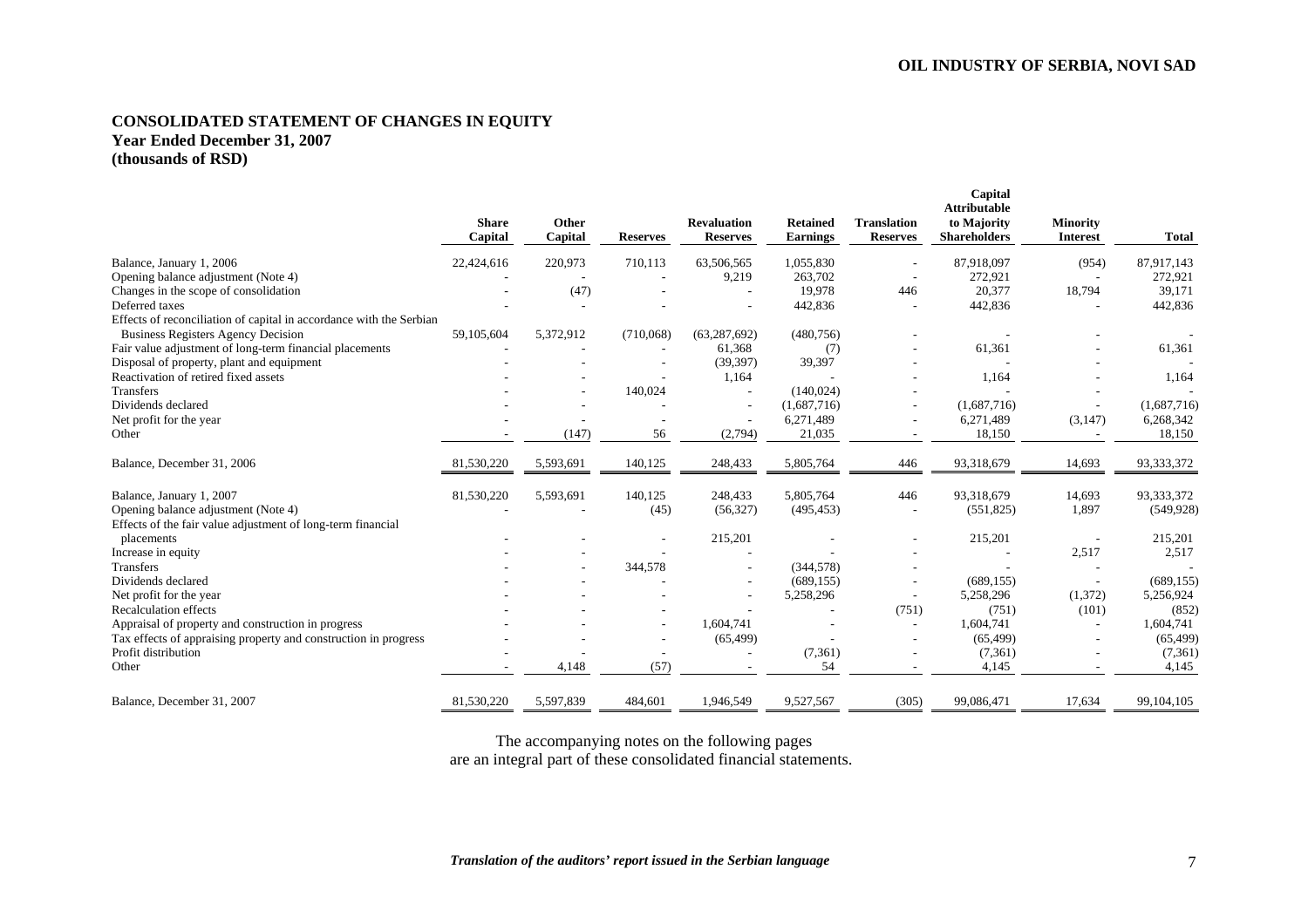## **CONSOLIDATED CASH FLOW STATEMENT Year Ended December 31, 2007**

**(thousands of RSD)** 

|                                                                  | 2007            | 2006            |
|------------------------------------------------------------------|-----------------|-----------------|
| <b>Cash flows from operating activities</b>                      |                 |                 |
| Cash receipts from customers                                     | 317,694,140     | 202,866,450     |
| Interest received                                                | 2,066,565       | 1,537,025       |
| Extraordinary items                                              | 9,651,595       | 6,899,387       |
| Cash paid to suppliers                                           | (212, 863, 455) | (137, 206, 896) |
| Cash paid to, and on behalf of employees                         | (13,557,775)    | (10, 447, 831)  |
| Interest paid                                                    | (3,679,784)     | (1,257,392)     |
| Non-income taxes and other duties paid                           | (564, 131)      | (145, 592)      |
| Outflows based on extraordinary items                            | (92, 851, 772)  | (59, 761, 440)  |
| Net cash provided by operating activities                        | 5,895,383       | 2,483,711       |
| <b>Cash flows from investing activities</b>                      |                 |                 |
| Proceeds from the sale of shares and equity investments          | 398,943         | 571             |
| Sale of equipment                                                | 1,762,716       | 834,419         |
| Other financial placements (net inflows)                         | 237,379         | 35,461          |
| Interest received                                                | 154,959         | 76,721          |
| Dividends received                                               | 902             |                 |
| Purchase of shares and equity investments                        |                 | (35, 409)       |
| Purchases of property, plant and equipment and intangible assets | (6,879,109)     | (5,822,837)     |
| Other financial placements (net outflows)                        | (14,283)        | (2,925,323)     |
| Net cash used in investing activities                            | (4,338,493)     | (7,836,397)     |
| <b>Cash flows from financing activities</b>                      |                 |                 |
| Increase in capital                                              | 1,744           | 8,711           |
| Net increase in long-term and short-term borrowings              | 3,753,009       | 6,801,960       |
| Net increase in other long-term and short-term liabilities       | 61,558          | 1,901,692       |
| Net decrease in long-term and short-term borrowings              | (4,287,353)     | (2,995,761)     |
| Financial leases (net outflows)                                  | (46, 161)       | (88, 814)       |
| Dividends paid                                                   | (1,965,293)     | (139, 321)      |
| Net cash (used in)/ provided by financing activities             | (2,482,496)     | 5,488,467       |
| Net (decrease)/increase in cash and cash equivalents             | (925, 606)      | 135,781         |
| Cash and cash equivalents, beginning of year                     | 2,751,678       | 2,297,534       |
| Foreign exchange gains on the translation of cash                |                 |                 |
| and cash equivalents                                             | 911,346         | 648,634         |
| Foreign exchange losses on the translation of cash               |                 |                 |
| and cash equivalents                                             | (875, 309)      | (330, 271)      |
| Cash and cash equivalents, end of year                           | 1,862,109       | 2,751,678       |

The accompanying notes on the following pages are an integral part of these consolidated financial statements.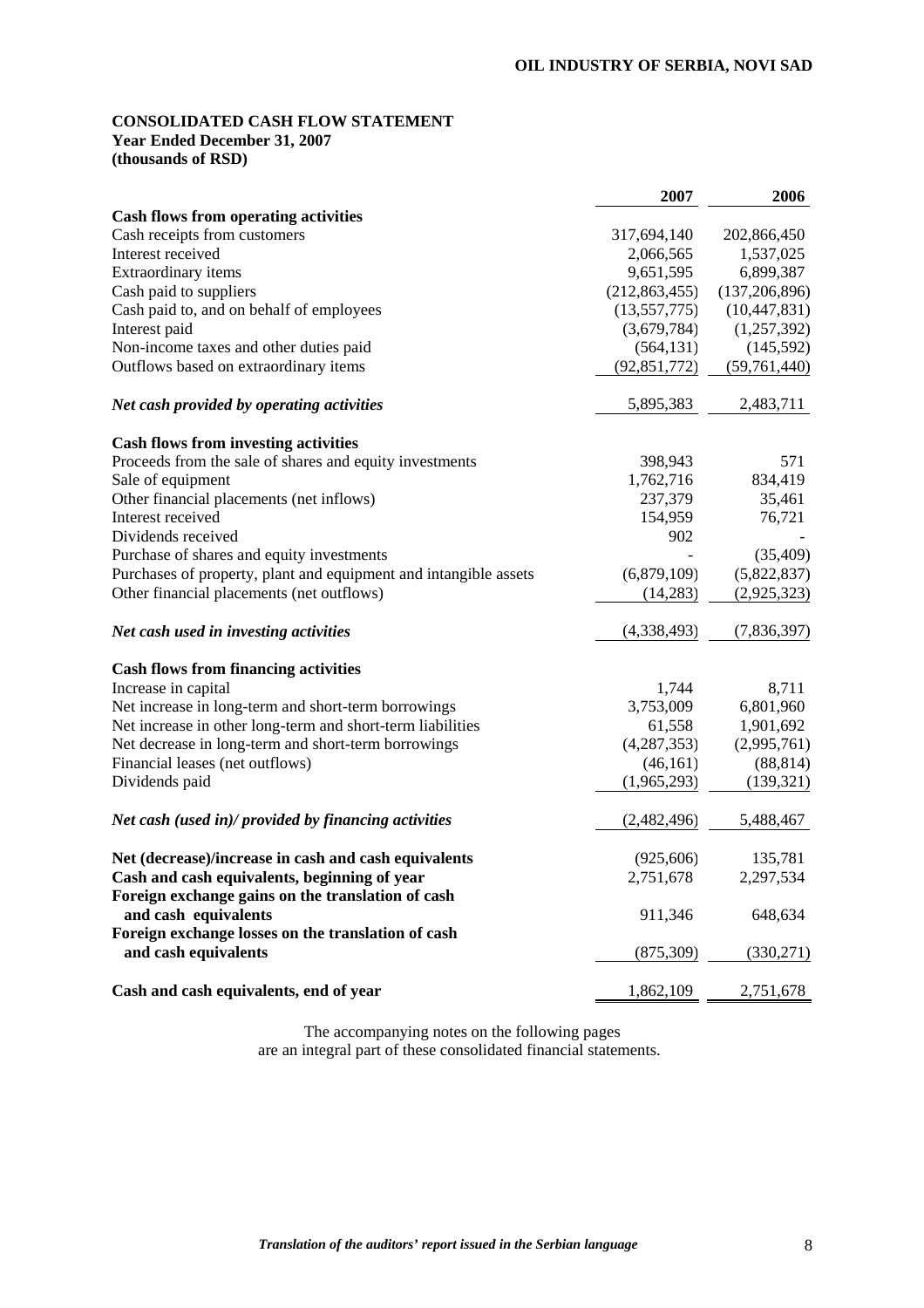## **1. GENERAL INFORMATION**

 Naftna Industrija Srbije A.D., Novi Sad (the Oil Industry of Serbia, a Shareholding Company from Novi Sad, hereinafter: the **"**Company" or "NIS") was originally established after World War II when the research and production of oil and natural gas, as well as the oil derivatives distribution and trade, started. The Company was organized in accordance with the Government of the Republic of Serbia Decision number 05/023-4377/2005-1 as of July 7, 2005 on the foundation of the Shareholding Company for research, production, processing, trade and distribution of oil and oil derivatives, and research and production of natural gas, NIS A.D., Novi Sad (Official Gazette of the Republic of Serbia 74/2005). NIS is one of the three legal successors of the Public Enterprise, Oil Industry of Serbia ("JP NIS"), Novi Sad pursuant to the Law on Abrogation of the Law on Founding a Public Company for Exploration, Production and Distribution of Oil and Natural Gas (Official Gazette of the Republic of Serbia, number 74/2005) and pursuant to their Founding Act, assumed the rights, liabilities, assets, employees, documentation and contracts of the economic entity the Public Company for Exploration, Production and Distribution of Oil and Natural Gas (NIS JP). The distribution of rights, assets and liabilities of NIS JP to the newly founded established companies was executed on July 1, 2005 and the Company was registered on October 1, 2005.

The Company operates in accordance with the regulations set by the Government of the Republic of Serbia, dealing with oil derivatives and gas sales prices conformed to the fluctuation in the price of the crude oil on the World Market. The By-law also prescribes that NIS is obliged to enable the use of all its capacities for oil refining under equal conditions to the interested parties entered in the Court Register as entities involved in oil and oil derivatives distribution, under the same or comparable circumstances.

 The Head Office is located in Novi Sad, 12 Narodni Front Street. The Company had 12,603 employees at December 31, 2007 (December 31, 2006: 12,928 employees).

## **2. BASIS OF PREPARATION AND PRESENTATION OF THE CONSOLIDATED FINANCIAL STATEMENTS AND ACCOUNTING CONVENTION**

## **2.1. Scope of the Consolidated Financial Statements**

The consolidated financial statements include the financial statements of the parent company – NIS A.D., Novi Sad and the following domestic and foreign subsidiaries:  $\omega$  of  $\omega$ 

|                | <b>Subsidiary</b>                              | 70 OL EQUILY<br><b>Interests</b> |
|----------------|------------------------------------------------|----------------------------------|
|                |                                                |                                  |
|                | O Zone a.d., Beograd                           | 100.00%                          |
| 2              | NIS Oil Trading, Frankfurt, Germany            | 100.00%                          |
| 3              | NIS Oversiz d.o.o., Moscow, Russian Federation | 100.00%                          |
| $\overline{4}$ | Jubos d.o.o., Bor                              | 51.00%                           |
| 5              | Svetlost d.o.o., Bujanovac                     | 51.32%                           |
| 6              | Ranis, Moscow area, Russia                     | 51.00%                           |

All intercompany balances and transactions between the aforelisted subsidiaries have been eliminated upon consolidation.

The assets and liabilities of entities located abroad have been translated in the local currency by applying the official exchange rate effective as of the consolidated balance sheet date. The income statement and cash flows were translated y applying the average exchange rate. Any adjustments arising from translation are presented within translation reserves.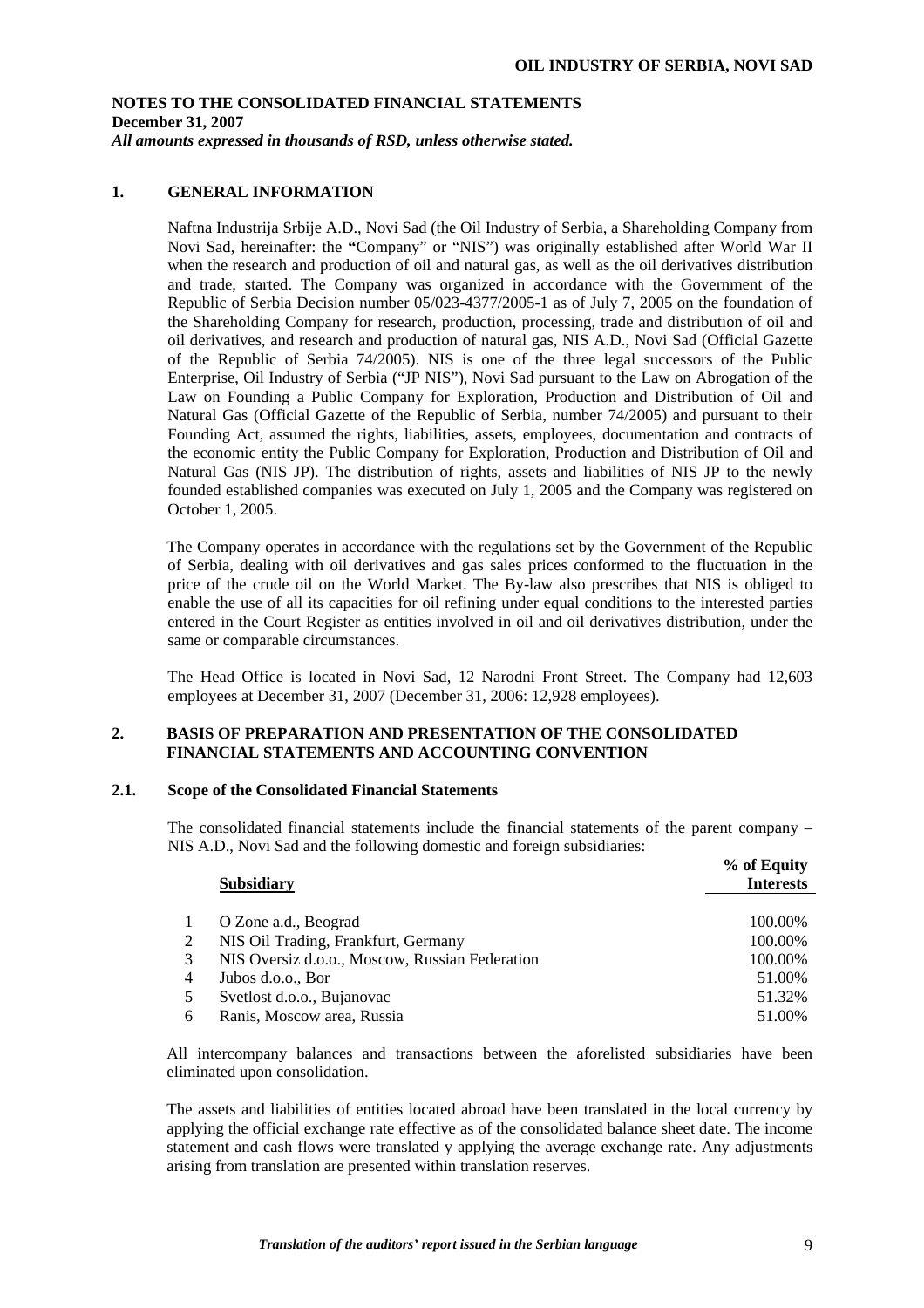## **2. BASIS OF PREPARATION AND PRESENTATION OF THE CONSOLIDATED FINANCIAL STATEMENTS AND ACCOUNTING CONVENTION (Continued)**

## **2.1. Scope of the Consolidated Financial Statements (Continued)**

Given that in the opinion of the Company, related parties: 1) Doge SPA, Milano, 2) Eurol International Ltd, Bermuda, 3) RDS, London, did not undertake any transactions in the course of 2006 and 2007, the financial statements of the aforementioned entities are not included in the accompanying consolidated financial statements of the Company.

The consolidated financial statements of the Company for the first time include the consolidated financial statements of the entity Ranis, Moscow Area, Russia. In the management's opinion, the results of operations of the aforementioned entity realized in the period until January 1, 2007 were not materially significant for the consolidated financial statements, and were therefore not included in the consolidated financial statements of the previous period.

## **2.2. Basis of Preparation and Presentation of Consolidated Financial Statements**

Pursuant to the Law on Accounting and Auditing (Official Gazette of the Republic of Serbia no. 46 of June 2, 2006), legal entities and enterprises incorporated in Serbia are required to maintain their books of account, to recognize and value assets and liabilities, income and expenses, and to present, submit and disclose financial statements in conformity with the prevailing legislation and professional rules which include: the Framework for the Preparation and Presentation of Financial Statements (the "Framework"), International Accounting Standards (IAS) and International Financial Reporting Standards (IFRS), as well as the related interpretations representing an integral part of these standards.

Pursuant to its Decision numbered 011-00-738-2003-01 of December 30, 2003, the Republic of Serbia Ministry of Finance determined and issued the Framework and IAS that were applied as of December 31, 2002, and upon which both the previous and the Law on Accounting and Auditing from 2006 were based.

The amendments to the IAS, as well as the newly-issued IFRS and the related interpretations issued by the International Accounting Standards Board and the International Financial Reporting Interpretations Committee, upon the aforementioned date, were officially adopted pursuant to a Decision enacted by the Ministry of Finance of the Republic of Serbia with reference to the issuance of International Financial Reporting Standards (number 401-00-11/2008-16) and published in the Official Gazette of the Republic of Serbia number 16 of February 12, 2008 and, therefore could not be applied in the preparation of the accompanying financial statement of the Company for the year 2007.

The Company's management assesses the standards and interpretations the application of which is required under the February 12, 2008 Decision of the Ministry of Finance, and once the standards and interpretations relevant to the Company's activities have been adopted, intends to apply them in the preparation of the financial statements for the period beginning January 1, 2008.

In accordance with the aforementioned and with regards to the potentially material effects of the departures of the accounting regulations of the Republic of Serbia and IAS, in effect as of December 31, 2002 (officially published and whose application was legally prescribed in the Republic of Serbia prior to February 12, 2008), from the newly-issued IFRS and amended IAS, the accompanying financial statements cannot be described as having been prepared in accordance with IFRS and IAS.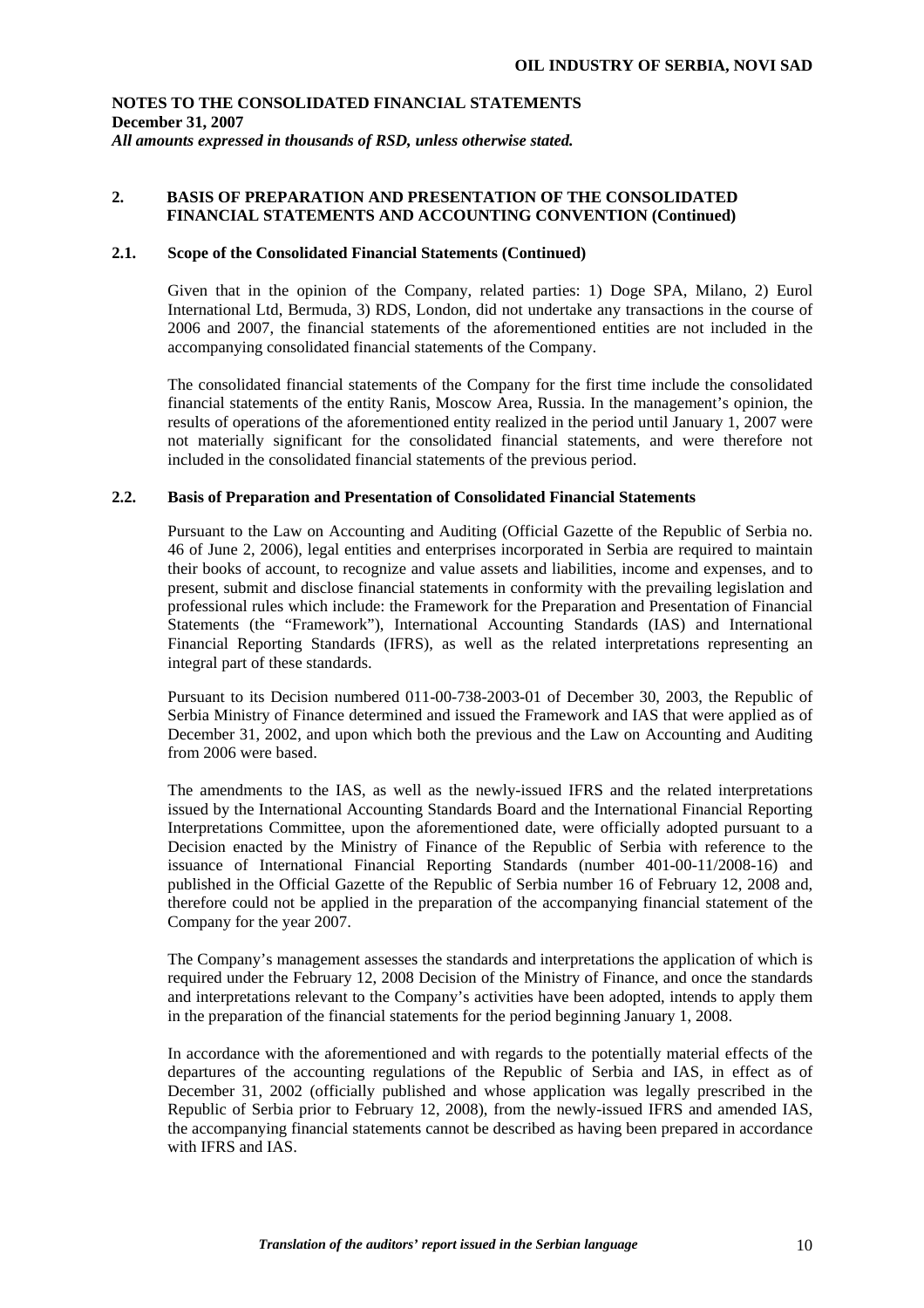## **2. BASIS OF PREPARATION AND PRESENTATION OF THE CONSOLIDATED FINANCIAL STATEMENTS AND ACCOUNTING CONVENTION (Continued)**

## **2.2. Basis of Preparation and Presentation of Consolidated Financial Statements (Continued)**

In addition, the accompanying financial statements are presented in the format prescribed under the "Guidelines on the Prescribed Form and Content of the Financial Statements of Enterprises, Cooperatives and Entrepreneurial Ventures" (See Official Gazette of the Republic of Serbia, no. 114 of December 22, 2006). Such statements represent the complete set of financial statements as defined under the law, which differ from those defined under the provisions of IAS 1, "Presentation of Financial Statements," and differ in some respects, from the presentation of certain amounts as required under the aforementioned standard.

In the preparation of the accompanying financial statements, the Company adhered to the accounting policies described in Note 3 which are in conformity with the accounting and tax regulations prevailing in the Republic of Serbia.

The Company's financial statements are stated in thousands of dinars (RSD). The dinar is the official reporting currency in the Republic of Serbia.

## **2.3. Comparative Figures**

In order to conform the presentation of figures to the current reporting period, certain reclassifications have been made to the amounts reported in the consolidated financial statements for the year ended December 31, 2006.

### **2.4. Use of Estimates**

The presentation of the consolidated financial statements requires the Company's management to make best estimates and reasonable assumptions that effect: the assets and liabilities amounts, the disclosure of contingent liabilities and receivables as of the date of preparation of the financial statements, as well as the income and expenses arising during the accounting period. These estimations and assumptions are based on information available to us, as of the date of preparation of the financial statements. However, actual results may vary from these estimates.

## **3. SUMMARY OF SIGNIFICANT ACCOUNTING POLICIES**

## **3.1. Income and Expense Recognition**

Income is measured at the fair value of the consideration received or receivable, net of discounts and value added tax. Income from sales is recognized when the risk and rewards associated with the right of ownership are transferred to the customer, which is considered to be the date upon which products are delivered to the customer.

At the time when income is recognized, the related expenditure is also recognized (as per the "matching principle").

Interest income and interest expense are credited or charged to the income statement in the accounting period to which it relates, with the exception of interest for which is certain that will not be collected.

Income from dividends is recorded at the moment of right to dividend realization.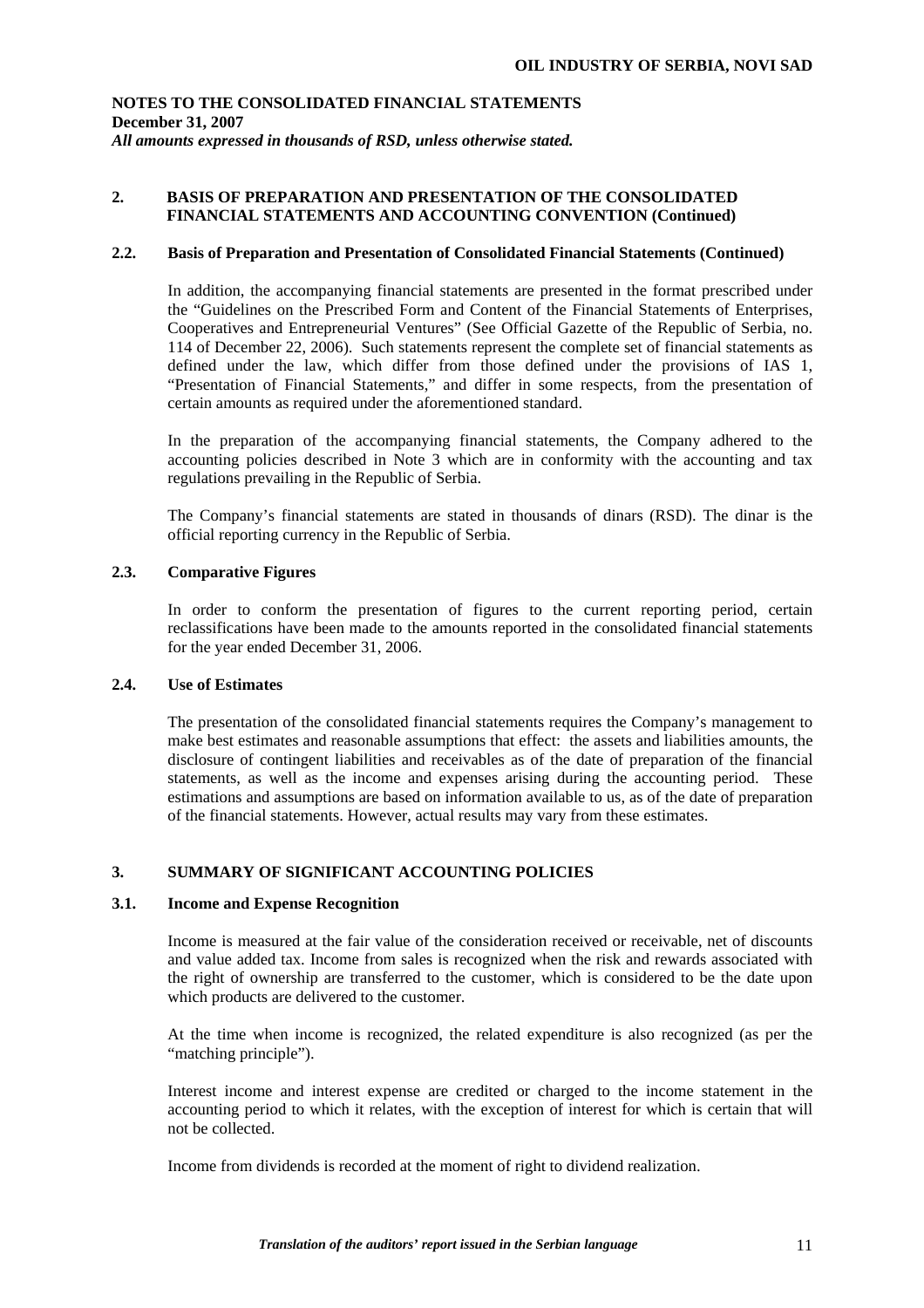## **3. SUMMARY OF SIGNIFICANT ACCOUNTING POLICIES (Continued)**

### **3.2. Foreign Exchange Gains and Losses**

Assets and liabilities' components denominated in foreign currencies are translated into dinars at the official exchange rates prevailing at the balance sheet date.

Foreign currency transactions are translated into dinars at the official exchange rates in effect at the date of each transaction.

Foreign exchange gains or losses arising upon the translation of assets, liabilities and transactions are credited or debited as appropriate, to the income statement.

### **3.3. Taxes and Contributions**

### **Income Tax Expense**

#### *Current Income Taxes*

Current income tax represents an amount that is calculated and paid in accordance with the effective Republic of Serbia Income Tax Law.

Income tax is payable at the rate of 10% on the tax base reported in the annual corporate income tax return. The taxable base stated in the income tax return includes the profit shown in the statutory statement of income, as adjusted for differences that are specifically defined under statutory tax rules.

The tax regulations in the Republic of Serbia do not envisage that any tax losses of the current period be used to recover taxes paid within a specific carryback period. However, any current year losses may be used to reduce or eliminate taxes to be paid in future periods, but only for duration of no longer than ten ensuing years.

### **Deferred Income Taxes**

Deferred income taxes are provided using the balance sheet liability method, for temporary differences arising between the tax bases of assets and liabilities and their carrying values in the financial statements. The currently-enacted tax rates or the substantively-enacted rates at the balance sheet date are used to determine the deferred income tax amount. Deferred tax liabilities are recognized on all taxable temporary differences. Deferred tax assets are recognized for all deductible temporary differences, and the tax effects of income tax losses and credits are available for carryforward, to the extent that it is probable that taxable profit will be available, against which the deductible temporary differences and the tax loss/credits of the carryforwards can be utilized.

Deferred income taxes are either charged or credited to the income statement, except in so far as they relate to items that are directly credited or charged to capital, and in that instance, the deferred taxes are then also recognized under equity.

## *Indirect Taxes and Contributions*

Indirect taxes and contributions include property taxes and various other taxes and contributions paid, pursuant to effective republic and municipal regulations.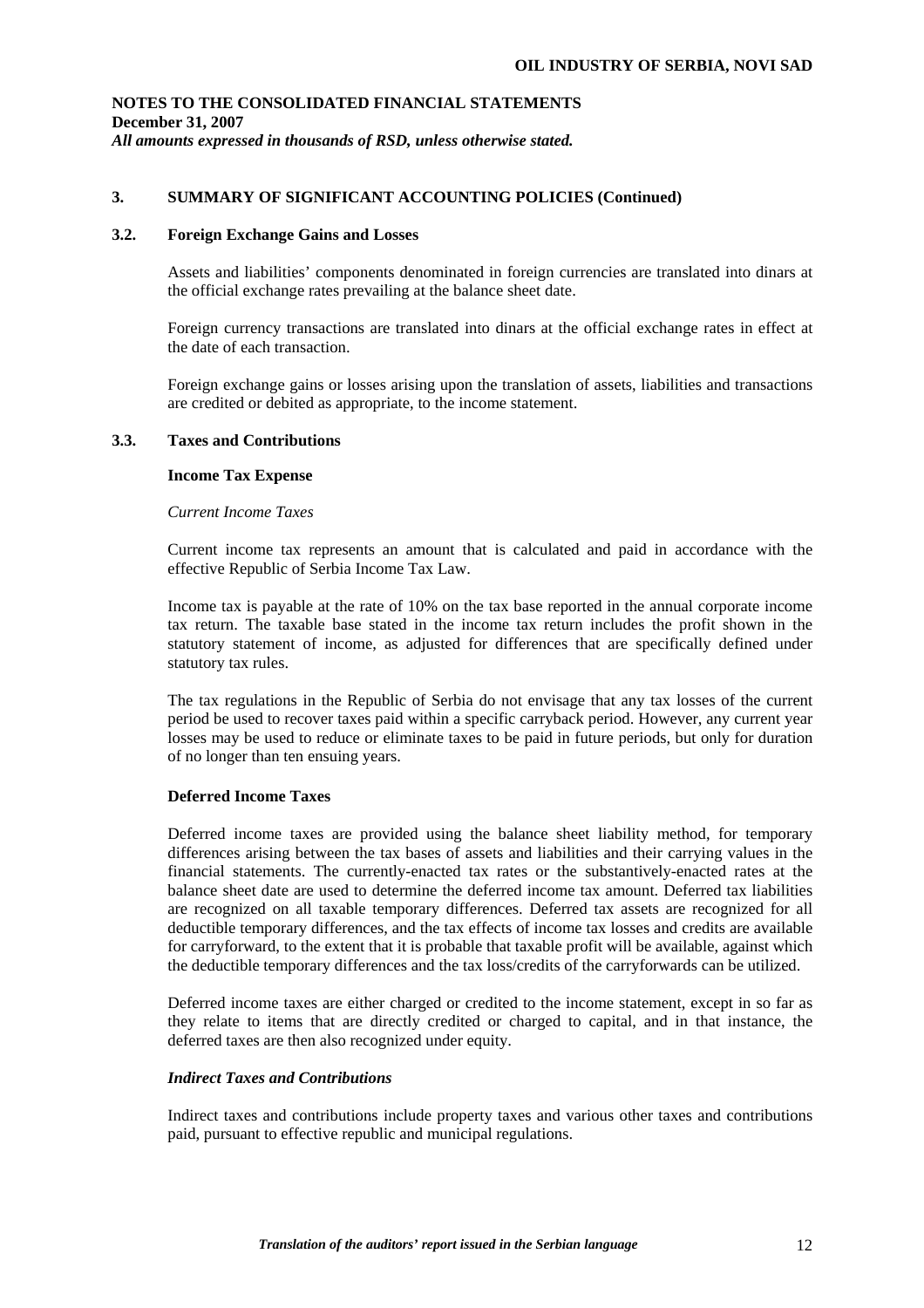## **3. SUMMARY OF SIGNIFICANT ACCOUNTING POLICIES (Continued)**

### **3.4. Employee Benefits**

### *a) Taxes and Contributions Made to the Employee Social Security and Insurance Funds*

In accordance with regulatory requirements, the Company is obligated to pay contributions to tax authorities and to various state social security funds that guarantee social security insurance benefits to employees. These obligations involve the payment of taxes and contributions on behalf of the employee, by the employer, in an amount computed by applying the specific, legallyprescribed rates. The Company is also legally obligated to withhold contributions from gross salaries to employees, and on behalf of its employees, to transfer the withheld portions directly to the applicable government funds. These taxes and contributions payable on behalf of the employee and employer are charged to expenses in the period in which they arise.

### *b) Obligations for Employee Jubilee Awards and Retirement Benefits*

In accordance with the Collective Bargaining Agreement, the Company is obligated to pay retirement benefits in an amount equal to three monthly salaries earned by the employee in the month preceding his/her retirement, which is not to be less than three average salaries in the Company at the time of the employee's retirement.

In addition, the Company is obligated to pay jubilee awards depending on an employee's continued service with the Company and its legal predecessors in the amount of one to four average salaries earned by the employee in the month proceeding the month of payment in accordance with the following schedule:

| <b>Years of</b><br><b>Service</b> | Number of<br>Average<br><b>Salaries</b> |
|-----------------------------------|-----------------------------------------|
| 10                                |                                         |
| 20                                | 2                                       |
| 30                                | 3                                       |
| 35                                | 3.5                                     |
|                                   |                                         |

With the exception of one subsidiary, the Company neither formed a provision for employee benefits paid upon regular retirement nor for jubilee awards as required by IAS 19, "Employee Benefits."

### *c) Voluntary Retirement*

Pursuant to its Decision regarding the stimulant measures aimed to decrease the headcount, the Company's the Board of Directors determined one-time termination benefits for voluntary redundancy according to the following schedule:

| <b>Number of Months</b><br>up to Fulfillment of<br><b>Retirement Condition</b> | Amount of<br><b>Termination</b><br>Benefit as per<br><b>Service Year</b> |
|--------------------------------------------------------------------------------|--------------------------------------------------------------------------|
| up to 12 months                                                                | 4 salaries                                                               |
| from 12 to 24 months                                                           | 6 salaries                                                               |
| from 24 to 36 months                                                           | 8 salaries                                                               |
| from 36 to 48 months                                                           | 10 salaries                                                              |
| from 48 to 60 months                                                           | 12 salaries                                                              |
| over 60 months                                                                 | 14 salaries                                                              |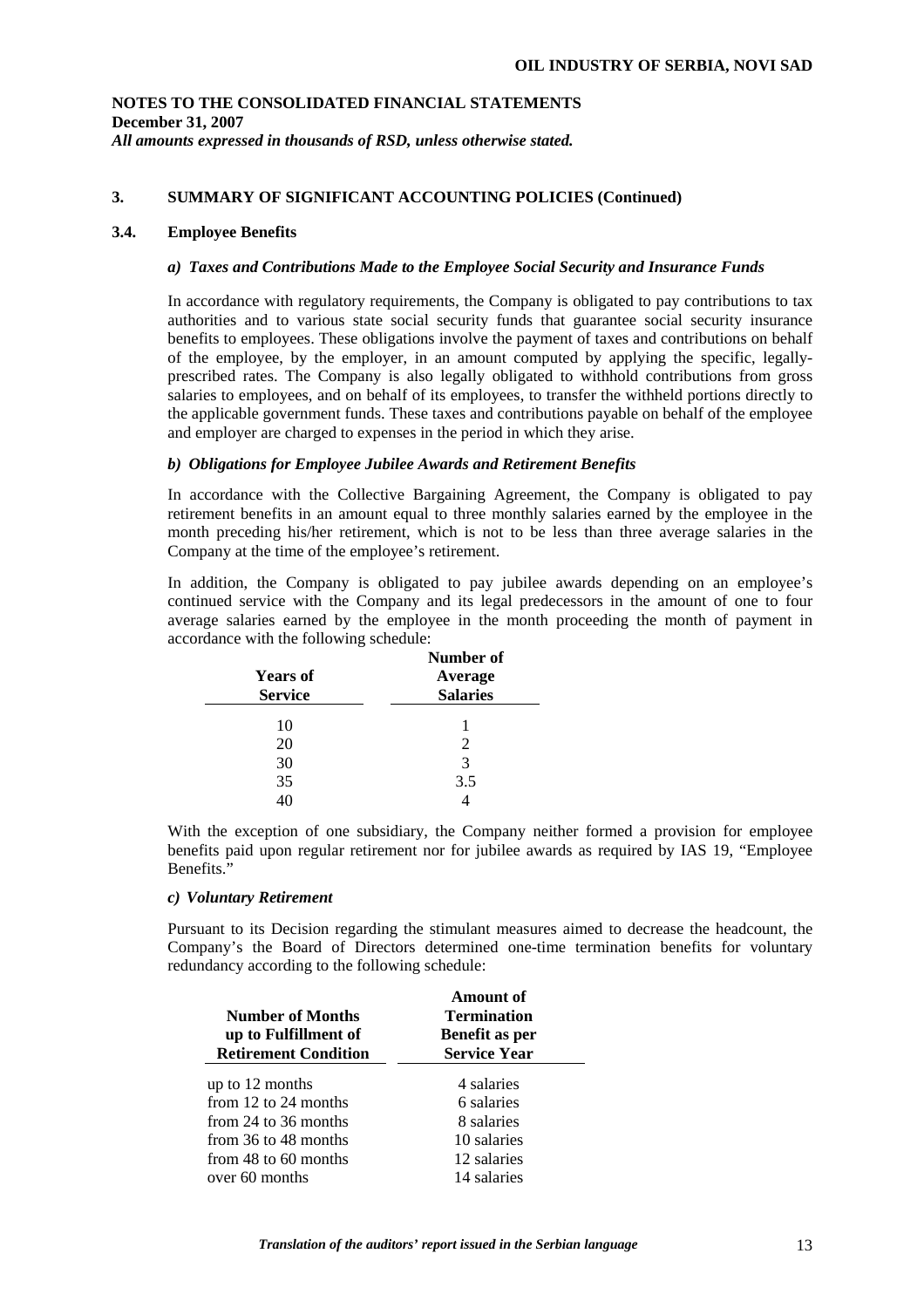## **3. SUMMARY OF SIGNIFICANT ACCOUNTING POLICIES (Continued)**

## **3.4. Employee Benefits (Continued)**

### *c) Voluntary Retirement (Continued)*

Payments for voluntary retirements are charged to the current period results in the amount of onetime termination benefits calculated pursuant to the aforementioned methodology in the moment when the Company can with certainty determine the number and the total value of severance pays.

### *d) Participation of Employees in Profit Distribution*

Pursuant to the Collective Bargaining Agreements, the NIS employees are entitled to participate in a company-sponsored profit distribution program stipulating that such participation in profit may not be lower than 10% of the amount of profit earned. The employees share in profit is charged to the net profit for the year.

### **3.5. Provisions**

Provisions are made and recognized when the Company has a legal and pending obligation originating in previous events, and when it is probable that the expenditure of revenue-generating funds will be required upon the settlement of such liabilities, and when one can reasonably estimate the amount of the liability. The Company believes that it has no liabilities for environmental protection, actual or contingent, not basis for provision regarding this issue.

### **3.6. Property, Plant and Equipment, and Intangible Assets**

In accordance with the new accounting regulations applicable in the Republic of Serbia, the cost of property and equipment as of December 31, 2003 is treated as a deemed cost as at January 1, 2004, and equals the tax base used in the computation of depreciation for tax purposes.

In 2005, the Company engaged an independent appraiser to determine the value of property, plant and equipment as of January 1, 2005 in accordance with IAS 16 "Property, Plant and Equipment." In the subsidiary O Zone a.d., Beograd the appraisal was performed at January 1, 2007. Positive appraisal effects relating to the valuation performed in the aforesaid subsidiary were credited to revaluation reserves, while the negative appraisal effects were charged to the profit for the year.

Additions to property and equipment are recorded at cost. Cost represents the prices billed by suppliers together with all costs incurred in bringing new fixed assets into use, net of discounts.

Subsequent expenditure such as modification to property, plant and equipment, or adaptation is recognized as an increase in the cost of the respective assets, when it is probable that future economic benefits, in excess of the originally assessed standard of performance will flow to the Company, and when the cost can reliably be measured.

Repairs and maintenance are expensed as incurred and are stated under "Operating expenses."

Intangible assets mainly include concessions, software and licenses for computer applications.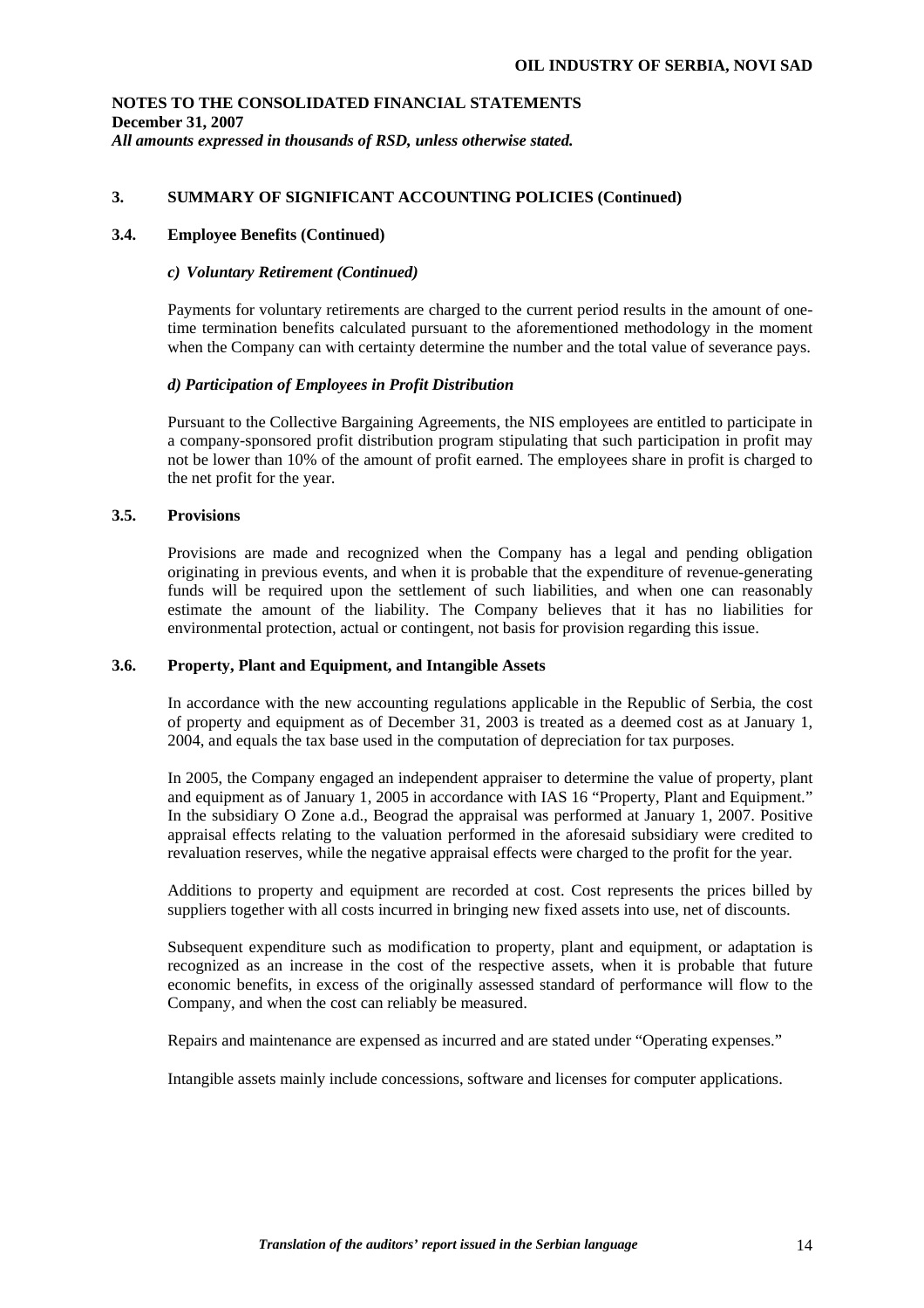## **3. SUMMARY OF SIGNIFICANT ACCOUNTING POLICIES (Continued)**

## **3.7. Investment Property**

Investment property is property held to earn rental income and/or for capital appreciation, and is stated at fair value at the balance sheet date. Gains or losses arising due to changes in the fair value of investment property are included in profit or loss for the period in which they arise.

### **3.8. Depreciation and Amortization**

Depreciation and amortization are individually charged for each property, plant and equipment, and intangible asset with the exception of tools and small inventory which are written off as a group. The individual calculation of depreciation and/or amortization involves the write-off of either one item of fixed assets, or several items of fixed assets from the same group, which have been placed into use in the same month.

The depreciation of property, plant and equipment is computed on a straight-line basis in order to fully write off the cost of such assets over their estimated useful lives. Depreciation is computed onto the cost or revalued amount of property, plant and equipment, as well as assets that have been placed into use during the year using the straight-line method.

Depreciation and amortization rates in use for the major classes of property, plant and equipment and intangible assets are as summarized below:

| <b>Buildings</b>                                 | $1.5 - 7.2\%$ |
|--------------------------------------------------|---------------|
| Equipment:                                       |               |
| Reservoirs and concrete pipelines                | $2 - 16\%$    |
| Vehicles (trucks and automobiles)                | $14 - 33%$    |
| Laboratory equipment and measurement instruments | $11 - 20%$    |
| Other machines                                   | $3 - 33\%$    |
| Small tools and fixtures                         | $3 - 14\%$    |
| Furniture                                        | $10 - 33%$    |
| Computers                                        | $12.5 - 25%$  |
| Software                                         | 20%           |

### **3.9. Inventories**

*Inventories of Raw Material, Spare Parts and Small Tools and Fixtures* 

The cost of raw materials, spare parts, tools and fixtures are stated at cost. The cost includes the invoiced value, transport, customs and other attributable expenses. Small tools are fully written off when issued into use

### *Work-in-Progress and Finished Goods*

The inventories are stated at the lower of cost and net realizable value. The net realizable value is the price at which inventories can be realized throughout the normal course of business, after allowing for the costs of realization.

The cost of work-in-progress and finished goods inventories includes all production-related costs and an attributable portion of production overheads.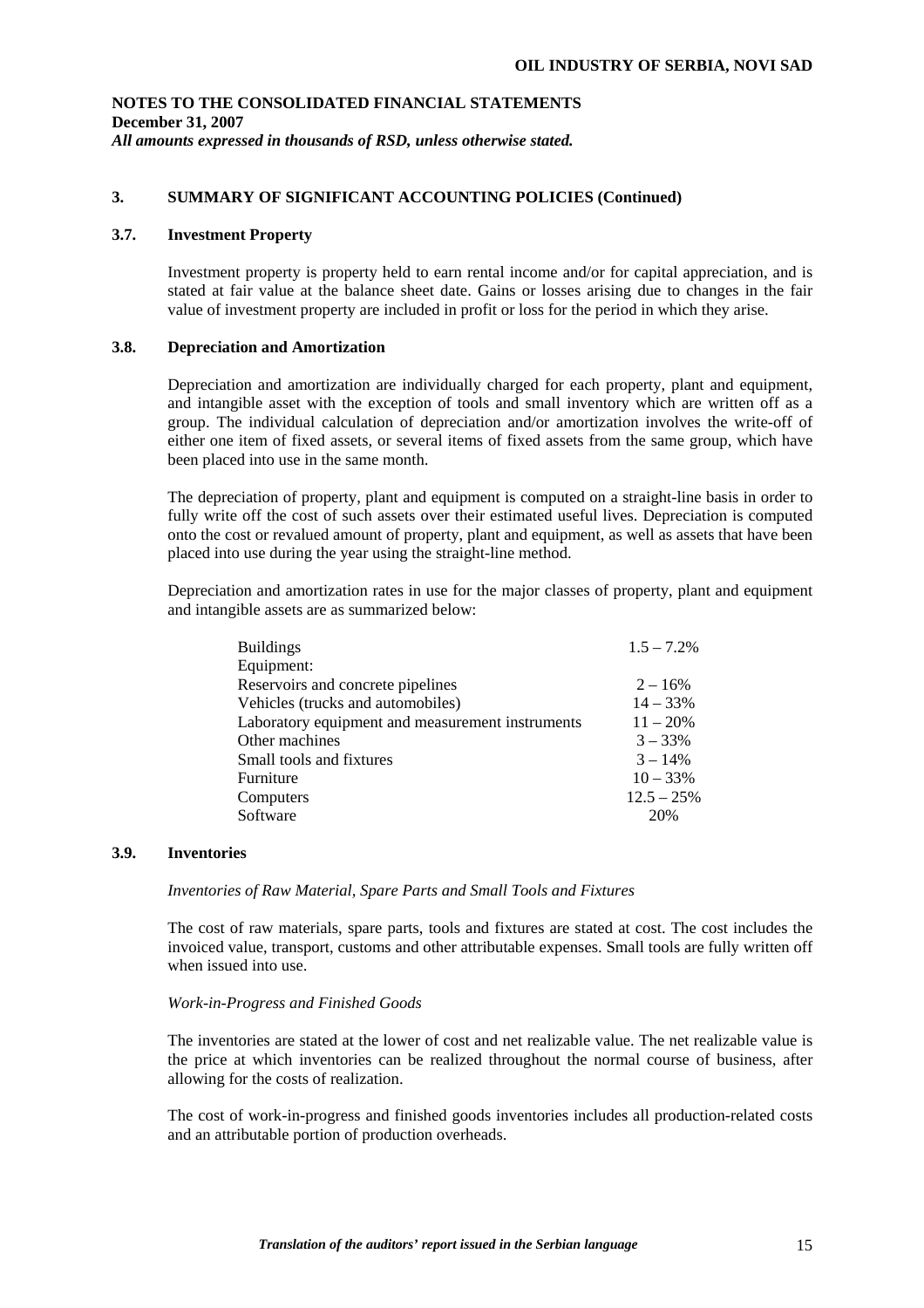## **3. SUMMARY OF SIGNIFICANT ACCOUNTING POLICIES (Continued)**

### **3.9. Inventories (Continued)**

#### *Goods*

Goods in wholesale are stated at wholesale prices as decreased by wholesale margins or at cost as increased by excise duties.

The inventories of goods in retail sale are carried at retail prices decreased for margins, value added tax and other fees calculated at the moment of the oil derivative sales transaction.

At the end of the accounting period, the value of inventories in wholesale and retail sale is adjusted to cost through the allocation of the recorded price variances, which is calculated on an average basis between the cost of goods sold and the inventories held at the year-end.

 In the event of price movements, the prices of goods held for retail and wholesale trade are adjusted to the newly effective prices. The effects of price-leveling are charged or credited to the cost of goods sold.

Provisions that are charged to other expenses, are made where appropriate in order to reduce the value of inventories to management's best estimate of net realizable value. Inventories that are found to be of a damaged or of a substandard quality are written off in full.

#### **3.10. Financial Instruments**

Financial assets and liabilities are recognized on the internal balance sheet at the moment in which the Company has become a party to the contractual provisions of a particular financial instrument.

Financial assets cease to be recognized when the Company loses control of the contractual rights governing such instruments, which occurs when the rights of use of such instruments have been realized, expired, abandoned, and/or ceded. Financial liabilities cease to be recognized when the Company fulfills the obligations, or when the contractual repayment obligation has either been cancelled or has expired.

### *Equity Investments*

Equity investments are comprised of stakes in the equity of subsidiaries, securities available-forsale relating to the equity investments in banks and other legal entities, as well as trading securities.

Subsidiaries represent legal entities in which the Company holds an ownership interest of more than 50 percent, or more than one half of the voting rights, or in which the Company can exercise control of financial and operating policies.

Investments in the equity of subsidiaries are initially valued at cost determined by an independent appraiser, for the purpose of the Company's foundation. If there is objective evidence that an impairment loss on investments has been incurred, estimation of recoverable amount of investment is performed and potential impairment losses are recognized in the income statement.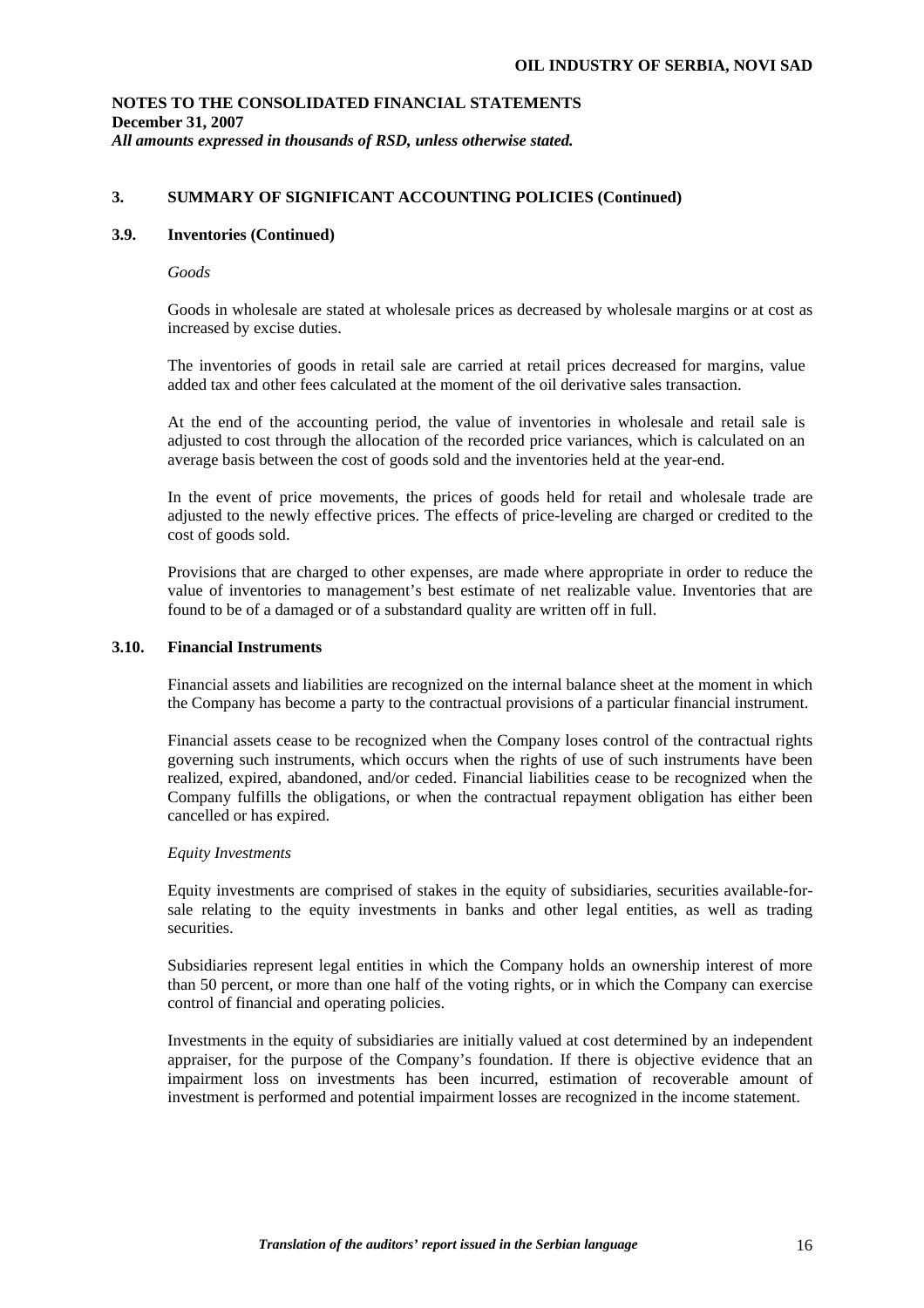## **3. SUMMARY OF SIGNIFICANT ACCOUNTING POLICIES (Continued)**

### **3.10. Financial Instruments (Continued)**

### *Equity Investments (Continued)*

Securities available for sale (equity investments in banks and other legal entities) for which an active market and reliable market values exist are measured at fair value. The fair value is defined as an amount at which an asset can be exchanged, or a liability settled, between knowledgeable willing parties in an arm's-length transaction. Unrealized gains and losses arising from changes in the fair value sale are recognized within revaluation reserves and included in the income statement when impairment in value has arisen.

Trading securities encompass equity investments in the equity of other legal entities measured by applying the appraised cost method performed by an independent appraiser (for equity investments for which no reliable market information exists) or at fair value (for the equity investments for which reliable market information does exist). Trading securities are classified within current assets based on the Decisions enacted by the Board of Directors of the Company with reference to the sale of these equity investments.

### *Other Long-Term Financial Investments*

Other long-term financial investments include long-term loans based on rescheduling of debt of domestic legal entities, loans approved to employees based on extended residential loans and receivables based on repurchase of apartments, which are available for repurchase. Long-term loans granted to employees are stated in the amount of funds granted. Apartments rented to employees, which may be a subject of repurchase by employees are measured at market value of apartments.

### *Accounts Receivable and Other Current Receivables*

Accounts receivable are stated at invoiced values less any allowance for impairment. In accordance with the NIS accounting policy, provision was made for domestic customers and placements that are more than 60-days past due, receivables for liquid oil gas, delivered goods and resources to domestic consumers in the category "distance heating system" (heating plants) and consumers financed from the budget more that 90-day past due and foreign receivables and placements that are more than 180-days past due. A write-off of uncollected receivables is performed either pursuant to a court order, or based on a settlement agreed between the parties involved, or otherwise, on the basis of a resolution of the Company's Board of Directors.

### *Cash and Cash Equivalents*

Cash and cash equivalents comprise cash and balances on current bank accounts, and demand deposits.

### *Financial Liabilities*

Financial liabilities are classified in accordance with the respective contractual provisions governing such instruments.

Borrowings from banks and suppliers are initially measured at the amount of the loan disbursements received, and are subsequently stated at the amortized cost that is computed based on the contractual interest rate, which approximates effective interest rate.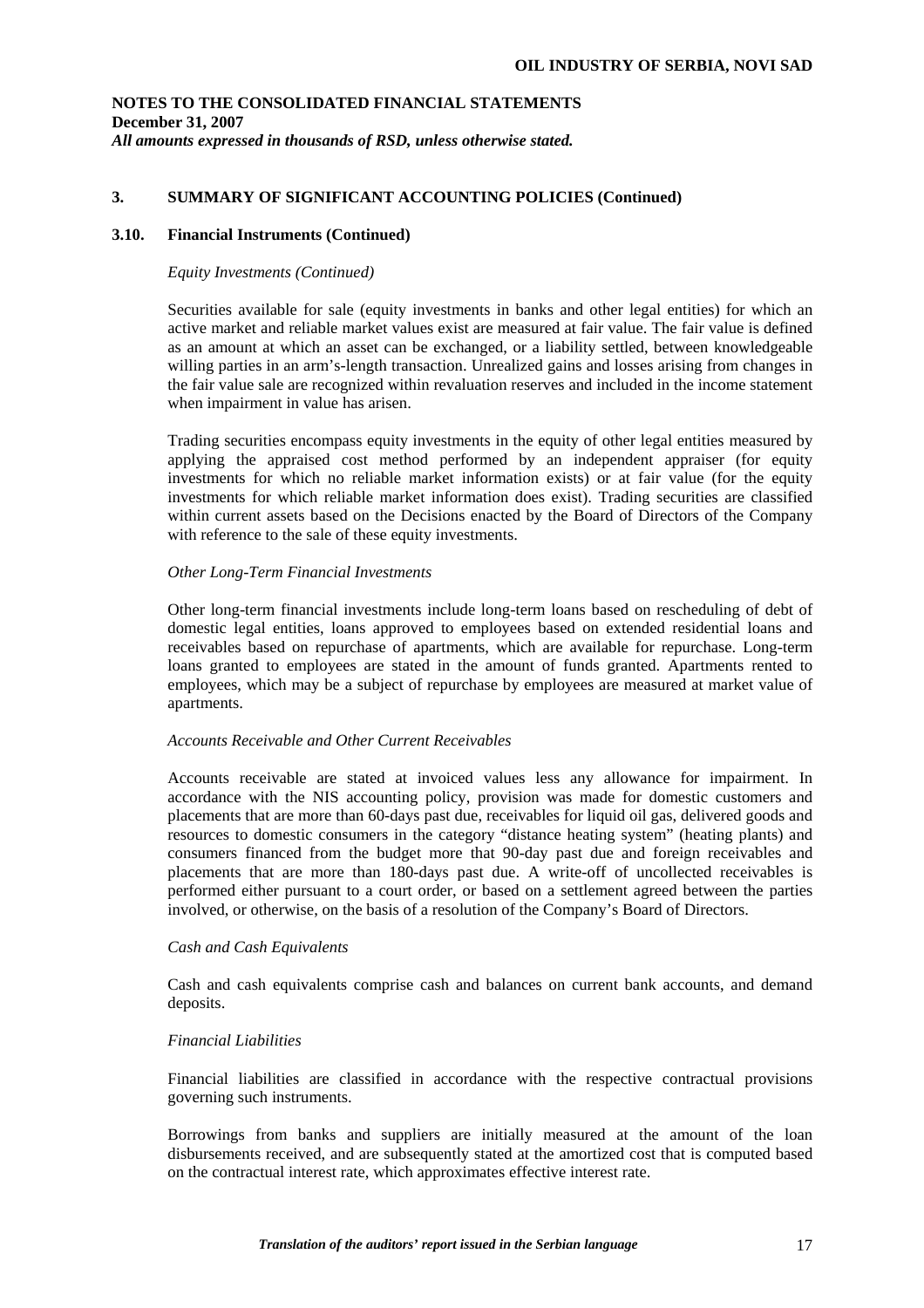## **3. SUMMARY OF SIGNIFICANT ACCOUNTING POLICIES (Continued)**

### **3.10. Financial Instruments (Continued)**

#### *Accounts Payable*

Accounts payable are initially measured at the amount of the funds received, and are subsequently stated at amortized cost that is computed based on the contractual interest rate, which approximates effective interest rate.

### **3.11. Leases**

Leases are classified as finance leases whenever the terms of the lease transfer substantially all risks and rewards of ownership to the Company. All other leases are classified as operating leases.

Assets held under finance leases are recognized as assets of the Company at the present value of the minimum lease payments, each determined at the inception of the lease. The corresponding liability to the lessor is included in the balance sheet as a finance lease obligation.

Rentals payable under operating leases are recognized on a straight-line basis over the term of the relevant lease.

## **3.12. Fair Value**

It is a policy of the Company to disclose the fair value information of those components of assets and liabilities for which published or quoted market prices are readily available, and of those for which the fair value may be materially different than their recorded amounts. In the Republic of Serbia, sufficient market experience, stability and liquidity do not exist for the purchase and sale of receivables and other financial assets or liabilities, for which published market prices are presently not readily available. As a result of this, fair value cannot readily or reliably be determined in the absence of an active market.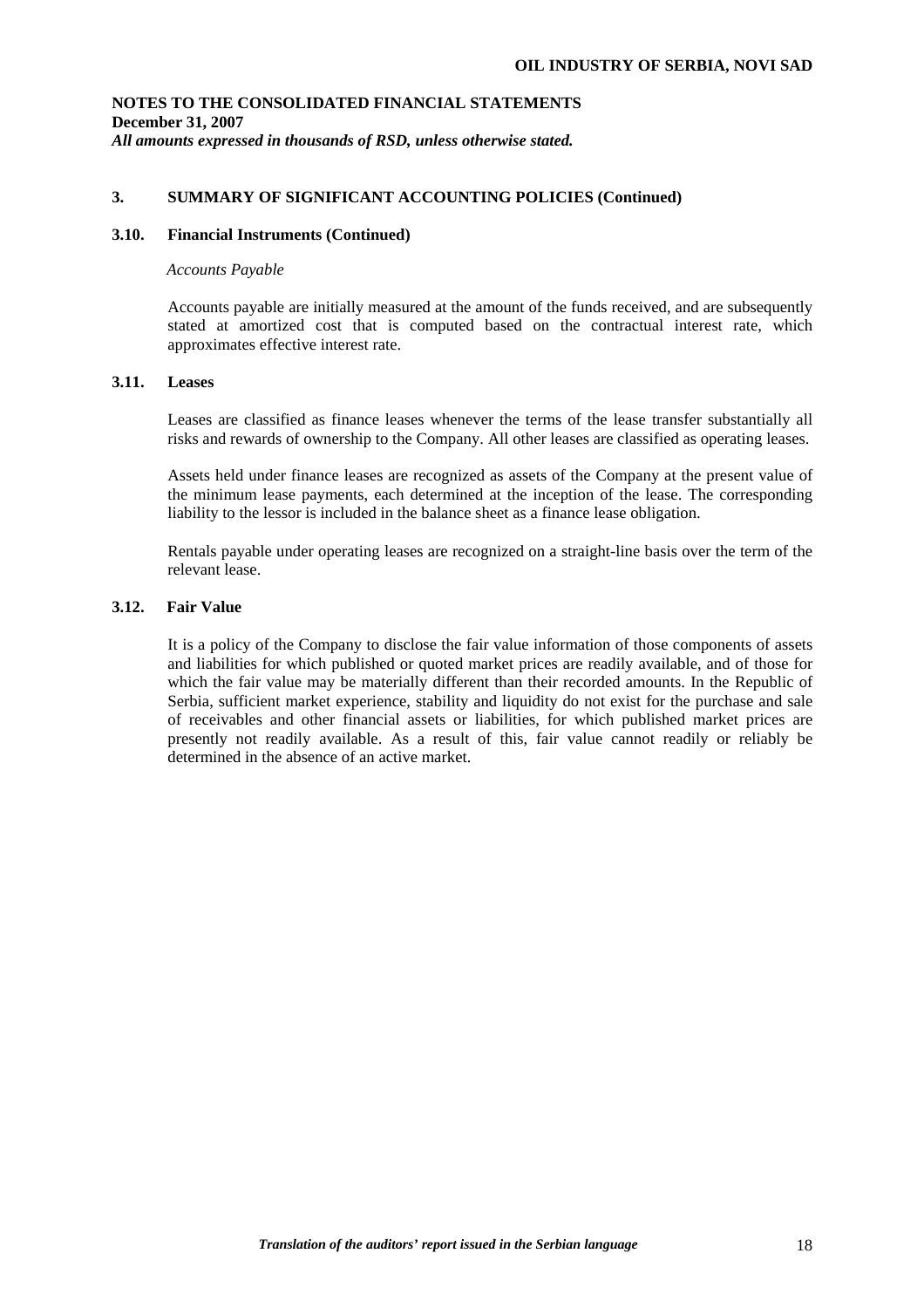## **NOTES TO THE CONSOLIDATED FINANCIAL STATEMENTS December 31, 2007**

*All amounts expressed in thousands of RSD, unless otherwise stated.* 

## **4. OPENING BALANCE ADJUSTMENTS**

|                                                               | <b>Effects for the Year 2007</b> |                    |  |
|---------------------------------------------------------------|----------------------------------|--------------------|--|
|                                                               | <b>Retained Earnings as of</b>   |                    |  |
|                                                               | January 1,<br>2007               | January 1,<br>2006 |  |
|                                                               | 5,805,764                        | 1,055,830          |  |
| <b>Effects of error correction</b>                            |                                  |                    |  |
| Tax calculated on prior period profit                         | (502, 115)                       |                    |  |
| Adjustment in the calculation of crude oil cost               | (24,707)                         |                    |  |
| Cost of provisions for employee benefits                      | (19, 401)                        |                    |  |
| Reconciliation of equity of a subsidiary with data registered |                                  |                    |  |
| with the Serbian Business Registers Agency                    | 56,372                           |                    |  |
| Change in the consolidation scope                             | 1,884                            |                    |  |
| Liabilities from previous years                               | (2,724)                          |                    |  |
| Interest expenses from previous years                         |                                  | (689, 894)         |  |
| Income from surpluses of crude oil in previous years          |                                  | 676,508            |  |
| Liabilities from previous years (Duferco)                     |                                  | (576, 829)         |  |
| Provision for inventories under legal proceedings             |                                  | (48, 890)          |  |
| Initially filling of oil pipeline – valuation                 |                                  | 1,398,695          |  |
| Reconciliation of internal balances                           |                                  | (375, 659)         |  |
| Adjustment of expenses based on successfulness in             |                                  |                    |  |
| oil research                                                  |                                  | 304,526            |  |
| Employee share in profit                                      |                                  | (327, 019)         |  |
| Other error adjustments                                       | (4,762)                          | (97, 736)          |  |
| Total adjustments                                             | (495, 453)                       | 263,702            |  |
| Retained earnings, January 1, 2007, after adjustments         | 5,310,311                        | 1,319,532          |  |

The opening balance adjustments as of January 1, 2007 relate to the following:

- − The adjustment of taxes in the amount of RSD 502,115 thousand represents the adjustment to the calculation of income taxes based on the Decision issued by the Tax Administration for the year 2006. In 2007, the Company paid in the aforementioned taxes and ever since it has been involved in legal proceedings with the Tax Administration carried before the Supreme Court regarding the methodology of calculating income taxes which had not been resolved until the date of issuing these consolidated financial statements.
- − The adjustment to the cost of crude oil of RSD 24,707 thousand represents the correction of an error which occurred in calculating the value of crude oil.
- − The adjustment to the cost of provisions for employee benefits amounting to RSD 19,401 thousand relates to the adjustments for employee benefits dating from prior period.
- − The adjustment to do with the reconciliation of equity of a subsidiary with data registered with the Serbian Business Registers Agency amounting to RSD 56,372 thousand is associated with the reconciliation of the amount of capital in O Zone a.d., Beograd as recorded in its business books and the amount entered in the Business Register which leads to the adjustment of revaluation reserve, retained earnings and reserves.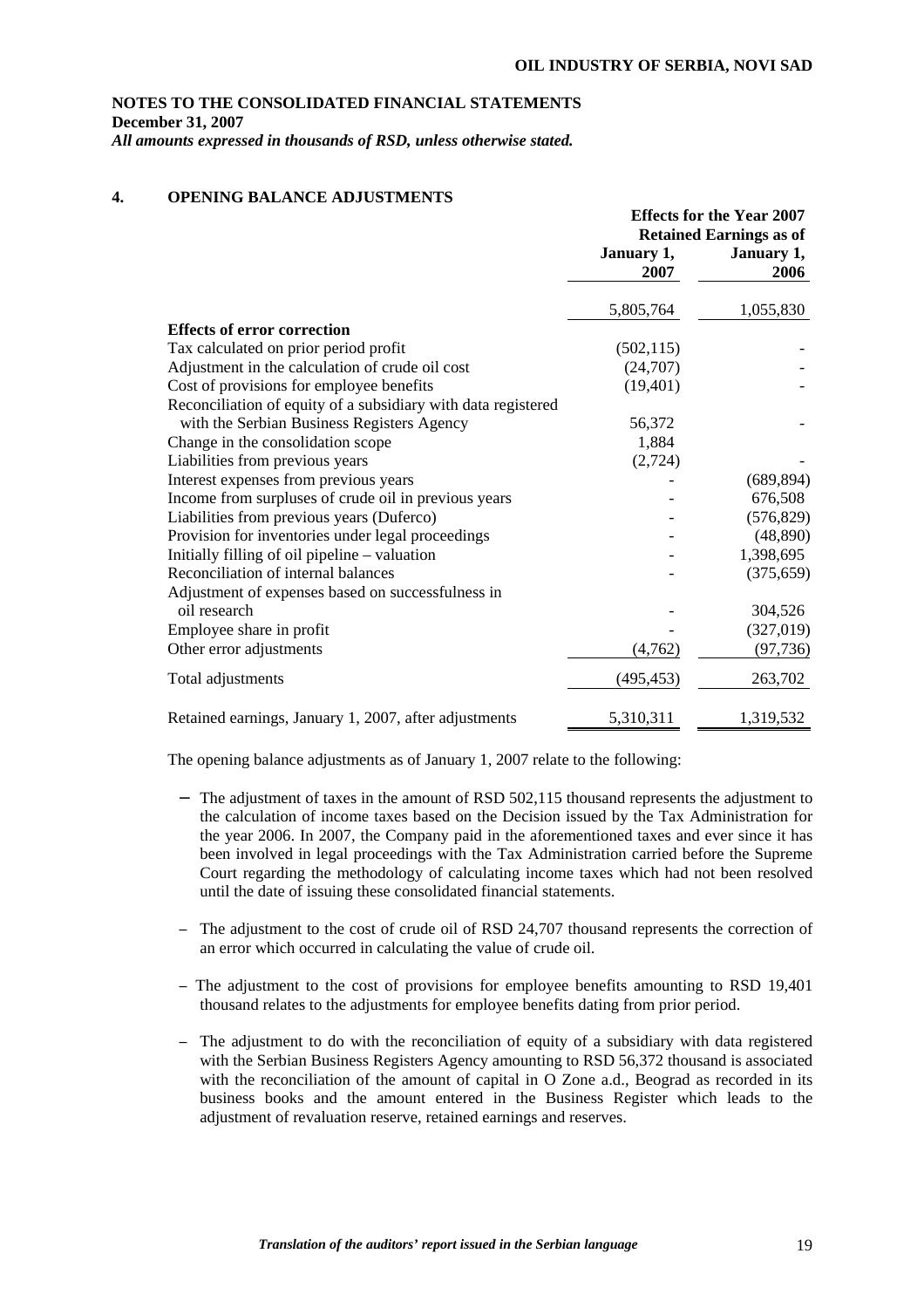## **4. OPENING BALANCE ADJUSTMENTS (Continued)**

- − The adjustment arising from the change in the scope of consolidation amounting to RSD 1,884 thousand represent the adjustment due to the inclusion of the financial statements of the subsidiary Ranis, Moscow Area, Russia into the Company's consolidated financial statements.
- − The adjustment arising from prior period liabilities of RSD 2,724 thousand is associated with adjustments arising from the subsequently identified liabilities dating from prior period.

The opening balance adjustments as of January 1, 2006 relate to the following:

- − The interest related expenses from previous years of RSD 689,894 thousand relate to the interests accrued in the period between 2001 and 2005, mostly accrued on long-term borrowings.
- − The income from crude oil surpluses from the previous years of RSD 676,508 thousand mostly relate to the supplies of RSD 305,775 thousand, recorded in the books pursuant to the notice received from JANAF d.d., the Republic of Croatia, on the established quantities of oil from previous years and errors found in measuring of received crude oil of RSD 370,733 thousand.
- − Other expenses in the amount of RSD 576,829 thousand relate to liabilities to the entity Duferco, Italy, assumed from the entity Sartid from Smederevo are settled in accordance with December 1, 2005 Decision of the Government of the Republic of Serbia.
- The allowances for the value of crude oil supplies located in JANAF relate to the value adjustment to the average purchase cost in the amount of RSD 1,398,695 thousand.
- − The amount of RSD 375,659 thousand relates to adjustments arising from the internal reconciliation of receivables and payables within NIS.
- − The activation of an oil rig dating from prior period and amounting to RSD 304,526 thousand represents the adjustment to the amount of fixed assets based on putting in operation assets which were previously charged to the income statement.
- − The distribution of profit to employees based on the share in profit in the amount of RSD 327,019 thousand represents the adjustment of costs for employee share in profit from the year 2005.

### **5. SALES OF GOODS, PRODUCTS AND SERVICES**

|                                          |             | <b>Year Ended December 31,</b> |  |  |
|------------------------------------------|-------------|--------------------------------|--|--|
|                                          | 2007        | 2006                           |  |  |
| Sale of products, goods and services on: |             |                                |  |  |
| - domestic market                        | 149,212,692 | 146,874,303                    |  |  |
| - foreign market                         | 10,362,792  | 7,040,253                      |  |  |
|                                          |             |                                |  |  |
|                                          | 159,575,484 | 153,914,556                    |  |  |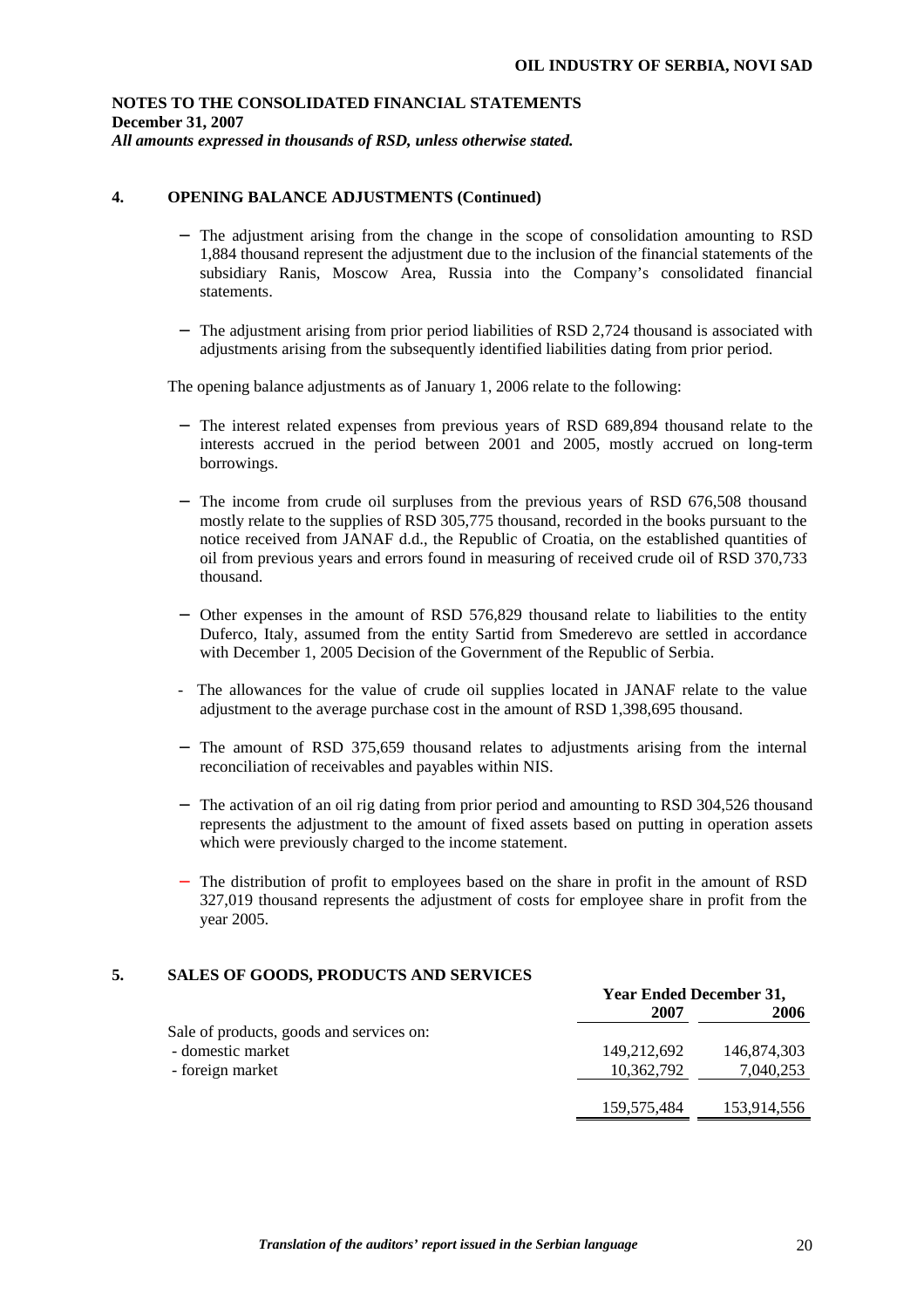### **6. COST OF MATERIALS**

|                     | <b>Year Ended December 31,</b> |              |  |
|---------------------|--------------------------------|--------------|--|
|                     | 2007                           | 2006         |  |
| Production material | 63,214,168                     | 53,512,006   |  |
| Other material      | 1,512,793                      | 2,178,260    |  |
| Electricity         | 616,656                        | 594,718      |  |
| Fuel and energy     | 1,949,267                      | 2,298,873    |  |
|                     | 67,292,884                     | 58, 583, 857 |  |

## **7. STAFF COSTS**

|                                                     | <b>Year Ended December 31,</b> |            |
|-----------------------------------------------------|--------------------------------|------------|
|                                                     | 2007                           | 2006       |
| Net salaries and benefits                           | 6,171,438                      | 5,650,671  |
| Contributions paid by the employees                 | 2,815,443                      | 2,537,351  |
| Contributions paid by the employer                  | 1,760,949                      | 1,511,795  |
| Subcontractors' fees                                | 54,463                         | 13,527     |
| Remunerations to the members of Board of Directors  |                                |            |
| and Supervisory Board                               | 82,964                         | 61,504     |
| Incentive severance payments                        | 1,184,359                      | 1,359,460  |
| Retirement benefits and jubilee awards              | 268,636                        | 256,536    |
| Travel expenses and per diems                       | 344,612                        | 324,467    |
| Voluntary pension insurance                         | 330,414                        | 313,081    |
| Transportation of employees                         | 317,530                        | 323,608    |
| Financial assistance to employees and members       |                                |            |
| of their families                                   | 138,885                        | 64,781     |
| Temporary and seasonal employees                    | 813,257                        | 635,205    |
| Participation of employees in profit sharing        | 809,645                        | 697,087    |
| Other considerations paid to employees based on the |                                |            |
| <b>Board of Directors Decision</b>                  | 1,006,079                      |            |
| Other payments to and on behalf of employees        | 117,911                        | 218,754    |
|                                                     | 16,216,585                     | 13,967,827 |

Incentive severance payments of RSD 1,184,359 thousand relate to one-off retirement payments made to 716 Company employees for their voluntary retirement in 2007. The voluntary redundancy program implementation was carried out pursuant to the Board of Directors' Decisions on stimulant measures aiming to reduce the headcount in NIS A.D. dated February 23, 2006, and Amendments to the Decision as of September 15, 2006 and May 24, 2007 (Note 3.4c).

Other payments to and on behalf of employees paid in accordance with the Decision of the Board of Directors represent the write-off of short-term receivables from employees based on the loans for heating, winter food and books extended in accordance with the Decision of the Company's Board of Directors dated December 27, 2007 whereby these loans were converted into earnings of these employees.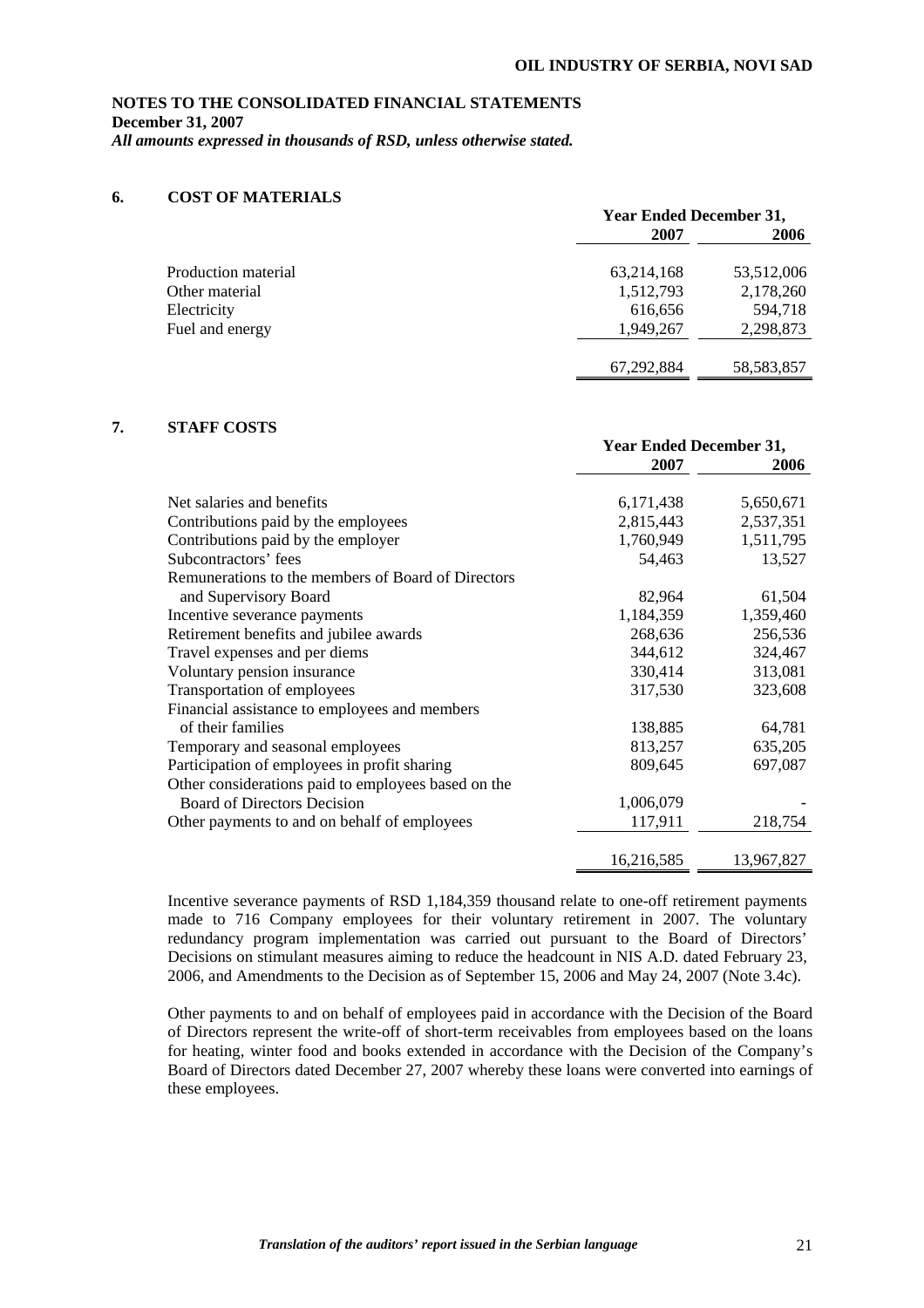## **8. OTHER OPERATING EXPENSES**

|                                            | <b>Year Ended December 31,</b> |           |  |
|--------------------------------------------|--------------------------------|-----------|--|
|                                            | 2007                           | 2006      |  |
|                                            |                                |           |  |
| Production related costs                   | 166,602                        | 419,702   |  |
| Quality control                            | 164,947                        | 147,681   |  |
| Telecommunications                         | 271,272                        | 224,106   |  |
| Transportation                             | 870,443                        | 708,141   |  |
| Maintenance                                | 1,560,527                      | 1,779,089 |  |
| Rent                                       | 136,997                        | 221,604   |  |
| Advertising and marketing                  | 460,126                        | 434,705   |  |
| Research costs                             | 172,703                        | 61,574    |  |
| Refining of waste waters                   | 173,001                        | 151,629   |  |
| Consultant                                 | 741,304                        | 307,853   |  |
| Other production services                  | 732,942                        | 894,643   |  |
| Other non-production services              | 890,607                        | 748,497   |  |
| Entertainment                              | 169,850                        | 178,970   |  |
| Insurance premiums                         | 699,454                        | 645,185   |  |
| <b>Bank</b> charges                        | 251,156                        | 322,178   |  |
| Costs of the use of city construction land | 433,489                        | 363,085   |  |
| Cost of the use of public property         | 163,451                        | 104,884   |  |
| Indirect taxes and contributions           | 2,329,174                      | 1,397,602 |  |
| Cost of acquisition of plane tickets       | 145,132                        | 50,140    |  |
| Other                                      | 532,713                        | 337,552   |  |
|                                            |                                |           |  |
|                                            | 11,065,890                     | 9,498,820 |  |

Other indirect taxes and contributions of RSD 2,329,174 thousand primarily relate to various taxes and fees levied on the oil production (concessions) in Angola in the amount of RSD 1,240,674 thousand.

## **9. FINANCE INCOME**

|                        | <b>Year Ended December 31,</b> |           |  |
|------------------------|--------------------------------|-----------|--|
|                        | 2007                           | 2006      |  |
| Interest income        | 2,687,181                      | 1,386,194 |  |
| Foreign exchange gains | 7,110,355                      | 7,838,125 |  |
| Other finance income   | 165,607                        | 157,702   |  |
|                        | 9,963,143                      | 9,382,021 |  |

## **10. FINANCE EXPENSES**

|                         |             | <b>Year Ended December 31,</b> |  |  |
|-------------------------|-------------|--------------------------------|--|--|
|                         | 2007        | 2006                           |  |  |
| Interest expenses       | 2,135,553   | 2,479,528                      |  |  |
| Foreign exchange losses | 5, 207, 260 | 4,859,760                      |  |  |
| Other finance expenses  | 611,743     | 105,078                        |  |  |
|                         | 7,954,556   | 7,444,366                      |  |  |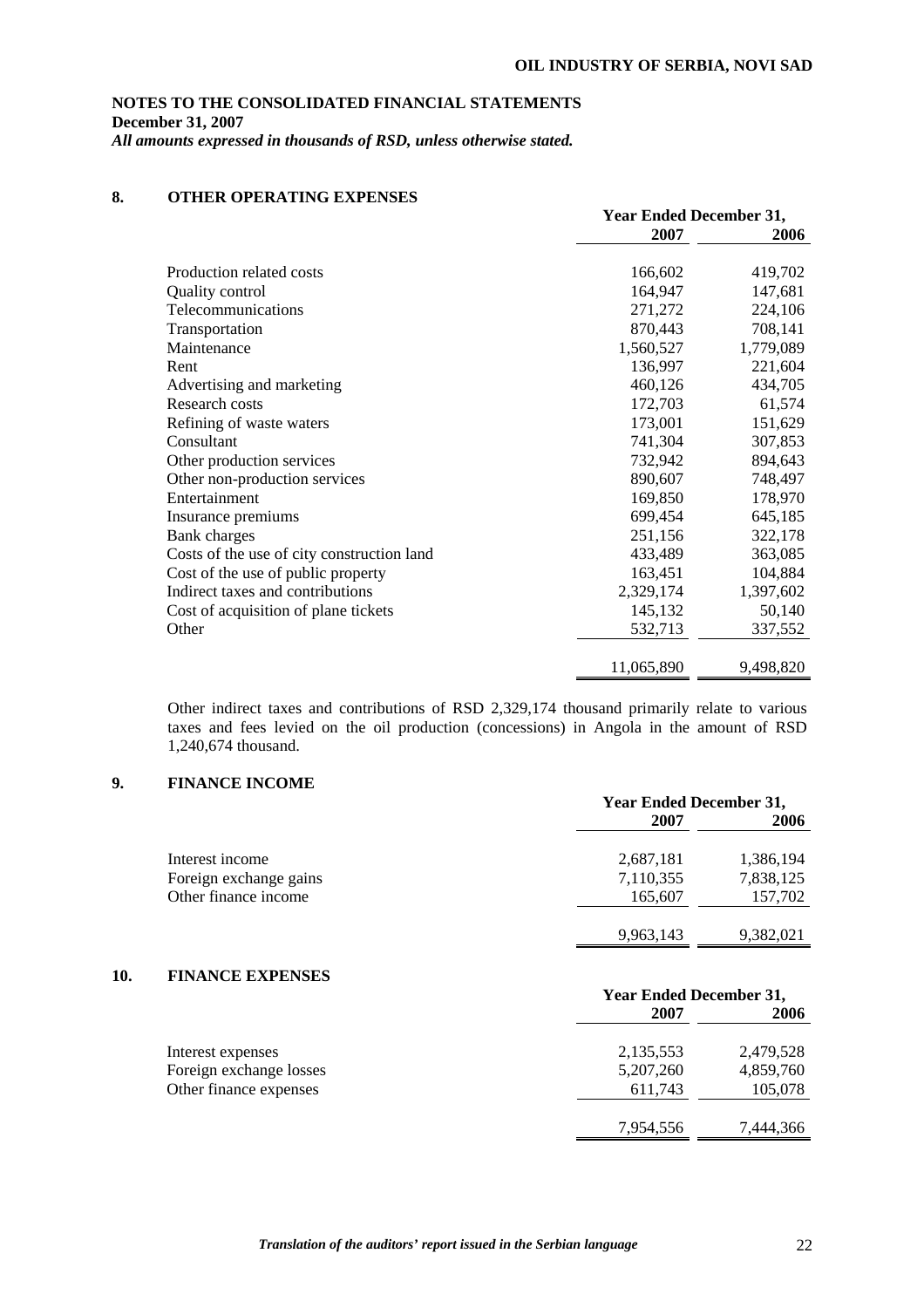# **NOTES TO THE CONSOLIDATED FINANCIAL STATEMENTS December 31, 2007**

*All amounts expressed in thousands of RSD, unless otherwise stated.* 

## **11. OTHER INCOME**

|                                                      | <b>Year Ended December 31,</b> |           |  |
|------------------------------------------------------|--------------------------------|-----------|--|
|                                                      | 2007                           | 2006      |  |
| Write-off of liabilities                             | 512,156                        | 1,274,965 |  |
| Collected receivables previously written off and the |                                |           |  |
| release of allowance for impairment (Note 23)        | 1,861,774                      | 5,804,810 |  |
| Penalties, rewards and damages collected             | 130,220                        | 115,837   |  |
| Inventory count surpluses                            | 172,646                        | 157,812   |  |
| Gains on the sale of equity investments and          |                                |           |  |
| long-term securities                                 | 3,040                          | 567       |  |
| Gains on the sale of property, plant and equipment   | 55,479                         | 26,220    |  |
| Sale of material                                     | 9,555                          | 9,959     |  |
| Other income                                         | 507,363                        | 480,253   |  |
|                                                      | 3,252,233                      | 7.870.423 |  |

## **12. OTHER EXPENSES**

|                                                        | <b>Year Ended December 31,</b> |            |  |
|--------------------------------------------------------|--------------------------------|------------|--|
|                                                        | 2007                           | 2006       |  |
| Losses on disposal of property and equipment           | 458,657                        | 924.428    |  |
| Inventory count shortages and write-off of inventories | 367.458                        | 740,225    |  |
| Write-off of receivables                               | 341,897                        | 147,765    |  |
| Impairment of receivables (Note 23)                    | 2,869,097                      | 9,085,584  |  |
| Impairment of fixed assets (Note 14)                   | 178,837                        | 882,277    |  |
| Effects of fair value adjustment of equity investments | 20,778                         |            |  |
| Humanitarian, cultural, educational and sport expenses | 321,932                        | 257,061    |  |
| Fines, penalties and damages                           | 372,820                        | 104,418    |  |
| Property, investment property and equipment negative   |                                |            |  |
| appraisal effects (Notes 14 and 15)                    | 1,488,424                      |            |  |
| Other expenses                                         | 260,761                        | 159,534    |  |
|                                                        | 6,680,661                      | 12,301,292 |  |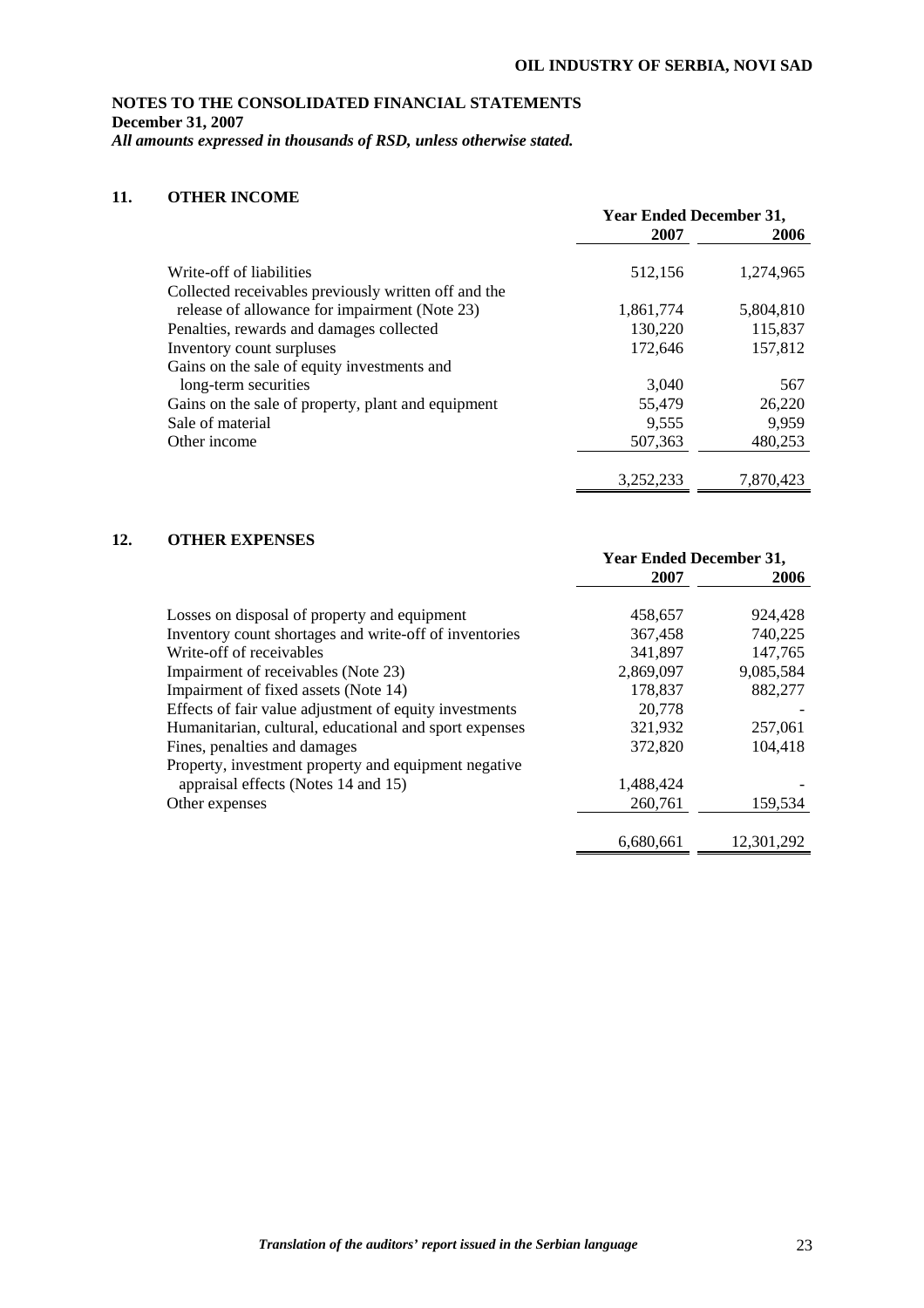## **NOTES TO THE CONSOLIDATED FINANCIAL STATEMENTS December 31, 2007**

*All amounts expressed in thousands of RSD, unless otherwise stated.* 

## **13. INTANGIBLE ASSETS**

|                                    | Patents,<br><b>Licenses and</b> | Other<br>Intangible | <b>Investments in</b><br><b>Progress and</b> |           |
|------------------------------------|---------------------------------|---------------------|----------------------------------------------|-----------|
|                                    | <b>Similar Rights</b>           | <b>Assets</b>       | <b>Advances</b>                              | Total     |
| Cost                               |                                 |                     |                                              |           |
| Balance, January 1, 2006           | 446,864                         | 137,326             | 164,069                                      | 748,259   |
| Additions                          | 7,197                           | 60,858              | 874,643                                      | 942,698   |
| Transfers                          | 2,210                           | 33,647              | (35, 857)                                    |           |
| Transfer to leasehold improvements |                                 | (4,139)             |                                              | (4,139)   |
| Disposals                          | (691)                           |                     |                                              | (691)     |
| Foreign exchange fluctuations      | (12, 737)                       |                     |                                              | (12, 737) |
| Balance, December 31, 2006         | 442,843                         | 227,692             | 1,002,855                                    | 1,673,390 |
| <b>Accumulated Amortization</b>    |                                 |                     |                                              |           |
| Balance, January 1, 2006           | 141,907                         | 19,424              | 142,279                                      | 303,610   |
| Charge for the year                | 21,956                          | 27,921              |                                              | 49,877    |
| Other                              | 1,136                           | (525)               |                                              | 611       |
| Balance, December 31, 2006         | 164,999                         | 46,820              | 142,279                                      | 354,098   |
| <b>Net Book Value:</b>             |                                 |                     |                                              |           |
| - December 31, 2006                | 277,844                         | 180,872             | 860,576                                      | 1,319,292 |
| - January 1, 2006                  | 304,957                         | 117,902             | 21,790                                       | 444,649   |

|                                 | Patents,<br><b>Licenses and</b> | Other<br>Intangible | <b>Investments in</b><br><b>Progress and</b> |              |
|---------------------------------|---------------------------------|---------------------|----------------------------------------------|--------------|
|                                 | <b>Similar Rights</b>           | <b>Assets</b>       | <b>Advances</b>                              | <b>Total</b> |
| Cost                            |                                 |                     |                                              |              |
| Balance, January 1, 2007        | 442,843                         | 227,692             | 1,002,855                                    | 1,673,390    |
| Opening balance adjustments     | 665                             |                     |                                              | 665          |
| <b>Additions</b>                | 3,821                           | 1,186               | 1,947,676                                    | 1,952,683    |
| Activations (Note 14)           | 96,378                          | 361,631             | (454, 151)                                   | 3,858        |
| <b>Transfers</b>                | (103, 792)                      | 103,792             |                                              |              |
| Sale and disposal               | (26, 217)                       |                     |                                              | (26,217)     |
| Balance, December 31, 2007      | 413,698                         | 694,301             | 2,496,380                                    | 3,604,379    |
| <b>Accumulated Amortization</b> |                                 |                     |                                              |              |
| Balance, January 1, 2007        | 164,999                         | 46,820              | 142,279                                      | 354,098      |
| Opening balance adjustments     | 665                             |                     |                                              | 665          |
| Charge for the year             | 23,634                          | 75,287              |                                              | 98,921       |
| Sale and disposal               | (23, 421)                       |                     |                                              | (23, 421)    |
| <b>Transfers</b>                | (82, 654)                       | 82,654              |                                              |              |
| Other changes                   |                                 | 811                 |                                              | 811          |
| Balance, December 31, 2007      | 83,223                          | 205,572             | 142,279                                      | 431,074      |
| <b>Net Book Value:</b>          |                                 |                     |                                              |              |
| - December 31, 2007             | 330,475                         | 488,729             | 2,354,101                                    | 3,173,305    |
| - January 1, 2007               | 277,844                         | 180,872             | 860,576                                      | 1,319,292    |

Opening balance adjustments relate to the reconciliation of values with analytical records of intangible assets.

Construction in progress and advances at December 31, 2007 of RSD 2,354,101 thousand mostly refer to the acquisition of financial and accounting information system SAP.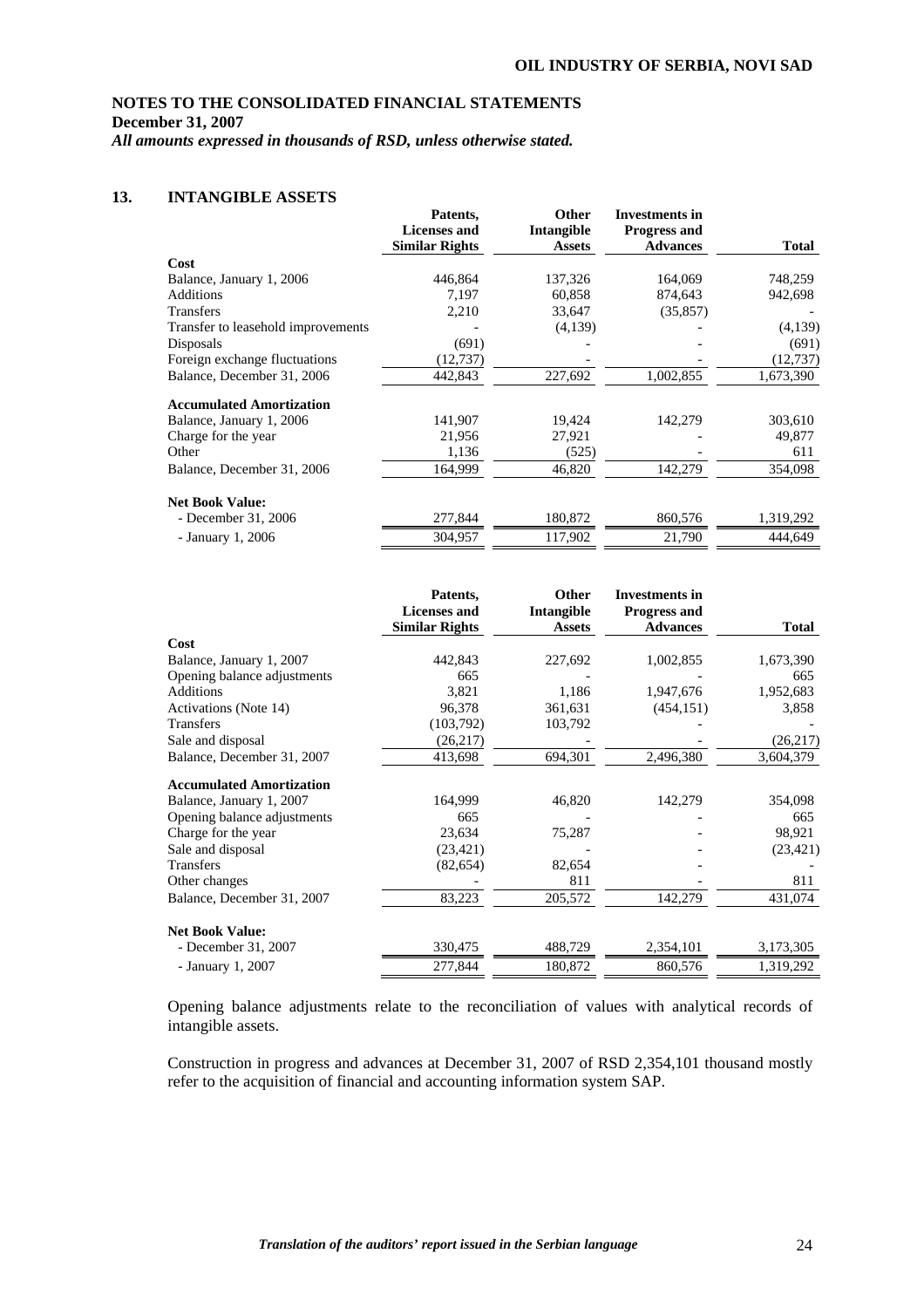## **14. PROPERTY, PLANT AND EQUIPMENT**

|                                        | Land       | <b>Buildings</b> | Equipment<br>and Other<br><b>Assets</b> | <b>Construction</b><br>in Progress<br>and Advances | Total       |
|----------------------------------------|------------|------------------|-----------------------------------------|----------------------------------------------------|-------------|
| Cost                                   |            |                  |                                         |                                                    |             |
| Balance, January 1, 2006               | 10,325,943 | 48,884,361       | 42, 135, 198                            | 10,961,967                                         | 112,307,469 |
| Changes in the scope of consolidation  |            | 31,893           | 1,996                                   | 1,161                                              | 35,050      |
| Additions                              | 146,190    | 76,992           | 356,893                                 | 6,875,558                                          | 7,455,633   |
| <b>Transfers</b>                       | 91,254     | 2,051,244        | 4,996,019                               | (7, 138, 517)                                      |             |
| Transfer to other non-current assets   |            | (1,091,246)      |                                         |                                                    | (1,091,246) |
| Disposals                              | (58)       | (744, 113)       | (980, 622)                              | (152, 150)                                         | (1,876,943) |
| <b>Sales</b>                           |            | (219,718)        | (3,010)                                 |                                                    | (222, 728)  |
| Surpluses                              |            | 150,200          |                                         |                                                    | 150,200     |
| Balance, December 31, 2006             | 10,563,329 | 49,139,613       | 46,506,474                              | 10,548,019                                         | 116,757,435 |
| <b>Accumulated Depreciation</b>        |            |                  |                                         |                                                    |             |
| Balance, January 1, 2006               |            | 3,092,382        | 6,081,714                               | 78,653                                             | 9,252,749   |
| Impairment of construction in progress |            |                  |                                         |                                                    |             |
| (Note 12)                              |            |                  |                                         | 882,277                                            | 882,277     |
| Charge for the year                    |            | 1,968,816        | 3,335,896                               |                                                    | 5,304,712   |
| Disposals                              |            | (332, 589)       | (193, 419)                              | (78, 653)                                          | (604, 661)  |
| Transfer to other non-current assets   |            | (43,524)         |                                         |                                                    | (43, 524)   |
| Surpluses                              |            | 50,184           | 13,647                                  |                                                    | 63,831      |
| Balance, December 31, 2006             |            | 4,735,269        | 9,237,838                               | 882,277                                            | 14,855,384  |
| <b>Net Book Value:</b>                 |            |                  |                                         |                                                    |             |
| - December 31, 2006                    | 10,563,329 | 44,404,344       | 37,268,636                              | 9,665,742                                          | 101,902,051 |
| - January 1, 2006                      | 10,325,943 | 45,791,979       | 36,053,484                              | 10,883,314                                         | 103,054,720 |

|                                         | Land       | <b>Buildings</b> | Equipment<br>and Other<br><b>Assets</b> | <b>Construction</b><br>in Progress<br>and Advances | <b>Total</b> |
|-----------------------------------------|------------|------------------|-----------------------------------------|----------------------------------------------------|--------------|
| Cost                                    |            |                  |                                         |                                                    |              |
| Balance, January 1, 2007                | 10,563,329 | 49,139,613       | 46,506,474                              | 10,548,019                                         | 116,757,435  |
| Opening balance adjustment              |            | (18.912)         | 67,510                                  |                                                    | 48,598       |
| Addition                                |            | 36,351           | 24,264                                  | 5,712,425                                          | 5,773,040    |
| <b>Transfers</b>                        | 22,261     | 345,891          | 3,484,539                               | (3,852,691)                                        |              |
| Transfer to intangible assets (Note 13) |            |                  |                                         | (3,858)                                            | (3,858)      |
| Sale and disposals                      |            | (346, 397)       | (97, 329)                               |                                                    | (443, 726)   |
| Surpluses and shortages                 |            | 17,958           | 3,732                                   |                                                    | 21,690       |
| Positive appraisal effects              | 949,752    | 654,989          |                                         |                                                    | 1,604,741    |
| Negative appraisal effects (Note 12)    |            | (95, 859)        |                                         | (1,377,799)                                        | (1,473,658)  |
| Other                                   |            | 138,638          | (1, 124)                                | (2,914)                                            | 134,600      |
| Balance, December 31, 2007              | 11,535,342 | 49,872,272       | 49,988,066                              | 11,023,182                                         | 122,418,862  |
| <b>Accumulated Depreciation</b>         |            |                  |                                         |                                                    |              |
| Balance, January 1, 2007                |            | 4,735,269        | 9,237,838                               | 882,277                                            | 14,855,384   |
| Opening balance adjustment              |            | 31,488           | 17,110                                  |                                                    | 48,598       |
| Charge for the year                     |            | 2,023,222        | 3,777,095                               |                                                    | 5,800,317    |
| Sale and disposal                       |            | (66, 922)        | (28,968)                                | (675)                                              | (96, 565)    |
| Activations and transfers               |            | 80,776           | 36,832                                  | (117,608)                                          |              |
| Impairment (Note 12)                    |            | 4,183            | 93,785                                  | 80,869                                             | 178,837      |
| Surpluses and shortages                 |            | 9,606            | (1,175)                                 |                                                    | 8,431        |
| Foreign exchange fluctuations           |            |                  | (4)                                     |                                                    | (4)          |
| Other                                   |            | (31,880)         |                                         |                                                    | (31,880)     |
| Balance, December 31, 2007              | ٠          | 6,785,742        | 13,132,513                              | 844,863                                            | 20,763,118   |
| <b>Net Book Value:</b>                  |            |                  |                                         |                                                    |              |
| - December 31, 2007                     | 11,535,342 | 43,086,530       | 36,855,553                              | 10,178,319                                         | 101,655,744  |
| - January 1, 2007                       | 10,563,329 | 44.404.344       | 37,268,636                              | 9,665,742                                          | 101,902,051  |

Opening balance adjustments relate to the reconciliation with the values found in the analytical records of fixed assets.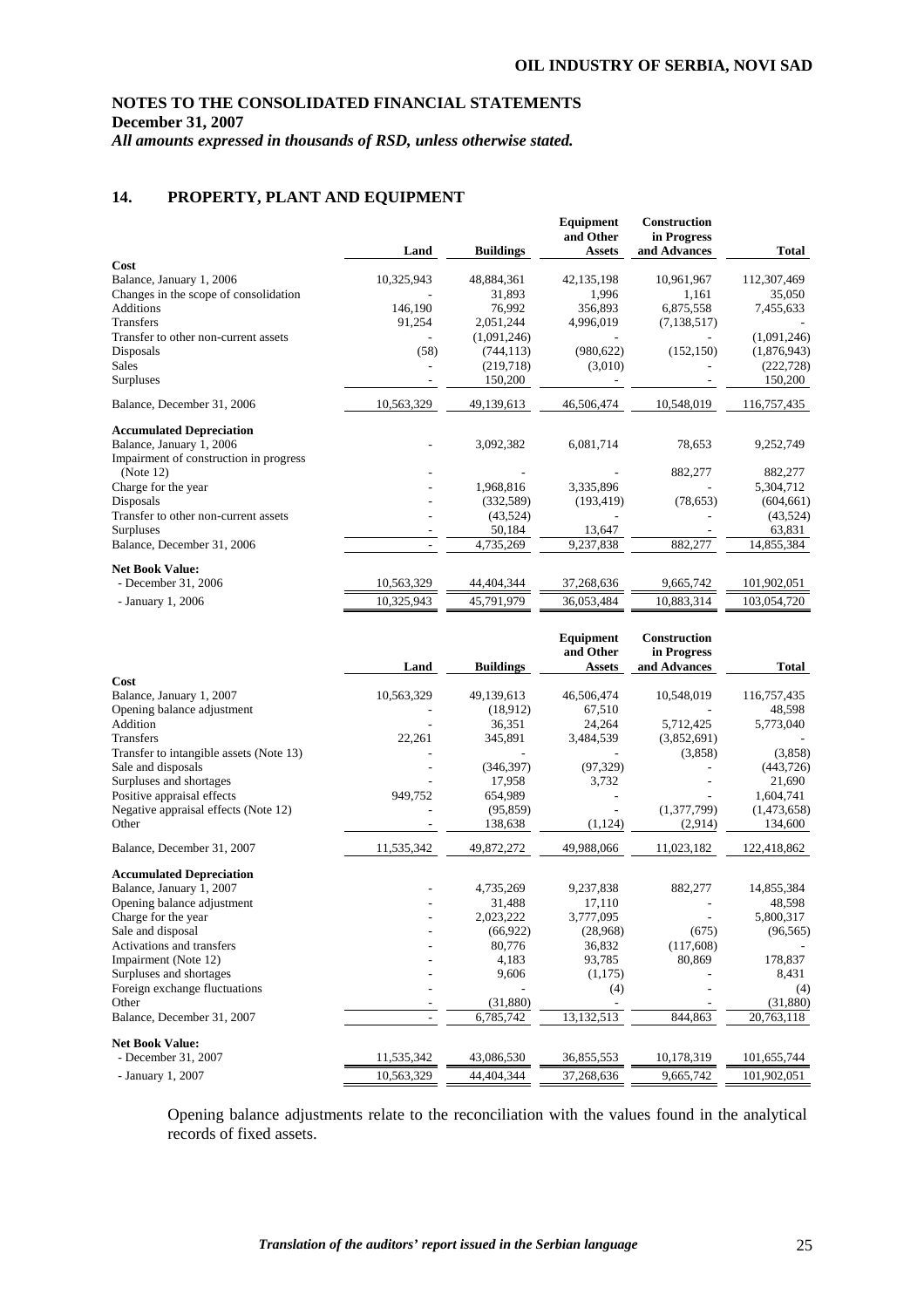# **NOTES TO THE CONSOLIDATED FINANCIAL STATEMENTS December 31, 2007**

*All amounts expressed in thousands of RSD, unless otherwise stated.* 

## **15. INVESTMENT PROPERTY**

|                                                       | December 31,<br>2007 | December 31,<br>2006 |
|-------------------------------------------------------|----------------------|----------------------|
| Balance, January 1                                    | 738,953              | 1,146,789            |
| <b>Additions</b>                                      |                      | 144,363              |
| Transfer to non-current assets                        |                      | (163, 163)           |
| Sale and disposal                                     |                      | (389, 036)           |
| Transfer from non-current assets held for sale        | 53,397               |                      |
| Change in fair value – appraisal effects (Note $12$ ) | (14,766)             |                      |
| Balance, December 31                                  | 777,584              | 738,953              |

## **16. EQUITY INVESTMENTS**

|                                                           | December 31, | December 31, |
|-----------------------------------------------------------|--------------|--------------|
|                                                           | 2007         | 2006         |
| Equity investments in:                                    |              |              |
| - subsidiaries                                            | 7.808        | 14,915       |
| - associates                                              | 4,539        | 4,526        |
| - banks                                                   | 360,833      | 257,282      |
| - other legal entities                                    | 2,376,943    | 2,686,407    |
|                                                           | 2,750,123    | 2,963,130    |
| Allowance for impairment of equity investments (Note 23): |              |              |
| - subsidiaries                                            | (5,122)      | (11, 394)    |
| - banks                                                   | (225, 204)   | (224, 470)   |
| - other legal entities                                    | (1,378,156)  | (1,381,054)  |
|                                                           | (1,608,482)  | (1,616,918)  |
|                                                           | 1.141.641    | 1.346.212    |

The equity investments in subsidiaries are presented in the following table:

|                                  | % Interest | December 31,<br>2007 | December 31,<br>2006 |
|----------------------------------|------------|----------------------|----------------------|
| Doge SPA, Milan                  | 100%       | 4,048                | 10,149               |
| Eurol International Ltd, Bermuda | 50%        | 2,686                | 2,999                |
| RDS, London                      | 50%        | 1,074                | 1,245                |
| Ranis, Moscow Area, Russia       | 51%        |                      | 522                  |
|                                  |            | 7,808                | 14,915               |
| Allowance for impairment         |            | (5,122)              | (11, 394)            |
|                                  |            | 2,686                | 3,521                |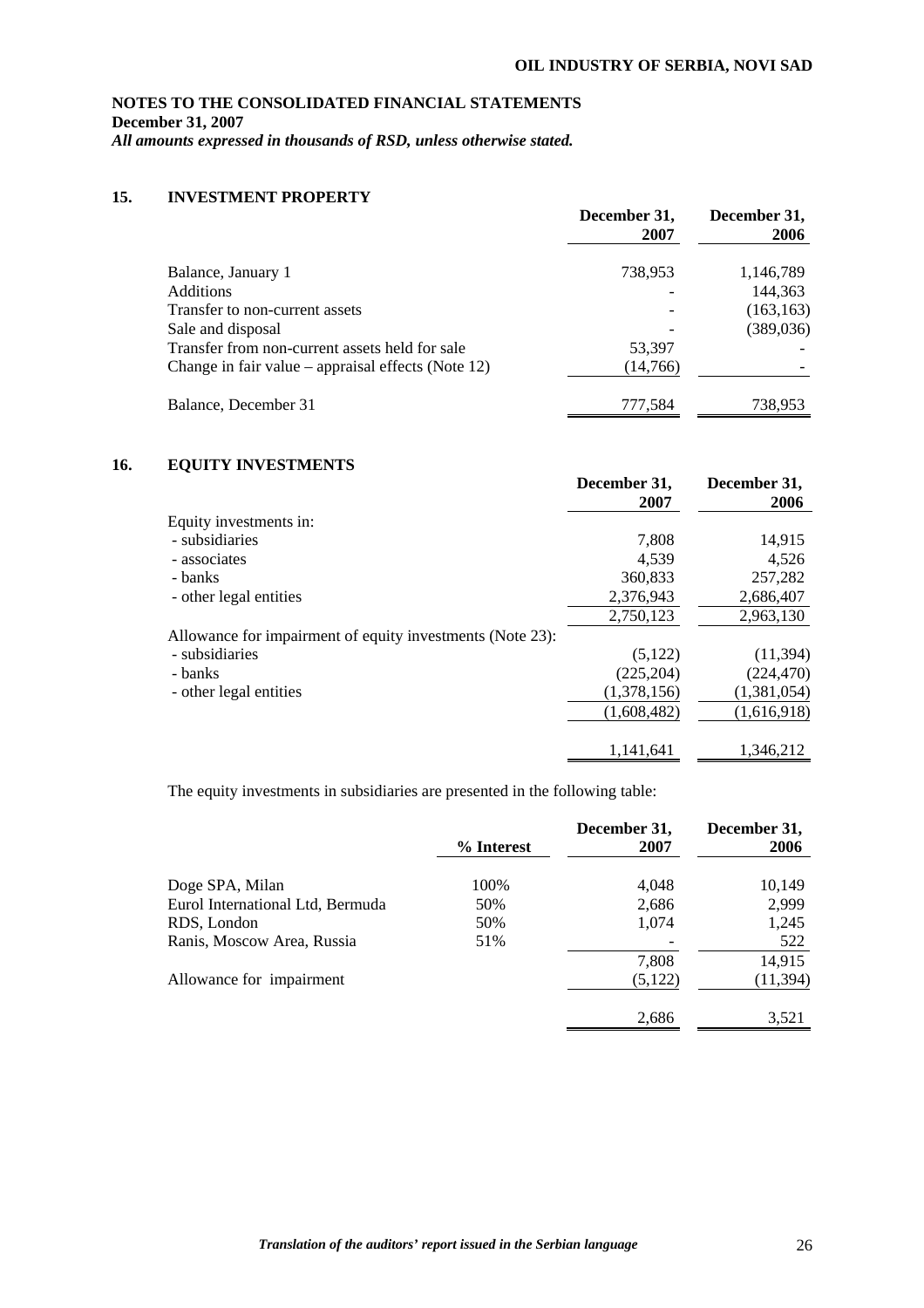## **16. EQUITY INVESTMENTS (Continued)**

The equity investments in related parties are presented in the following table:

|                                                          | December 31,<br>2007 | December 31,<br>2006 |
|----------------------------------------------------------|----------------------|----------------------|
| Mako Nafta Skopje, Macedonia<br>Prokons d.o.o., Subotica | 4,282<br>257         | 4,269<br>257         |
|                                                          | 4,539                | 4,526                |

The equity investments in banks were as follows:

|                                      | December 31,<br>2007 | December 31,<br>2006 |
|--------------------------------------|----------------------|----------------------|
| NLB Continental banka a.d., Novi Sad | 10,525               | 10,525               |
| Privredna banka a.d., Pančevo        | 22,596               | 7,532                |
| Komercijalna banka a.d., Beograd     | 67.942               | 6,940                |
| JUBMES a.d., Beograd                 | 36,540               | 6,432                |
| Panonska banka a.d., Novi Sad        |                      | 2,343                |
| Vojvođanska banka a.d., Novi Sad     |                      | 300                  |
| Sileks banka a.d., Skopje            | 6.887                | 6,867                |
| Banks in liquidation                 | 216,343              | 216,343              |
|                                      | 360,833              | 257,282              |
| Allowance for impairment             | (225, 204)           | (224,470)            |
|                                      | 135,629              | 32,812               |

The equity investments in other legal entities were as follows:

|                                  | December 31,<br>2007 | December 31,<br>2006 |
|----------------------------------|----------------------|----------------------|
| HIP Petrohemija a.d., Pančevo    | 2,250,245            | 2,590,720            |
| Linde Carbo Dioxid a.d., Bečej   | 112,376              | 88,263               |
| Dunav osiguranje a.d.o., Beograd | 13,489               | 6,591                |
| Other                            | 833                  | 833                  |
|                                  | 2,376,943            | 2,686,407            |
| Allowance for impairment         | (1,378,156)          | (1,381,054)          |
|                                  | 998,787              | 1,305,353            |

The long-term financial placements to HIP Petrohemija a.d., Pančevo stated at December 31, 2007 in the amount of RSD 2,250,245 thousand relate to rescheduled receivables from HIP Petrohemija a.d., Pančevo, which were converted into share capital of HIP Petrohemija a.d., Pančevo pursuant to the October 17, 2006 Agreement on Investments of Rights – receivables.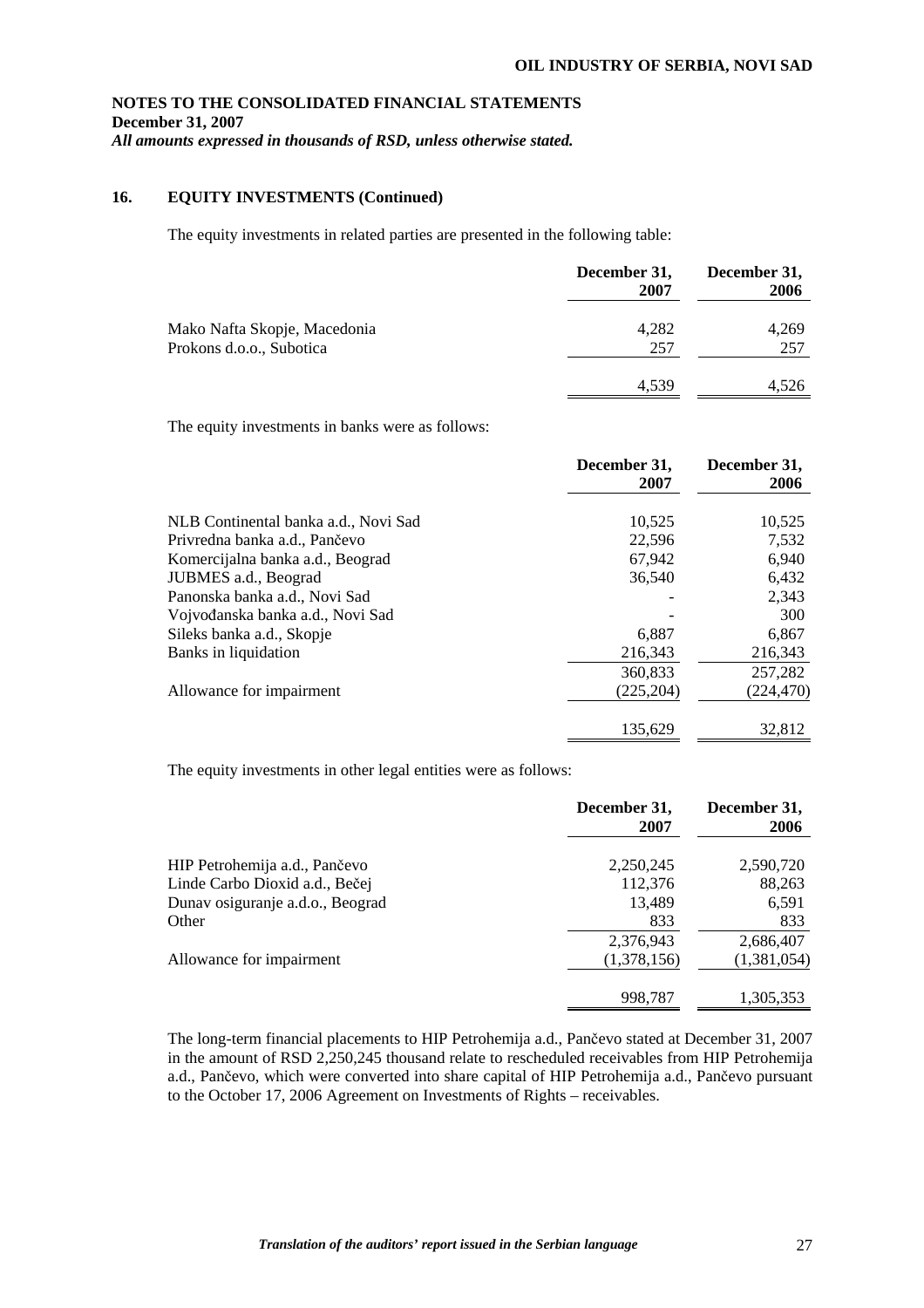#### **NOTES TO THE CONSOLIDATED FINANCIAL STATEMENTS December 31, 2007**

*All amounts expressed in thousands of RSD, unless otherwise stated.* 

## **17. OTHER LONG-TERM FINANCIAL PLACEMENTS**

|                                              | December 31,<br>2007 | December 31,<br>2006 |
|----------------------------------------------|----------------------|----------------------|
|                                              |                      |                      |
| Long-term loans to employees                 | 2,590,965            | 2,255,631            |
| Apartments held for repurchase               | 896,081              | 1,229,761            |
| Other                                        | 7,220,121            | 5,087,830            |
|                                              | 10,707,167           | 8,573,222            |
| Allowance for impairment (Note 23)           |                      |                      |
| - long-term loans to employees               | (38, 564)            |                      |
| - other                                      | (2,623,297)          | (1,512,997)          |
|                                              | (2,661,861)          | (1,512,997)          |
| Current portion of long-term loans (Note 20) |                      |                      |
| - long-term loans to employees               | (29,242)             |                      |
| - other                                      | (1,976,098)          | (1,384,158)          |
|                                              | (2,005,340)          | (1,384,158)          |
|                                              |                      | 5,676,067            |
|                                              | 6,039,966            |                      |

Housing loans and receivables for apartment repurchase are stated in the amount RSD 2,590,965 thousand and refer to the loans approved to employees for the housing purposes, as well as to the apartments given to employees with the repurchase option. The loans extended for the purposes of improving housing conditions as well as those for apartment repurchase have a 20-year maturities, an annual interest rate of 0.5% and a currency clause (EUR). The loans for repurchase of apartments are interest-free and are extended for the period of 40 years and revalued at the retail price growth index.

The apartments intended for repurchase are stated in the amount of RSD 896,081 thousand relating to the Company's apartments used by the employees entitled, on different grounds, to repurchase the aforementioned apartments under more favorable conditions.

#### *Other long-term financial placements*

| 2007        | December 31,<br>2006 |
|-------------|----------------------|
| 1,920,403   | 2,455,578            |
| 1.426.540   | 1.426.540            |
| 1,467,863   | 750,280              |
| 2,246,461   |                      |
| 130,348     | 403,428              |
| 28,506      | 52,004               |
| 7,220,121   | 5,087,830            |
| (1,976,098) | (1,384,158)          |
| (2,623,297) | (1,512,997)          |
| 2,620,726   | 2,190,675            |
|             |                      |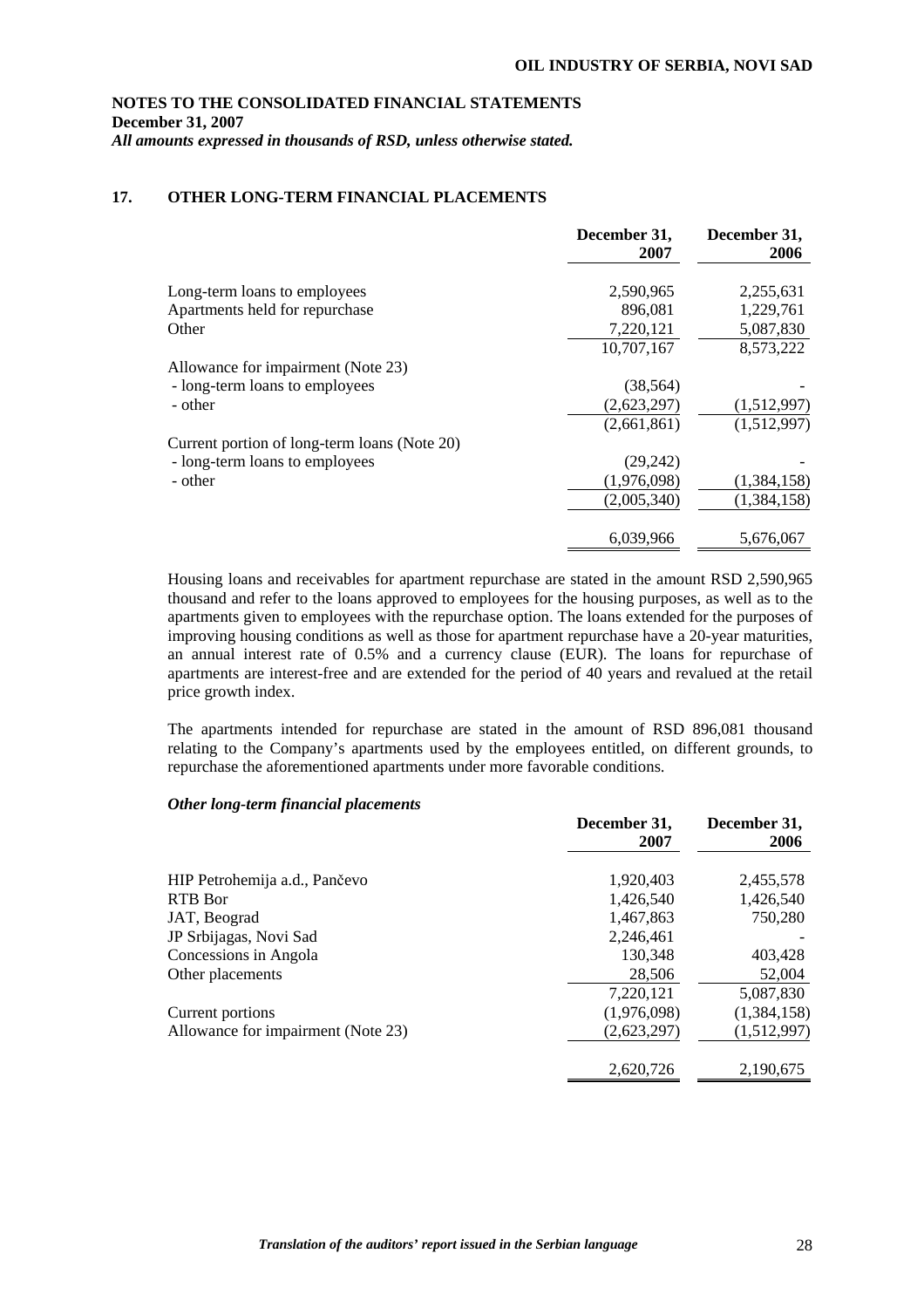## **17. OTHER LONG-TERM FINANCIAL PLACEMENTS (Continued)**

Other long-term investments to HIP Petrohemija a.d., Pančevo are stated in the amount of RSD 1,920,403 thousand and relate to rescheduling of receivables from HIP Petrohemija a.d., Pančevo pursuant to the Agreement on Loan Rescheduling dated December 29, 2006 amounting to RSD 1,463,582 thousand. The abovementioned rescheduling involves the receivables of RSD 2,046,042 thousand (EUR 24,628,161) at September 30, 2006, due in 36 monthly installments between April 1, 2007 and March 31, 2010, payable at the official EUR rates effective at the repayment date, but no less than the installment amount translated in dinars at the Agreement date. Other long-term placements to HIP Petrohemija a.d., Pančevo amounting to RSD 456,821 thousand (USD 8,502,684) relate to the investments from previous years for which an allowance for impairment was fully provided for.

Other long-term investments to RTB Bor of RSD 1,426,540 thousand relate to long-term loan approved in the previous years. During 2004, the Company made an Agreement on Loan Rescheduling with RTB Bor whereby the aggregate of Company liabilities amounted to RSD 1,426,540 thousand. Pursuant to this Agreement the repayment is due over a period of 3 years in equal monthly installments from January 1, 2005, where interest is computed and paid at the legal penalty rate. The Company reported the receivable to the Privatization Agency for the purpose of collecting debt from the privatization income as in accordance with the Law on Privatization. The receivable was fully provided for, where the allowance for impairment was charged to the profit for the current year in an amount of RSD 1,228,644 thousand.

Other long-term financial placements of RSD 1,467,863 thousand are comprised of receivables from JAT, Beograd incurred in previous years based on jet fuel sale. On October 11, 2006, the Company signed a rescheduling protocol of the receivables stated as of August 31, 2006 when the total amount of liability was set at EUR 9,497,219. In accordance with the aforementioned protocol, the loan repayment is executed in 24 equal monthly installments, with the first one due on April 15, 2007. The interest rate for the period between August 31, 2006 and April 15, 2007 is calculated at monthly EURIBOR as increased by 4% annually. At December 21, 2007, a protocol on reschedule of balances as of November 30, 2007 was signed in the aggregate amount of EUR 12,589,400. In accordance with the aforesaid protocol, the debt repayment will be realize din 24 equal monthly installments where the first one is due on April 30, 2007. In the period from November 30, 2007 until April 30, 2008, the interest is calculated in the amount of a one month EURIBOR as increased by 2% annually.

Long-term financial placements stated in the amount of RSD 2,246,461 thousand relate to receivables from the Public Enterprise Srbijagas, Novi Sad which entered in a Rescheduling Agreement with the Company on July 16, 2007 in the aggregate amount of EUR 29,041,239. In accordance with the agreement signed, the debt is to be settled in 48 equal installments at the EUR average exchange rate as of the settlement date, which is not to be less than the dinar counter value calculated as of the debt reschedule date and where the first installment is due on December 1, 2007. The aforementioned receivables accrue interest at the rate of monthly EURIBOR increased by 1.5%.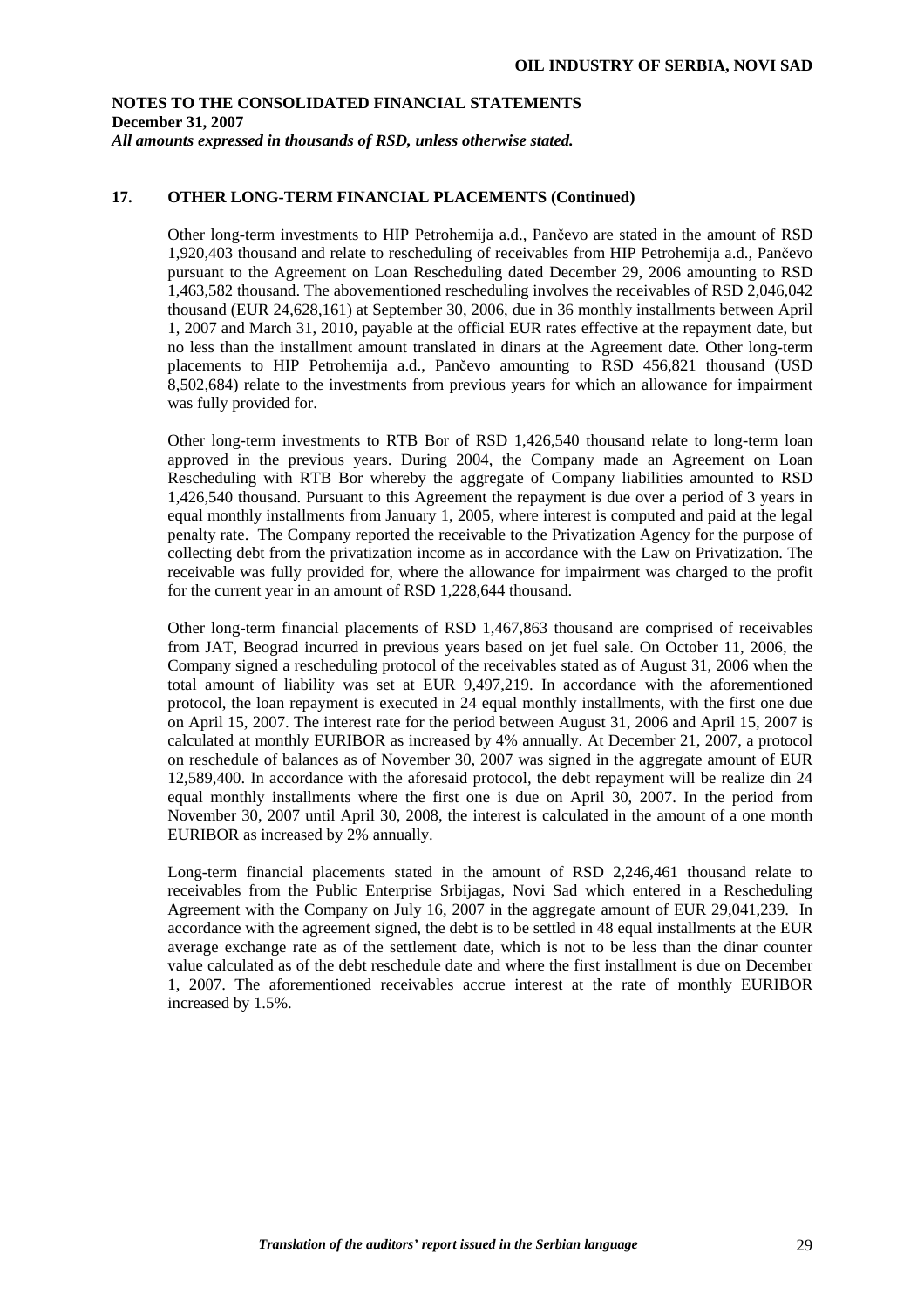### **18. INVENTORIES**

|                                     | December 31,<br>2007 | December 31,<br>2006 |
|-------------------------------------|----------------------|----------------------|
| Materials                           | 15,341,343           | 9,289,801            |
| Spare parts                         | 3,269,088            | 3,838,711            |
| Small tools and fixtures            | 198,989              | 315,248              |
| Work in progress                    | 916,853              | 444,592              |
| Finished goods                      | 6,344,558            | 7,026,858            |
| Goods for resale                    | 5,273,079            | 4,296,102            |
|                                     | 31,343,910           | 25,211,312           |
| Advances to:                        |                      |                      |
| - domestic suppliers                | 757,349              | 518,850              |
| - foreign suppliers                 | 685,052              | 797,419              |
|                                     | 1,442,401            | 1,316,269            |
| Allowance for impairment (Note 23): |                      |                      |
| - inventories                       | (449, 732)           | (881,036)            |
| - advances to suppliers             | (794,368)            | (475, 270)           |
|                                     | (1,244,100)          | (1,356,306)          |
|                                     | 31,542,211           | 25, 171, 275         |

The breakdown of inventories assigned under pledge lien is given in the following table:

| Pledge<br><b>Number</b> | Pledgee                                         | <b>Legal Grounds for</b><br><b>Pledge Lien</b>                                                                                 | <b>Amount of</b><br><b>Impairment</b> of<br>Pledgee's<br><b>Receivable</b> | <b>Item Assigned</b><br>under Pledge Lien                           | Amount in t                       | Value as of<br>December 31,<br>2007 in EUR        | <b>Storage Place</b>                                                       |
|-------------------------|-------------------------------------------------|--------------------------------------------------------------------------------------------------------------------------------|----------------------------------------------------------------------------|---------------------------------------------------------------------|-----------------------------------|---------------------------------------------------|----------------------------------------------------------------------------|
| 7/05                    | Unicredit bank<br>a.d., Beograd                 | Agreement No. 45-473<br>as of August 5                                                                                         | EUR 10,767,921                                                             | Crude oil - REB<br>Components for<br>motor oil<br>Dizel fuel $- D2$ | 24,000<br>8,262<br>9,091<br>7,580 | 11,266,205<br>2,584,017<br>2,843,294<br>3,819,837 | Pančevo<br>Novi Sad<br>Pančevo<br>Pančevo                                  |
| 1248/05                 | Unicredit bank<br>a.d., Beograd                 | Agreement IV 940/04 as<br>of June 1, 2004,<br>Agreement no. P 362/04<br>and Annex 4 to the<br>Agreement dated July<br>22, 2005 | EUR 7,395,235                                                              | Crude oil - REB<br>Components for<br>motor oil                      | 24,000<br>8,262<br>9,091          | 11,266,205<br>2,584,017<br>2,843,294              | Pančevo<br>Novi Sad<br>Pančevo                                             |
| 1653/05                 | Hipo Alpe $-$<br>Adria - Bank,<br>a.d., Beograd | Agreement no.<br>I8296/2004 as of<br>December 7, 2004                                                                          | USD 10,000,000                                                             | Motor oil MB 95<br>Components for<br>motor oil                      | 1,800<br>4.100                    | 799,687<br>1,282,313                              | Novi Sad<br>Novi Sad                                                       |
| 1655/05                 | Hipo Alpe $-$<br>Adria - Bank,<br>a.d., Beograd | Agreement no.<br>$I1944/04$ as of<br>December 6, 2004                                                                          | USD 10,000,000                                                             | Motor oil MB 95<br>Components for<br>motor oil                      | 4,800<br>19.000                   | 2,524,301<br>5,942,425                            | Pančevo<br>Pančevo                                                         |
| 1343/05                 | Unicredit bank<br>a.d., Beograd                 | Agreement no.<br>IV 319/05 as of March<br>1,2005                                                                               | USD 3,000,000                                                              | Components for<br>motor oil                                         | 9,091                             | 2,843,294                                         | Pančevo                                                                    |
| 3534/06                 | Piraeus Atlas<br>Banka a.d.,<br>Beograd         | Agreement no.<br>45/454 as of June 2,<br>2006                                                                                  | EUR 10,000,000                                                             | Components for<br>motor oil                                         | 12.200                            | 3,815,662                                         | Pančevo or<br>Novi Sad                                                     |
| 316/06                  | Piraeus Atlas<br>Banka a.d.,<br>Beograd         | Pledge Agreement as of<br>January 13, 2006                                                                                     | EUR 15,000,000                                                             | VGO - vacuum gas<br>oil<br>Crude oil<br>Lubricant S                 | 40,000<br>12,000<br>8,600         | 10,574,668<br>5,633,103<br>2,219,481              | Pančevo or<br>Novi Sad<br>Pančevo or<br>Novi Sad<br>Pančevo or<br>Novi Sad |
|                         |                                                 |                                                                                                                                |                                                                            |                                                                     |                                   | 72,841,803                                        |                                                                            |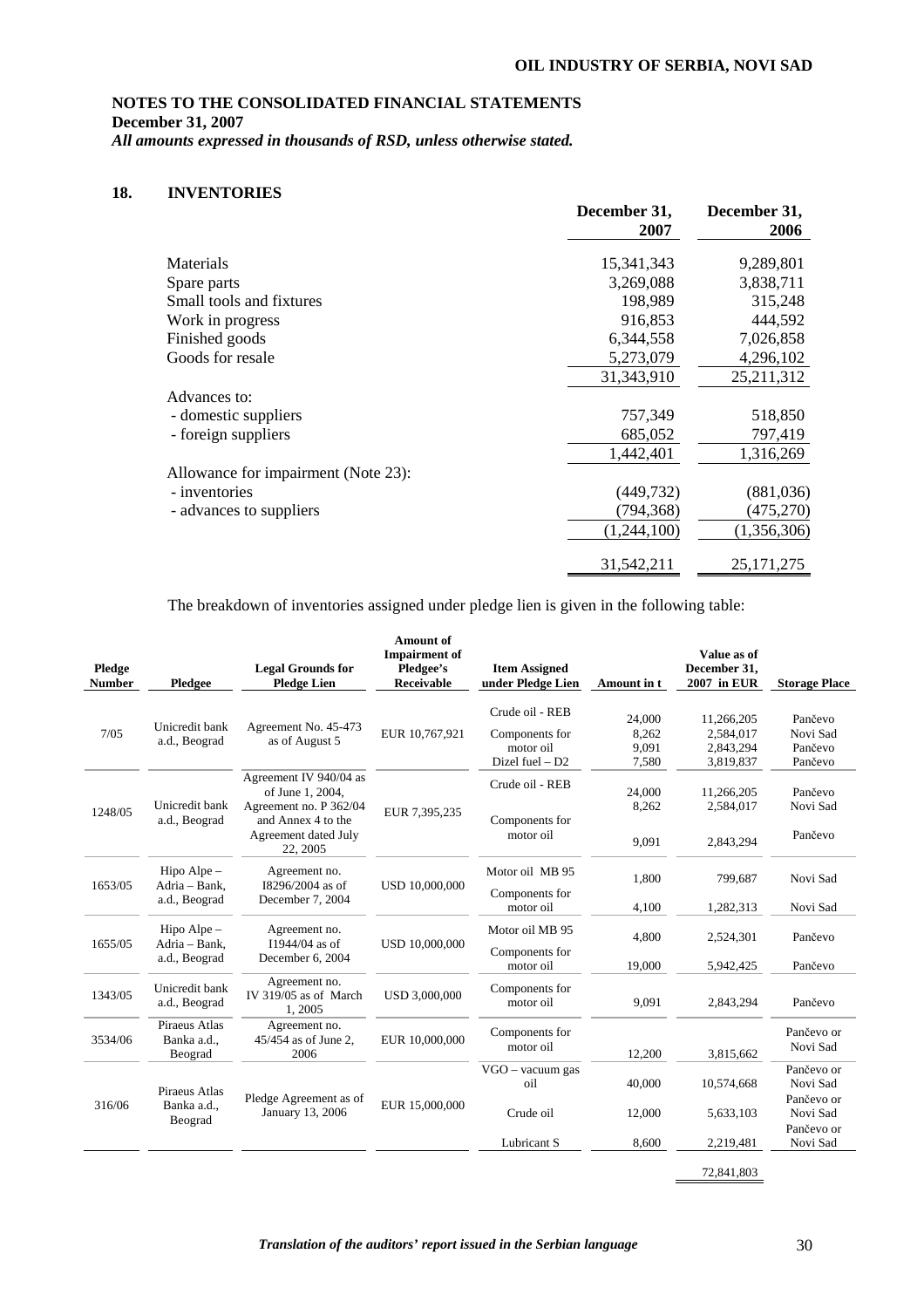## **18. INVENTORIES (Continued)**

At December 31, 2007, the Company had no liabilities arising on the aforementioned loan agreements where the pledge lien provided established by these agreements expired. The process of removing pledges against the forgoing assets recorded in the adequate Pledge Registers is underway.

## **19. ACCOUNTS RECEIVABLE**

|                                        | December 31,<br>2007 | December 31,<br>2006 |
|----------------------------------------|----------------------|----------------------|
| Trade receivables:                     |                      |                      |
| - domestic                             | 24,649,830           | 24,160,067           |
| - foreign                              | 3,036,556            | 2,446,838            |
|                                        | 27,686,386           | 26,606,905           |
| Receivables from specific operations   | 3,838,973            | 4,256,512            |
| Interest receivables                   | 4,121,106            | 2,980,322            |
| Receivables from employees             | 520,128              | 165,897              |
| Other receivables                      | 9,034,399            | 9,106,862            |
|                                        | 17,514,606           | 16,509,593           |
| Allowance for impairment (Note 23):    |                      |                      |
| - trade receivables                    | (12,070,174)         | (13,746,854)         |
| - receivables from specific operations | (3,774,872)          | (4,077,413)          |
| - interest and other receivables       | (11, 922, 637)       | (10,603,924)         |
|                                        | (27,767,683)         | (28, 428, 191)       |
|                                        | 17,433,309           | 14,688,307           |

Other receivables of RSD 9,034,399 thousand include the receivables from Tecra d.o.o., Beograd of RSD 782,128 thousand based on assumed liabilities of this entity to Hypo-Alpe-Adria Bank a.d., Beograd, as well as the receivables from previous periods from GP Rad, Beograd of RSD 4,759,747 thousand, as well as receivables for the property located on the territory of the former SFRY republics and receivabels for war damages caused in NATO bombing aggregating to RSD 1,363,195 thousand, for which an allowance for impairment was fully provided for.

## **20. SHORT-TERM FINANANCIAL PLACEMENTS**

|                                          | December 31,<br>2007 | December 31,<br>2006 |
|------------------------------------------|----------------------|----------------------|
| Short-term loans                         | 139,830              | 205,387              |
| Trading securities                       | 1,053,427            | 1,033,105            |
| Current portions of long-term borrowings | 2,005,340            | 1,384,158            |
| Other short-term financial placements    | 746,167              | 1,749,190            |
|                                          | 3,944,764            | 4,371,840            |
| Allowance for impairment (Note 23):      |                      |                      |
| - short-term domestic loans              | (19, 454)            | (680, 937)           |
| - current portions                       | (71, 367)            | (71, 367)            |
| - trading securities                     | (694, 316)           | (673, 538)           |
| - other short-term financial placements  | (191, 284)           | (271, 188)           |
|                                          | (976, 421)           | (1,697,030)          |
|                                          | 2.968.343            | 2,674,810            |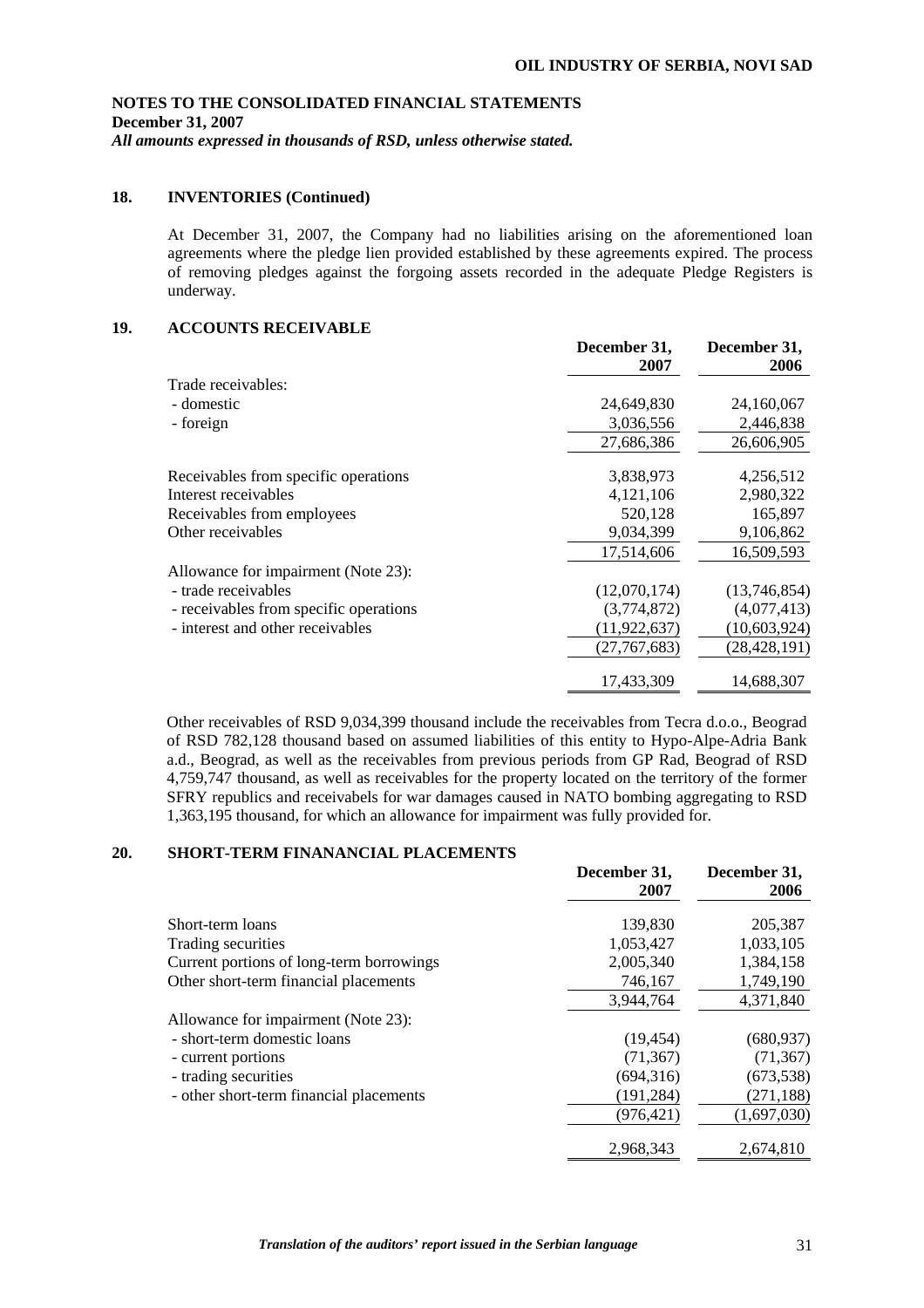## **21. CASH AND CASH EQUIVALENTS**

|                                                     | December 31,<br>2007 | December 31,<br>2006 |
|-----------------------------------------------------|----------------------|----------------------|
| Current accounts:                                   |                      |                      |
| - in dinars                                         | 914,562              | 1,340,262            |
| - in foreign currency                               | 792,490              | 947,593              |
| Cash in hand:                                       |                      |                      |
| - in dinars                                         | 36,350               | 15,508               |
| - in foreign currency                               | 779                  | 237                  |
| Appropriated financial assets and letters of credit | 111,389              | 86,925               |
| Securities and cash equivalents                     | 6,539                | 355,643              |
| Other                                               |                      | 5,510                |
|                                                     | 1,862,109            | 2,751,678            |

### **22. VALUE ADDED TAX AND PREPAYMENTS**

|                           | December 31,<br>2007 | December 31,<br>2006 |
|---------------------------|----------------------|----------------------|
| Prepaid value added taxes | 1,348,694            | 246,096              |
| Prepaid expenses          | 212,722              | 6,426                |
| Accrued income            |                      | 115,053              |
| Other prepayments         | 360,934              | 365,094              |
|                           | 1,922,350            | 732,669              |

### **23. MOVEMENTS IN PROVISIONS**

|                                           | <b>Equity</b><br><b>Investments and</b><br>Long-Term<br><b>Financial</b><br><b>Placements</b><br>(Notes 16 and 17) | <b>Inventories</b><br>(Note 18) | <b>Accounts</b><br>Receivable<br>(Note 19) | <b>Short-Term</b><br><b>Financial</b><br><b>Placements</b><br>(Note 20) | <b>Total</b> |
|-------------------------------------------|--------------------------------------------------------------------------------------------------------------------|---------------------------------|--------------------------------------------|-------------------------------------------------------------------------|--------------|
| Balance, January 1, 2007                  | 3,129,915                                                                                                          | 1,356,306                       | 28,428,191                                 | 1,697,030                                                               | 34,611,442   |
| Charged to the Income Statement (Note 12) | 1,228,686                                                                                                          | 315,069                         | 1,325,342                                  |                                                                         | 2.869,097    |
| Release of provision (Note 11)            | (56, 465)                                                                                                          | (277, 272)                      | (786, 650)                                 | (741, 387)                                                              | (1,861,774)  |
| Foreign exchange fluctuations             | (25, 145)                                                                                                          | (12,219)                        | (243,598)                                  |                                                                         | (280, 962)   |
| Other                                     | (6,648)                                                                                                            |                                 | (178.989)                                  | 20,778                                                                  | (164, 859)   |
| Write-offs                                |                                                                                                                    | (137, 784)                      | (776, 613)                                 |                                                                         | (914, 397)   |
| Balance, December 31, 2007                | 4.270.343                                                                                                          | 1.244.100                       | 27.767.683                                 | 976,421                                                                 | 34.258.547   |

## **24. SHARE CAPITAL**

The Company's founding capital represents the share capital of the closed shareholding entity, expressed as the total monetary and non-monetary stake of the Government of the Republic of Serbia. The registered capital amounted to EUR 993,786 thousand as of May 31, 2005.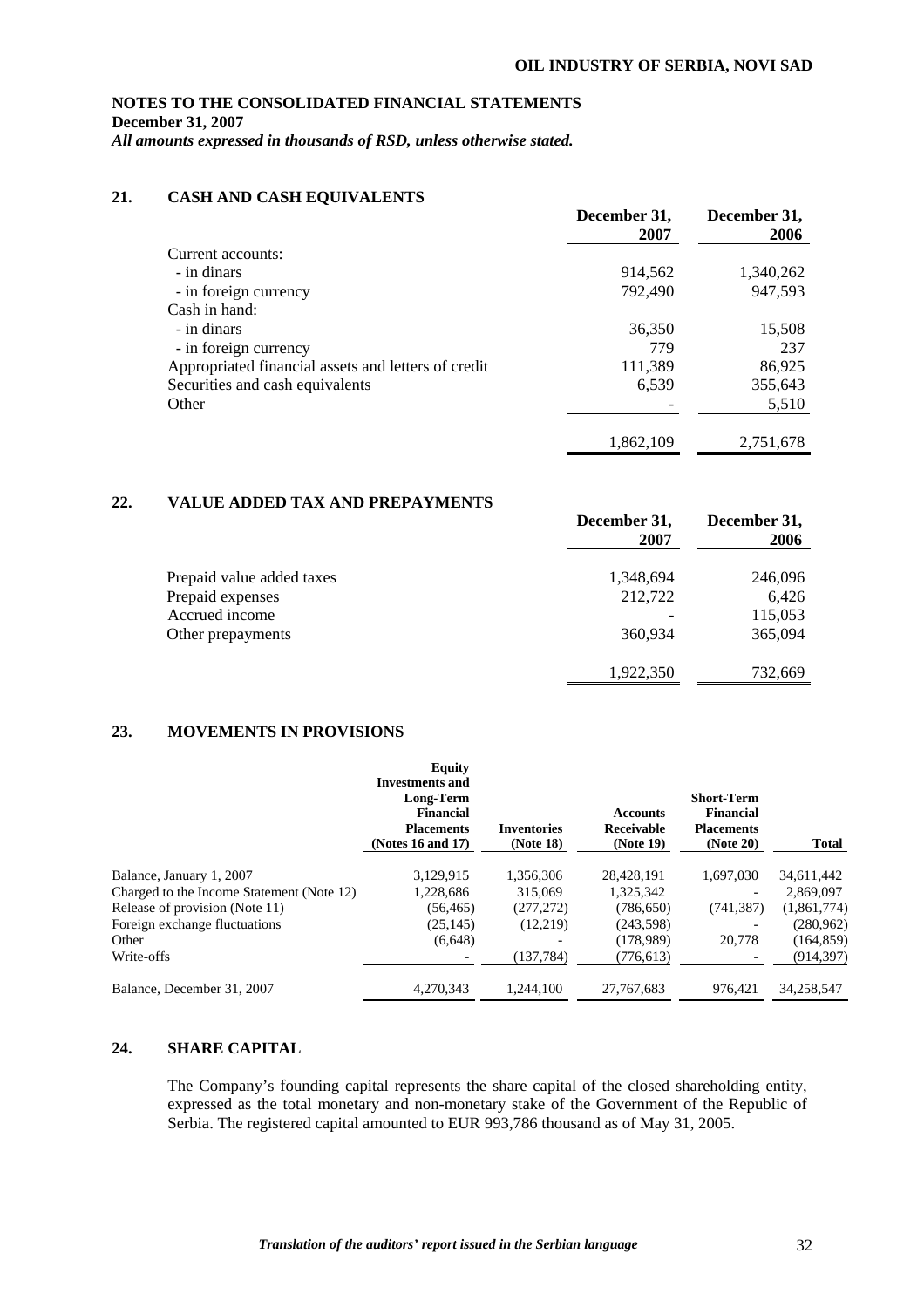## **NOTES TO THE CONSOLIDATED FINANCIAL STATEMENTS December 31, 2007**

*All amounts expressed in thousands of RSD, unless otherwise stated.* 

## **25. LONG-TERM PROVISIONS**

|                                             | December 31,<br>2007 | December 31,<br>2006 |
|---------------------------------------------|----------------------|----------------------|
| Long-term provision for the restoration and |                      |                      |
| re-cultivation of degraded environment      | 831, 365             | 670,210              |
| Long-term employee benefits                 | 17,339               |                      |
| Long-term provisions for litigation         | 125,896              | 904.271              |
|                                             | 974,600              | 1,574,481            |

Long-term provisions stated in the amount of RSD 17,339 thousand at December 31, 2007 relate to provisions formed for long-term employee benefits payable in a Company's subsidiary relating to retirement benefits and jubilee awards.

The assumptions used for the purpose of determining the present value of liabilities arising from long-term employee benefits were as follows:

|                             | December 31,<br>2007 |
|-----------------------------|----------------------|
| Discount rate               | 10%                  |
| Expected salary growth rate | 3%                   |

Long-term provisions for litigations stated in the amount of RSD 125,896 thousand as of December 31, 2007 pertain to the provisions formed against the losses contingent on the on-going legal suit with Energoprojekt Visokogradnja a.d., Beograd in the amount of RSD 51,885 thousand and on the litigation with the Tax Administration of RSD 74,011thousand.

The movements on provisions were as follows:

|                                                                                                                           | <b>Recultivation</b><br>and Sanation of<br><b>Degraded</b><br><b>Environment</b> | <b>Employee</b><br><b>Benefits</b> | <b>Litigations</b>    | <b>Total</b>                      |
|---------------------------------------------------------------------------------------------------------------------------|----------------------------------------------------------------------------------|------------------------------------|-----------------------|-----------------------------------|
| Balance, January 1, 2006<br>Charge for the year<br>Additional provisions formed in the                                    | 534,113<br>(1,095)                                                               |                                    |                       | 534,113<br>(1,095)                |
| period                                                                                                                    | 137,192                                                                          |                                    | 904,271               | 1,041,463                         |
| Balance, December 31, 2006                                                                                                | 670,210                                                                          |                                    | 904,271               | 1,574,481                         |
| Balance, January 1, 2007<br>Opening balance adjustment (Note 4)<br>Used provisions<br>Additional provisions formed in the | 670,210                                                                          | 19.401<br>(2,062)                  | 904,271<br>(830, 260) | 1,574,481<br>19,401<br>(832, 322) |
| period                                                                                                                    | 161,155                                                                          |                                    | 51,885                | 213,040                           |
| Balance, December 31, 2007                                                                                                | 831, 365                                                                         | 17,339                             | 125,896               | 974,600                           |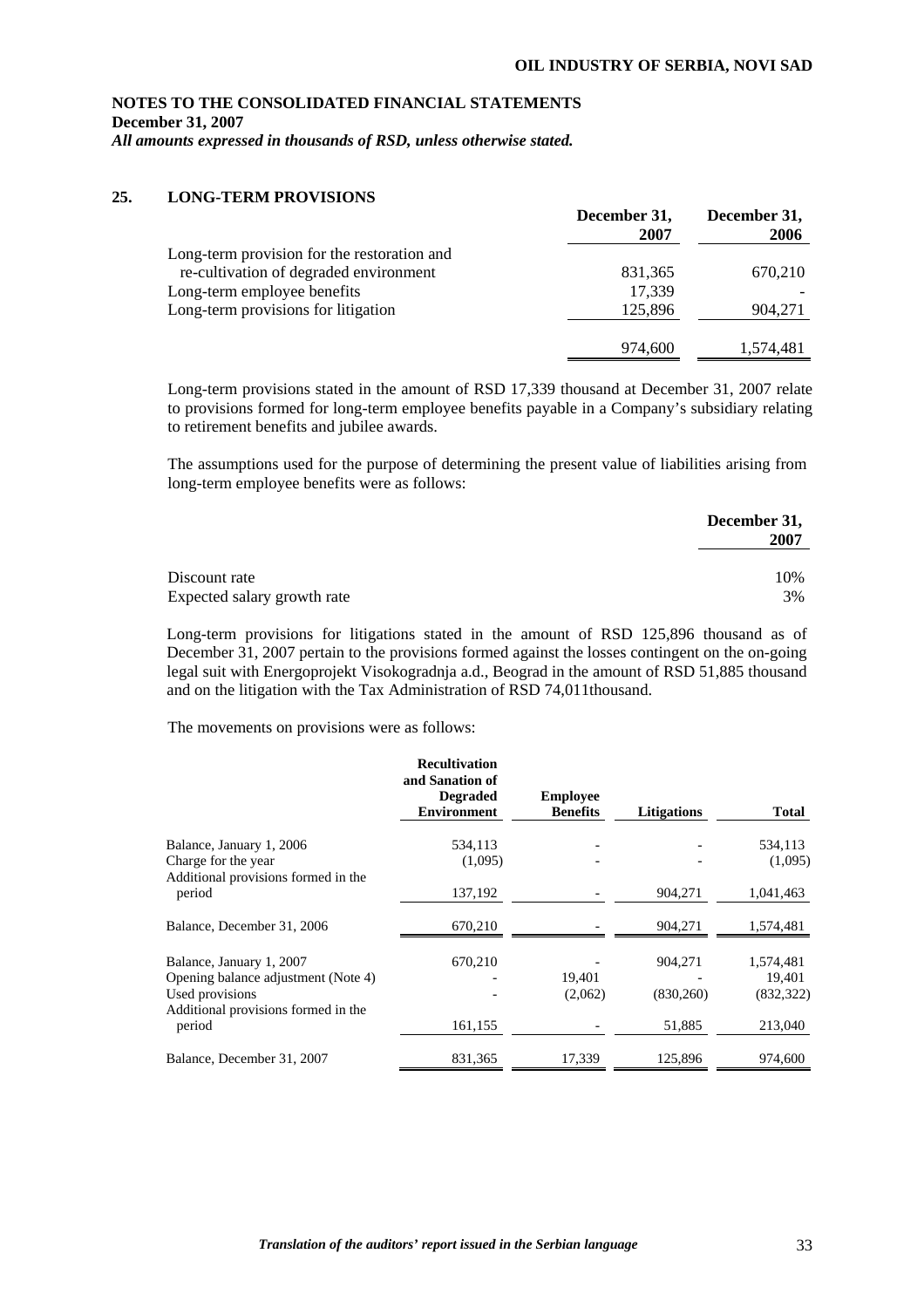# **NOTES TO THE CONSOLIDATED FINANCIAL STATEMENTS December 31, 2007**

*All amounts expressed in thousands of RSD, unless otherwise stated.* 

## **26. LONG-TERM BORROWINGS**

|                                                    | December 31,<br>2007 | December 31,<br>2006 |
|----------------------------------------------------|----------------------|----------------------|
| Long-term borrowings:                              |                      |                      |
| - Paris Club of Creditors                          | 3,272,530            | 3,566,614            |
| - London Club of Creditors                         | 299,299              | 416,106              |
| - domestic                                         | 5,979,720            | 6,400,500            |
| - foreign                                          | 5,265,895            | 10,189,281           |
|                                                    | 14,817,444           | 20,572,501           |
| Other                                              | 3,571                | 155,691              |
| Current portions of long-term borrowings (Note 28) | (2,067,608)          | (2,088,394)          |
|                                                    | 12,753,407           | 18,639,798           |

The review of long-term borrowings is presented in the following table:

| <b>Creditor</b>                            | <b>Interest</b><br>Rate | <b>Currency</b> | <b>Amount</b> in<br><b>Currency</b> | December 31,<br>2007 | December 31,<br>2006 |
|--------------------------------------------|-------------------------|-----------------|-------------------------------------|----------------------|----------------------|
| <b>Paris Club of Creditors</b>             |                         |                 |                                     |                      |                      |
| Privredna banka a.d., Pančevo              | 5.375% p.a.             | <b>USD</b>      | 23,170,945                          | 1,244,898            | 1,398,513            |
| Privredna banka a.d., Pančevo              | 5.5 % p.a.              | <b>EUR</b>      | 2,484,508                           | 196,863              | 197,547              |
| Erste banka a.d., Novi Sad                 | USD LIBOR $\pm$         |                 |                                     |                      |                      |
|                                            | 4.923+0.5% p.a.         | <b>USD</b>      | 3,821,642                           | 205,324              | 215,749              |
| Erste banka a.d., Novi Sad                 | EURIBOR+2.93+0.5%       | <b>EUR</b>      | 808,126                             | 64,032               | 60,974               |
| Erste banka a.d., Novi Sad                 | 5.50%                   | <b>EUR</b>      | 1,207,906                           | 95,710               | 90,366               |
| Erste banka a.d., Novi Sad                 | 5.9% p.a.               | <b>EUR</b>      | 2,554,840                           | 202,436              | 190,388              |
| NLB Continental banka a.d., Ljubljana      | 5.38%                   | <b>USD</b>      | 4,654,079                           | 250,048              | 278,422              |
| NLB Continental banka a.d., Ljubljana      | $6M$ LIBOR + 0.5% p.a.  | <b>JPY</b>      | 538,192,853                         | 258,333              | 271,860              |
| NLB Continental banka a.d., Ljubljana      | $6M$ LIBOR + 0.5% p.a.  | <b>USD</b>      | 2,312,857                           | 124,262              | 138,326              |
| Vojvođanska banka a.d., Novi Sad           | 5.5 % p.a.              | <b>EUR</b>      | 7,958,786                           | 630,624              | 724,469              |
|                                            |                         |                 |                                     | 3,272,530            | 3,566,614            |
| <b>London Club of Creditors</b>            |                         |                 |                                     |                      |                      |
| Erste banka a.d., Novi Sad                 | 3.75% p.a.              | <b>USD</b>      | 1,507,212                           | 80,978               | 135,594              |
| Erste banka a.d., Novi Sad                 | 6.75% p.a.              | <b>USD</b>      | 63,853                              | 3,431                | 3,830                |
| Komercijalna banka a.d., Beograd           | 3.75% p.a.              | <b>USD</b>      | 435,161                             | 23,380               | 52,198               |
| NLB Continental banka a.d., Ljubljana      | 3.75% - 6.75% god.      | <b>USD</b>      | 671,371                             | 36,071               | 40,266               |
| Vojvođanska banka a.d., Novi Sad           | 5.5 % p.a.              | <b>EUR</b>      | 1,443,220                           | 114,355              | 131,373              |
| Vojvođanska banka a.d., Novi Sad           | 5.5 % p.a.              | <b>USD</b>      | 764,687                             | 41,084               | 52,845               |
|                                            |                         |                 |                                     | 299,299              | 416,106              |
| Other long-term borrowings                 |                         |                 |                                     |                      |                      |
| Vojvođanska banka a.d., Novi Sad           |                         |                 |                                     |                      |                      |
| - Republic of Serbia                       |                         | $USD*$          | 4,023,896                           | 216,190              | 241,336              |
| Intenrnational Bank for Reconstruction and |                         |                 |                                     |                      |                      |
| Development (IBRD) - Republic of Serbia    | **                      | <b>EUR</b>      | 51,655,265                          | 4,092,967            | 4,342,164            |
|                                            | 3M EURIBOR + 2.75%      |                 |                                     |                      |                      |
| Hypo-Alpe-Adria Bank a.d., Beograd         | p.a.                    | <b>EUR</b>      | 21,083,333                          | 1,670,563            | 1,817,000            |
|                                            |                         |                 |                                     | 5.979.720            | 6,400,500            |
| Other foreign long-term borrowings         |                         |                 |                                     |                      |                      |
| Sinochem International                     |                         |                 |                                     |                      |                      |
| Oil Company Limited, London                | $6M$ LIBOR + 0.7% p.a.  | <b>EUR</b>      | 97,976,476                          | 5,263,967            | 7,345,281            |
| RIEF, Holandija                            | $3M$ EURIBOR + $1.4%$   |                 |                                     |                      |                      |
|                                            | p.a.                    | <b>EUR</b>      |                                     |                      | 1,659,000            |
| EFG NEF BV Holandija                       | $3M$ EURIBOR + $1.6\%$  |                 |                                     |                      |                      |
|                                            | p.a.                    | <b>EUR</b>      |                                     |                      | 1,185,000            |
| Komercijalna banka a.d., Budva             | 9% p.a.                 | <b>EUR</b>      | 24,336                              | 1,928                |                      |
|                                            |                         |                 |                                     | 5,265,895            | 10,189,281           |
|                                            |                         |                 |                                     |                      |                      |
|                                            |                         |                 |                                     | 14,817,444           | 20,572,501           |

\* Clearing Dollars

\*\* In accordance with the Law on certification of the agreement between the Federal Republic of Yugoslavia and IBRD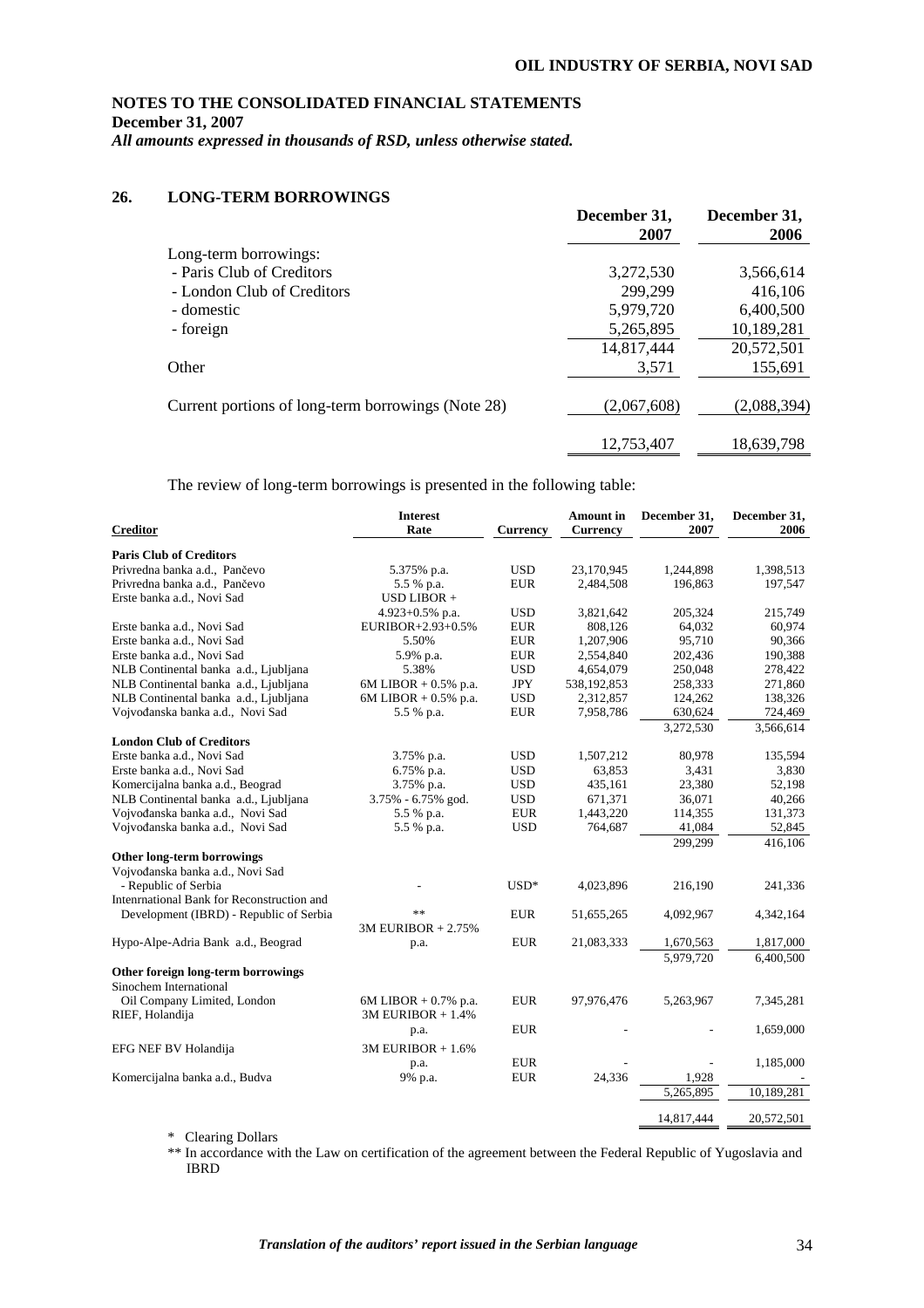## **26. LONG-TERM BORROWINGS (Continued)**

The repayment of refinanced long-term loans (Paris and London Club of Creditors) realized prior to 1990 through domestic banks, and the respective interest, was frozen after the UN sanctions were imposed in May 1992.

 In December 2001, the negotiations between the Republic of Serbia Government and the Paris Club of Creditors resulted in significant reduction in liabilities (the principal, interest and penalty interest accrued as of March 22, 2002) of 51% new principal with the option of additional writeoff of liabilities in the ensuing three years capped at 66.67% principal. The negotiations between the Government of the Republic of Serbia and the London Club of Creditors resulted in significant reduction of liabilities (the principal, interest and penalty interest accrued as of September 30, 2004) by 62% the new principal. The Law Governing the Relations between the Federal Republic of Yugoslavia and Legal Entities and Banks within the Territory of the Federal Republic of Yugoslavia Being the Original Debtors or Guarantors toward the Paris Club and London Club Creditors came in effect on July 4, 2002 (Official Gazette of the Federal Republic of Yugoslavia number 36/2002). In conformity with the aforementioned law the Company was obliged to repay the loans, approved by the Paris and London Club of Creditors, to domestic banks under no less favorable conditions than those defined by the Agreement signed with the foreign creditors.

### **Paris Club of Creditors**

 In the previous years, the Company performed a write-off of 51% of the new principal of borrowings from the members of the Paris Club of Creditors as of March 22, 2002, with whom individual agreements on such write-offs had been signed, and reconciled the amount of new principal based on communications and annuity plans forwarded by the National Bank of Serbia.

The liabilities arising on a borrowing from the Paris Club of Creditors are repayable in semiannual installments in the period between September 22, 2008 and March 22, 2024 at an interest rate fluctuating within semi-annual LIBOR as increased by 0.5% annually to 5.9% (dependent on the Paris Creditor Club member country and loan currency). Sixty percent of the interest accrued in the first five years of the loan repayment is capitalized and ascribed to the principal. The liabilities to Vojvoñanska banka A.D., Novi Sad are to be settled semi-annually in the period between October 1, 2006 and October 1, 2013.

The liabilities to Vojvoñanska banka A.D., Novi Sad stated as of December 31, 2007 of RSD 630,624 thousand relate to the refinanced foreign currency loans, received from the Paris Club of Creditors. NIS became the Paris Club of Creditors' debtor when it assumed the liabilities by signing the September 19, 1991 Agreement signed with Metanolsko-sirćetni kompleks, Kikinda. On October 14, 2003, NIS entered into contract with Vojvoñanska banka A.D., Novi Sad undertaking the obligation to settle the liabilities arising from loans extended by the Paris Club of Creditors, pursuant to The Law Governing the Relations between the Federal Republic of Yugoslavia and Legal Entities and Banks within the Territory of the Federal Republic of Yugoslavia Being the Original Debtors or Guarantors toward the Paris Club and London Club Creditors. The liabilities of the Company to the Bank as of March 22, 2002 amounted to EUR 13,285,105.62, where the initial principal amounted to 7,287,523.14 EUR, and the agreed regular interest and penalty interest amounted to EUR 1,734,559.03 and EUR 4,263,023.45, respectively. The interest is computed at an annual rate of 5.5% as of March 22, 2002 and is attributed to the principal. At March 31, 2006, the Company signed a new agreement with Vojvođanska banka A.D., Novi Sad number P-02/2006 whereby 51% of the principal was written off as of March 22, 2002 of EUR 6,775,404 and the new repayment program was agreed. The repayment is due within 7 years; the annuities are repaid semi-annually starting on October 1, 2006. The interest remained at the rate of 5.5% annually.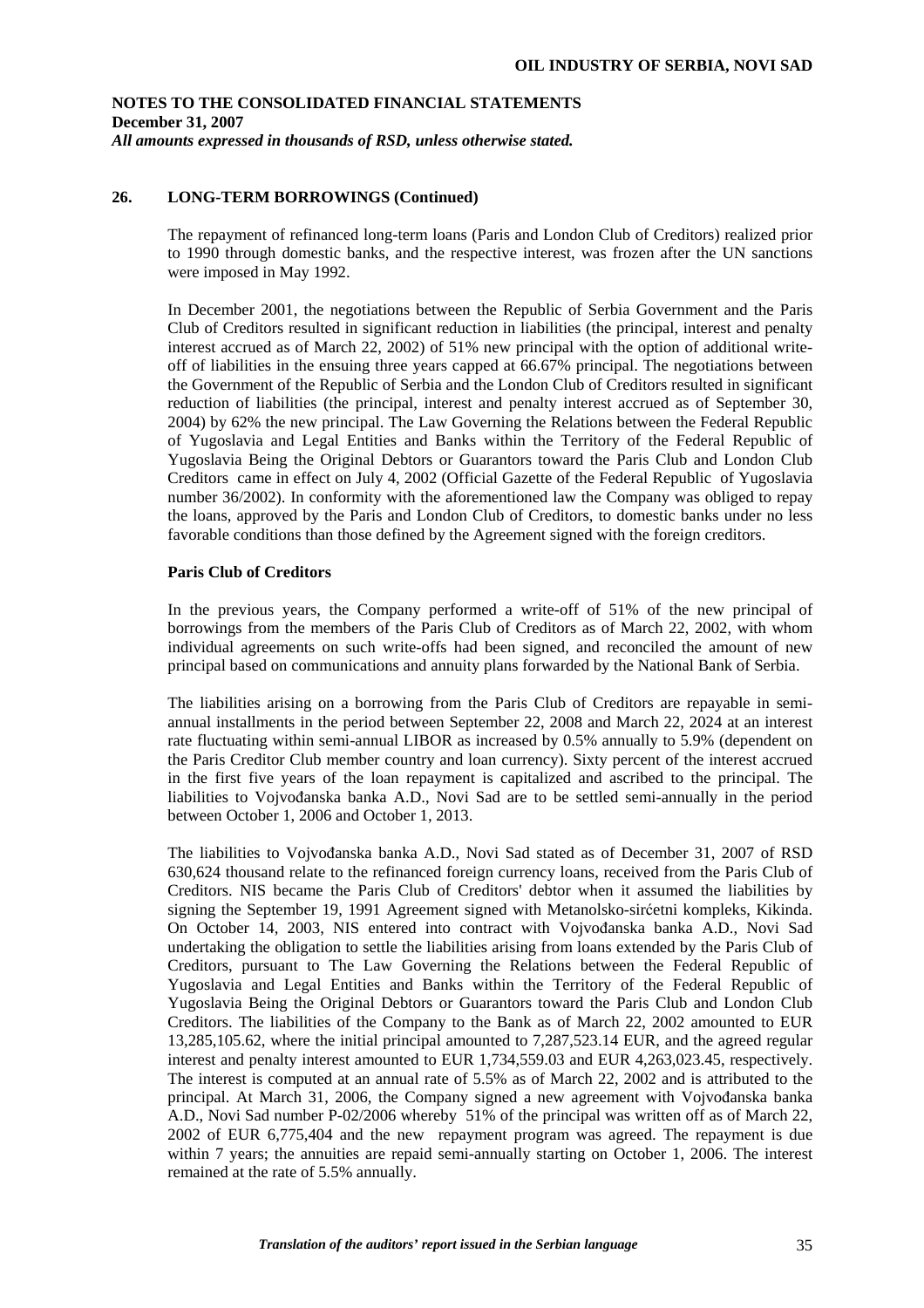## **26. LONG-TERM BORROWINGS (Continued)**

#### *Paris Club of Creditors (Continued)*

The liability to Privredna banka A.D., Pančevo of RSD 1,441,761 thousand (USD 23,170,945 and EUR 2,484,508) relates to discharging the liabilities to the Paris Club of Creditors. The loan is being rescheduled as of March 22, 2002 and repaid in semi-annual installments until March 22, 2024. The repayment of the principal commences on September 22, 2008. In accordance with the agreement, 60% interest due in the period between March 23, 2002 and March 22, 2005, will be capitalized and paid in 14 equal and consecutive semi-annual installments, where the first and the last installment are due on September 22, 2007 and September 22, 2014, respectively. The remaining 40% of the interest is settled when due.

### **London Club of Creditors**

The liability to Erste banka A.D., Novi Sad stated as of December 31, 2007 in the amount of RSD 80,978 thousand originates in the Agreement number 15/06-710 and is repayable in 7 semi-annual installments whereas the first and last one are due on September 30, 2006 and September 30, 2009, respectively. The liability of RSD 3,431 thousand relates to the Agreement number 1092/02 and is repayable in 30 equal monthly installments commencing from May 1, 2010 until November 1, 2024.

The liability towards Komercijalna banka A.D., Beograd of RSD 23,380 thousand as stated at December 31, 2007 arises from the Loan Rescheduling Agreement within the London Club of Creditors. The principal is payable in six-monthly installments due on Jun 20 and December 20 every year. The liabilities fully mature on December 20, 2008.

The liability to NLB Continental banka AD., Novi Sad amounted to RSD 36,071 thousand (USD 671,371). The interest is paid semi-annually starting from May 1, 2005. The first and last installment are due on May 1, 2010 and November 1, 2024, respectively.

At December 31, 2007, the long-term liabilities of RSD 155,439 thousand (EUR 1,443,220 and USD 764,687) relate to the refinanced loans realized through Vojvođanska banka A.D., Novi Sad. Pursuant to the Debt Assumption Agreement signed with Metanolsko-sirćetni kompleks, Kikinda on September 19, 1991, NIS became a debtor of the London Club of Creditors. On October 24, 2003, NIS signed an agreement with Vojvoñanska banka A.D., Novi Sad on settling the obligations arising on loans extended by the creditors of the London Club as provided by the Law Governing the Relations between the Federal Republic of Yugoslavia and Legal Entities and Banks within the Territory of the Federal Republic of Yugoslavia Being the Original Debtors or Guarantors toward the Paris Club and London Club Creditors. The NIS's liability to the Bank as of March 22, 2002 amounted to EUR 1,469,071.09 and USD 840,281.26 pursuant to the Debt Assumption Agreement. The Agreement also provides that the interest liabilities are a matter of further reconciliation between the National Bank of Serbia (NBS) and the London Club Creditors. At March 31, 2006, NIS entered into a new Agreement with Vojvođanska banka A.D., Novi Sad, number L-02/2006, whereby a write-off of the 51% principal at March 31, 2004 in the amount of EUR 1,495,666, i.e., USD 792,475, as well as a new repayment program were agreed**.** The newlydetermined repayment date falls within 7 years, where semi-annual annuities mature as of October 1, 2006. The interest remained at 5.5% annual rate.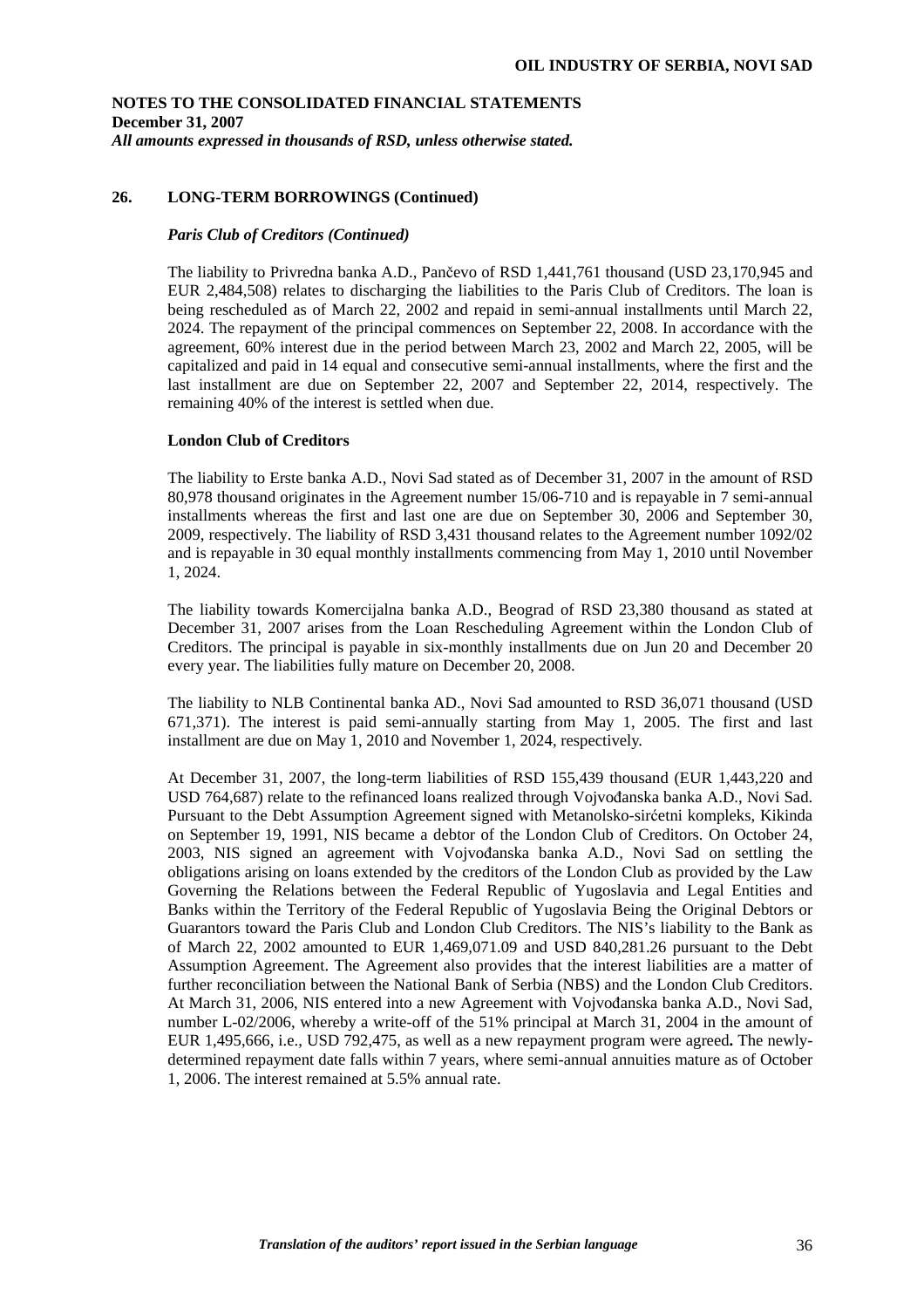## **26. LONG-TERM BORROWINGS (Continued)**

#### *Other Domestic Loans*

The liabilities to the International Bank for Research and Development (IBRD) of RSD 4,092,967 thousand (EUR 51,655,265) as of December 31, 2007 arose from the guarantee based Agreement on ceding rights. The Agreement was signed on May 30, 2005 by the Republic of Serbia, NLB Continental bank A.D., Novi Sad, as a guarantor, and NIS Naftagas, as a debtor. According to this agreement the debtor is no longer liable to the International Bank for Research and Development (IBRD), but that it undertakes the obligation to pay the aforementioned amount to the Republic of Serbia. The Agreement is supplemented with an Annex in 2006. Pursuant to this Annex, the aggregate liabilities of NIS arising on the loan principal were translated from USD into EUR 46,444,901. This amount is increased by EUR 8,872,185, which is the total of the two principal installments the Republic of Serbia paid to the International Bank for Research and Development (in 2005) and the related interest charged for the period between January 8, 2002 and December 15, 2005.

The liabilities based on a loan from Vojvođanska banka A.D., Novi Sad of RSD 216,190 thousand (4,023,896 clearing dollars) as of December 31, 2007, relate to the loan extended for the purpose of gas line network construction in 1991 that would lead through the Socialist Federative Republic of Yugoslavia. At December 30, 2005, Vojvoñanska banka A.D., Novi Sad transferred its receivable entirely to the Republic of Serbia. Accordingly, the amount of the loan has not been repaid nor has the interest been charged.

The borrowings from Hypo-Alpe-Adria Bank A.D., Beograd, amounting to RSD 1,670,563 thousand was approved on July 25, 2006, with the grace period expiring on July 31, 2007. The repayment of these borrowing falls due from August 31, 2007 and July 31, 2012.

### *Other Foreign Borrowings*

The liability to Sinochem International Oil Company Limited, London of RSD 5,263,967 thousand at December 31, 2007, originates in the October 11, 2004 Deed of Arrangement. Sinochem sold and delivered crude oil to the Company in the period between 1991 and 1998. The Company is paying this principal in 16 equal semi-annual installments (Jun 30 and December 31) until December 31, 2011, whereas the first installment was paid on Jun 30, 2004.

As of December 31, 2007 and 2006, the maturities of long-term liabilities were as follows:

|                                 | December 31,<br>2007 | December 31,<br>2006 |
|---------------------------------|----------------------|----------------------|
| Up to one year                  | 2,067,608            | 2,088,394            |
| From one to two years           | 2,095,659            | 5,072,222            |
| From two to three years         | 2,072,553            | 2,255,850            |
| From three to four years        | 2,088,783            | 2,228,990            |
| From four to five to four years | 638,791              | 2,245,964            |
| From five to ten years          | 361,999              | 1,926,436            |
| Over ten years                  | 5,492,051            | 4,754,645            |
|                                 | 14,817,444           | 20,572,501           |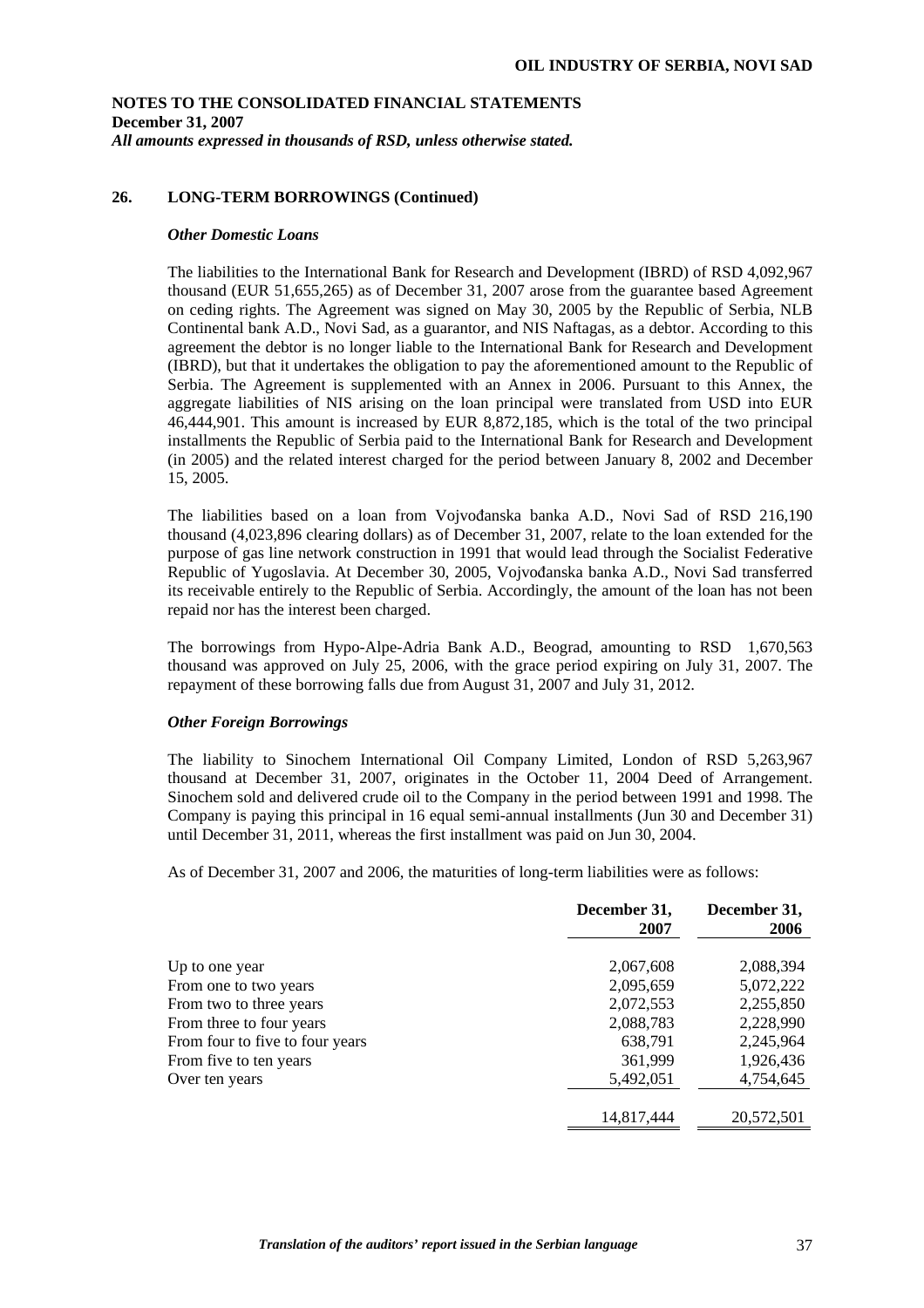## **27. OTHER LONG-TERM LIABILITIES**

|                                           | December 31,<br>2007 | December 31,<br>2006 |
|-------------------------------------------|----------------------|----------------------|
| Srbijagas A.D., Novi Sad                  | 296,135              | 296,135              |
| FAM, Kruševac                             | 71,777               | 71,777               |
| Oil refinery, Belgrade                    | 90,153               | 90,153               |
| Energoprojekt visokogradnja A.D., Beograd | 167,271              | 167,271              |
| RTB Bor                                   | 88,899               | 88,899               |
| Finance lease liabilities                 | 58,159               | 26,993               |
| Other                                     | 162,451              | 86,933               |
|                                           | 934,845              | 828,161              |
| Current portions (Note 28)                | (46, 573)            | (35,375)             |
|                                           | 888,272              | 792,786              |

Other long-term liabilities mostly, in the amount of RSD 714,235 thousand relate to the payables to legal entities based on the Agreement on Joint Construction and mutual relationships with reference to cofinancing the construction of Tourist Center "Crni Vrh" closed on August 17, 1995. The contractor for the job was the entity NIS Jugopetrol, where the remaining contractual parties paid in the funds to the account of NIS Jugopetrol. The aforementioned liabilities pertained to amounts paid by other legal entities – signatories of the cofinancing agreement. The construction of the Tourist Center "Crni Vrh" has been temporarily suspended.

## **28. SHORT-TERM FINANCIAL LIABILITIES**

|                                             | December 31,<br>2007 | December 31,<br><b>2006</b> |
|---------------------------------------------|----------------------|-----------------------------|
| Current portion of:                         |                      |                             |
| - long-term loans (Note 26)                 | 2,067,608            | 2,088,394                   |
| - other long-term liabilities (Note 27)     | 46,573               | 35,375                      |
| Short-term loans approved by domestic banks | 199,000              | 4,953,812                   |
| Short-term loans approved by foreign banks  | 8,529,777            | 2,528,000                   |
| Other short-term financial liabilities      | 2,214,148            | 2,200,093                   |
|                                             | 13,057,106           | 11,805,674                  |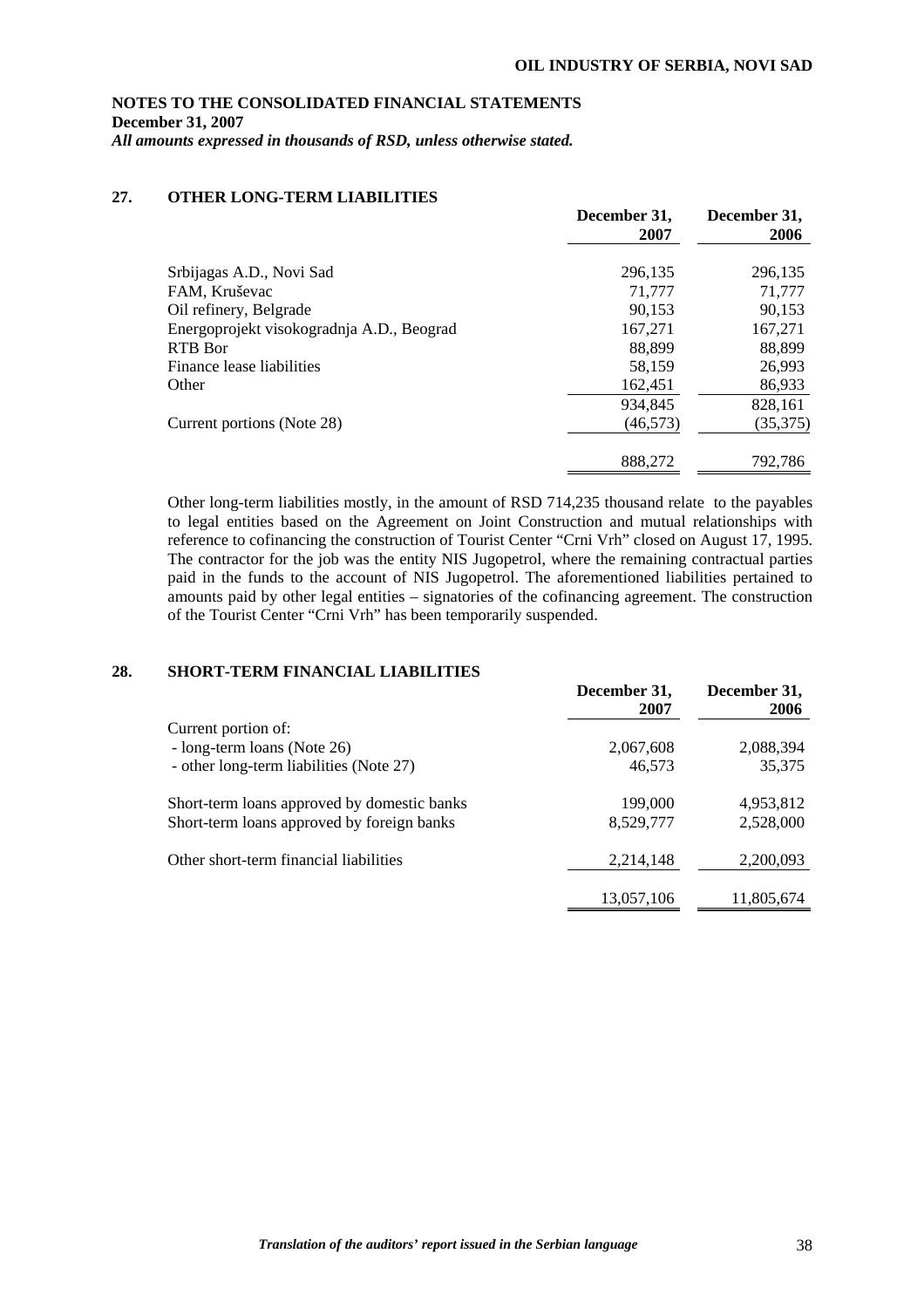## **28. SHORT-TERM FINANCIAL LIABILITIES (Continued)**

The review of all short-term loans is given in the table below:

|                                                | <b>Interest</b><br>Rate | <b>Currency</b> | <b>Amount</b> in<br>Currency | December 31,<br>2007 | December 31,<br>2006 |
|------------------------------------------------|-------------------------|-----------------|------------------------------|----------------------|----------------------|
| Short-term loans approved<br>by domestic banks |                         |                 |                              |                      |                      |
| Alpha bank a.d., Beograd                       | Bank's regular interest | <b>RSD</b>      |                              | 199,000              |                      |
| Vojvođanska banka a.d., Novi Sad               | 5.5% p.a.               | <b>RSD</b>      |                              |                      | 201,922              |
| Komercijalna banka a.d., Beograd               | 7.1% p.a.               | <b>RSD</b>      |                              |                      | 300,952              |
| Unicredit bank a.d., Beograd                   | 1M EURIBOR +            |                 |                              |                      |                      |
|                                                | 3.75% p.a.              | <b>RSD</b>      |                              |                      | 2,080,938            |
| Banca Intesa a.d., Beograd                     | $3M$ EURIBOR + $3%$     |                 |                              |                      |                      |
|                                                | p.a.                    | <b>RSD</b>      |                              |                      | 790,000              |
| Piraeus Bank a.d., Beograd                     | 3M EURIBOR +            |                 |                              |                      |                      |
|                                                | 2.75% p.a.              | <b>RSD</b>      |                              |                      | 1,580,000            |
|                                                |                         |                 |                              | 199,000              | 4,953,812            |
| Short-term loans approved<br>by foreign banks  |                         |                 |                              |                      |                      |
| EFG NEF BV, Holandija                          | 3 mesečni EURIBOR       |                 |                              |                      |                      |
|                                                | $+1.1\%$ p.a.           | <b>EUR</b>      | 41,000,000                   | 3,248,684            |                      |
| RI Eastern European Finance BV,                |                         |                 |                              |                      |                      |
| Holandija                                      | EURIBOR $+1.6\%$ p.a.   | <b>EUR</b>      | 34,650,000                   | 2,745,535            |                      |
| Alpha Bank, London                             | 3 mesečni EURIBOR       |                 |                              |                      |                      |
|                                                | $+2.7\%$ p.a.           | <b>EUR</b>      | 12,000,000                   | 950,834              |                      |
|                                                | EURIBOR+1.1%p.a.        | <b>EUR</b>      | 20,000,000                   | 1,584,724            |                      |
| West LB, London                                |                         |                 |                              |                      |                      |
|                                                | 6M EURIBOR +            |                 |                              |                      |                      |
|                                                | 3.05% p.a.              | <b>EUR</b>      | 20,000,000                   |                      | 1,580,000            |
| <b>LHB Bank AG Frankfurt</b>                   | $3M$ EURIBOR + $3%$     |                 |                              |                      |                      |
|                                                | p.a.                    | <b>EUR</b>      | 12,000,000                   |                      | 948,000              |
|                                                |                         |                 |                              | 8,529,777            | 2,528,000            |
|                                                |                         |                 |                              | 8,728,777            | 7,481,812            |

Other short-term financial liabilities of RSD 2,214,148 thousand mainly relate to non-interestbearing loans approved by the Republic of Serbia Ministry of Finance for the purpose of incentive severance pays to employees within the restructuring process in NIS a.d, Novi Sad.

## **29. ACCOUNTS PAYABLE**

| 11000111011111111111                      | December 31,<br>2007 | December 31,<br>2006 |
|-------------------------------------------|----------------------|----------------------|
| Trade payables:                           |                      |                      |
| - domestic                                | 4,596,393            | 5,284,240            |
| - foreign                                 | 24,452,020           | 16,475,102           |
|                                           | 29,048,413           | 21,759,342           |
| Liabilities from specific operations      | 1,000,882            | 1,962,328            |
| Advances received from domestic customers | 1,680,160            | 716.487              |
| Advances received from foreign customers  | 78                   | 3,880                |
| Received deposits and retainers           |                      | 231                  |
| Other accounts payable                    | 67.541               | 11,116               |
|                                           | 31,797,074           | 24,453,384           |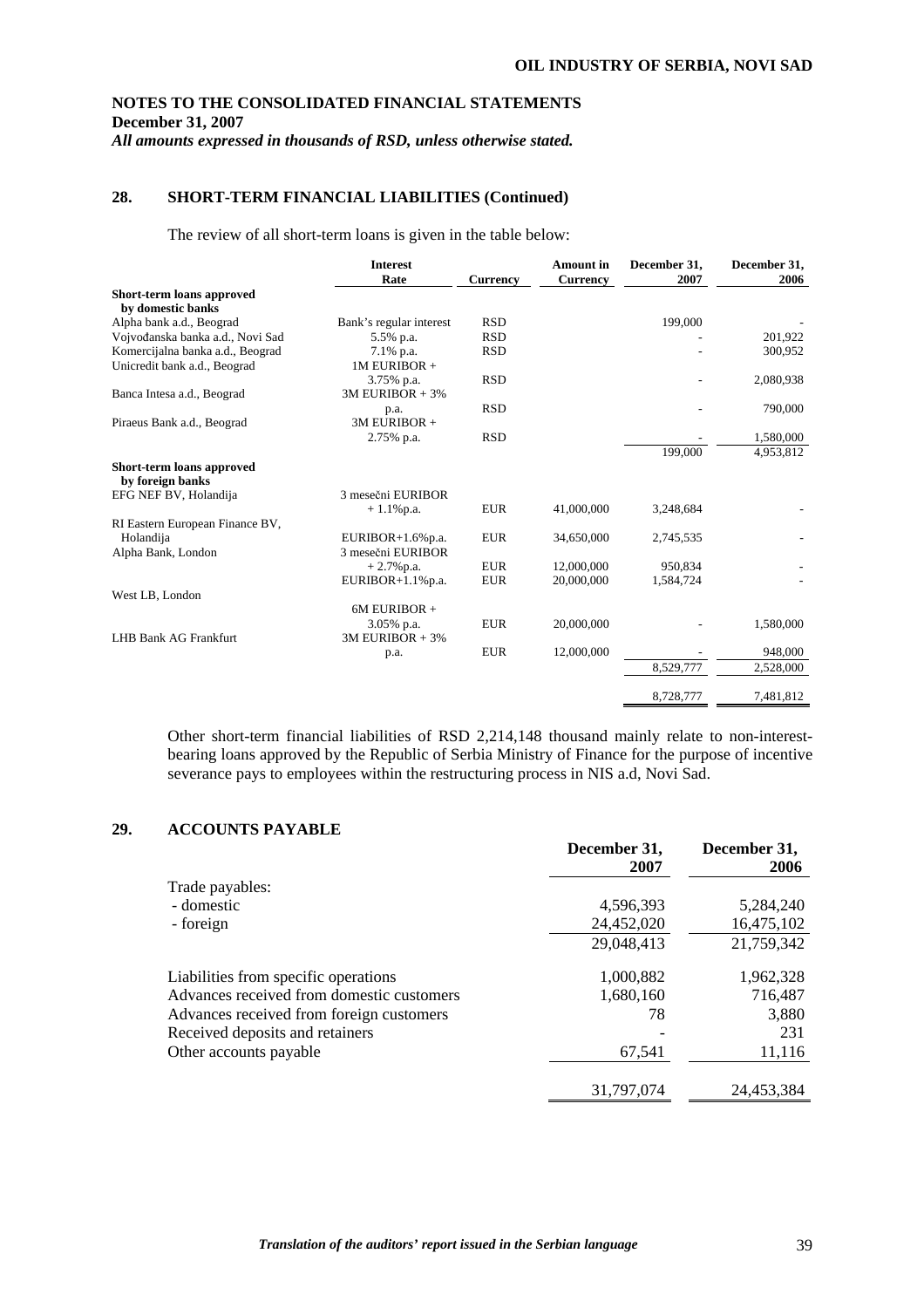# **NOTES TO THE CONSOLIDATED FINANCIAL STATEMENTS December 31, 2007**

*All amounts expressed in thousands of RSD, unless otherwise stated.* 

## **30. OTHER SHORT-TERM LIABILITIES AND ACCRUALS**

|                                              | December 31,<br>2007 | December 31,<br>2006 |
|----------------------------------------------|----------------------|----------------------|
| Gross salaries payable                       | 1,543,041            | 504,436              |
| Liabilities to employees                     | 20,020               | 22,571               |
| Interest liabilities – domestic              | 970,720              | 1,207,911            |
| Dividends payable                            | 689,372              | 1,260,922            |
| Other liabilities                            | 156,941              | 31,266               |
| Participation of employees in profit sharing | 809,645              | 697,087              |
| Other accruals                               | 929,070              | 362,069              |
|                                              |                      |                      |
|                                              | 5,118,809            | 4,086,262            |

## **31. VALUE ADDED TAX AND OTHER DUTIES PAYABLE**

|                                                        | December 31,<br>2007 | December 31,<br>2006 |
|--------------------------------------------------------|----------------------|----------------------|
| VAT payable based on the difference between calculated |                      |                      |
| VAT and previous tax                                   | 1,910,621            | 983,929              |
| Excise duties                                          | 1,435,379            | 1,675,155            |
| Customs duties                                         | 1,114,832            |                      |
| Other taxes, contributions and other duties payable    | 192,826              | 129,902              |
|                                                        | 4,653,658            | 2,788,986            |

## **32. OFF-BALANCE SHEET ITEMS**

|                                               | December 31,<br>2007 | December 31,<br>2006 |
|-----------------------------------------------|----------------------|----------------------|
| Bills of exchange and guarantees issued       | 31,816,225           | 50,670,003           |
| Bills of exchange and guarantees received     | 961,970              | 826,686              |
| Loan collaterals                              | 3,324,774            | 3,324,774            |
| Property in the Republic of Croatia           | 5,419,459            | 5,419,459            |
| Third-party goods held in warehouses          | 2,070,380            | 1,364,029            |
| Other off-balance sheet items                 |                      | 367,050              |
| Resourses for the lock-up of fields in Angola | 354,621              | 320,946              |
|                                               |                      |                      |
|                                               | 43.947.429           | 62,292,947           |

Bills of exchange issued in the amount of RSD 31,816,225 thousand mostly relate to the bills of exchange issued in order to collateralize long- and short-term domestic and foreign loans.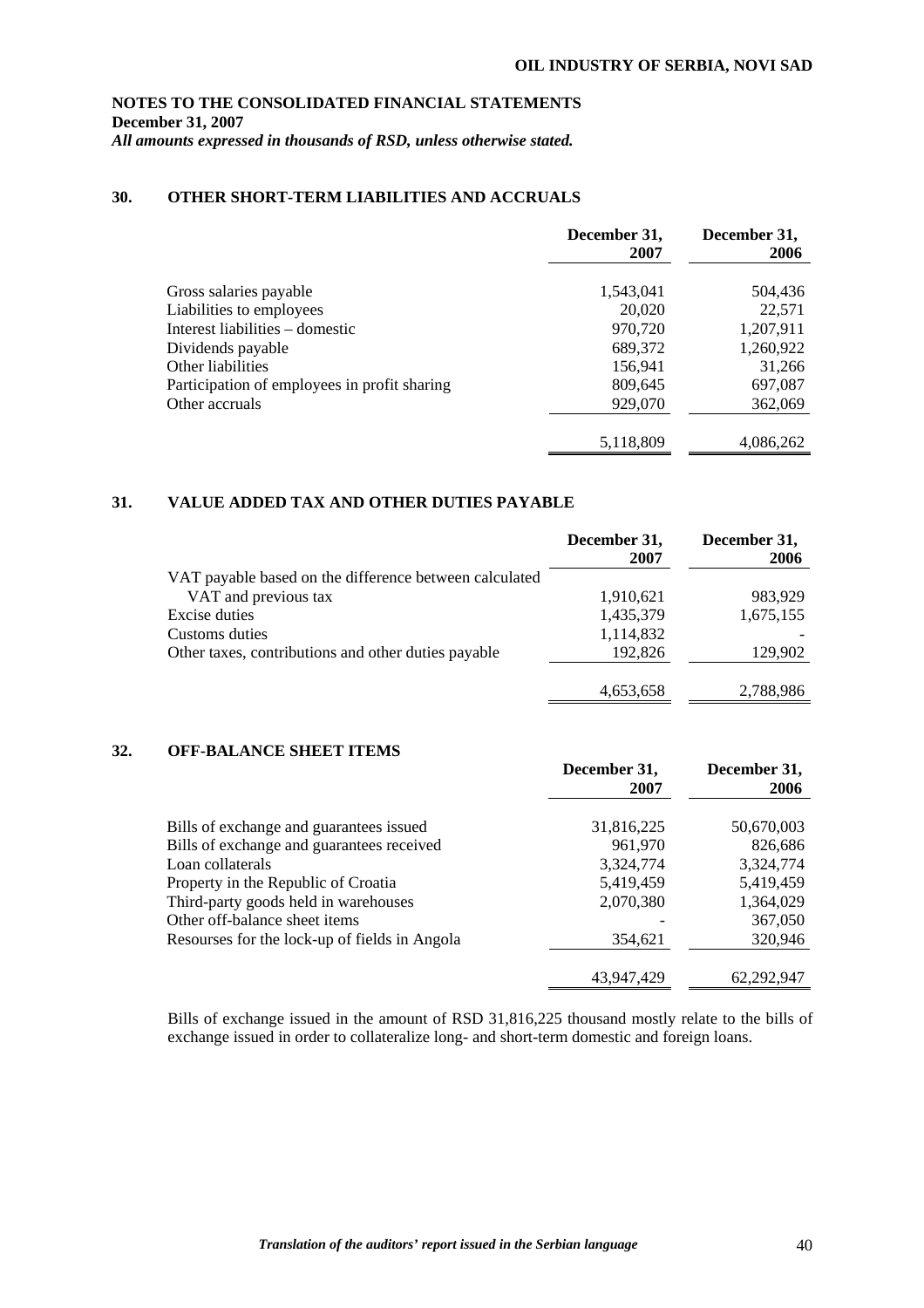# **NOTES TO THE CONSOLIDATED FINANCIAL STATEMENTS December 31, 2007**

*All amounts expressed in thousands of RSD, unless otherwise stated.* 

## **33. COMMITMENTS AND CONTINGENT LIABILITIES**

|                                                                                    | December 31,<br>2007 | December 31,<br>2006    |
|------------------------------------------------------------------------------------|----------------------|-------------------------|
| Commitment for contracted investments<br>Commitment for contracted other purchases | 1,030,023<br>683,852 | 1,942,156<br>22,704,000 |
|                                                                                    | 1,713,875            | 24,646,156              |

### *Commitment for contracted investments*

The commitments for contracted investments relate to the purchase of finance and accounting information system – SAP.

## *Commitment for contracted other purchases*

The commitments for contracted other purchases relate to commitments arising from the agreement on industrial consulting with the entity Shell Presonnel Services B.V., Holland.

## *Litigation*

At December 31, 2007, the aggregate of potential monetary damages arising from litigations in which the Company has been named a defendant party, amounted to RSD 8,728,218 thousand, exclusive of penalty interest, if any. The Company made provisions for four such litigations of RSD 125,896 thousand (Note 25). Although it is not possible to predict the final outcome of such litigations with any certainty, the Company's management does not expect unfavorable outcome of materially significant proceedings and, accordingly, no additional provisions were recorded in these financial statements. In addition, the worth of lawsuits the Company filed against third parties amounts to RSD 8,094,108 thousand, the litigations which either have not been disclosed in the accompanying financial statements or for which the corresponding allowance for impairment has been recorded.

## **34. TAXATION RISKS**

 The Republic of Serbia tax legislation is subject to different interpretations and changes occur frequently. The interpretation of tax legislation by tax authorities as applied to the transactions and activity of the Company may not coincide with that of the management. As a result, transactions may be challenged by tax authorities and the Company may be assessed additional taxes, penalties and interest. The periods remain open to review by the tax and customs authorities with respect to tax liabilities for five years.

## **35. FINANCIAL RISK MANAGEMENT**

The Company's activities are exposed to various financial risks, including the market risk, currency risk and interest rate risk. The basic characteristics of such exposure involve the following types of risk: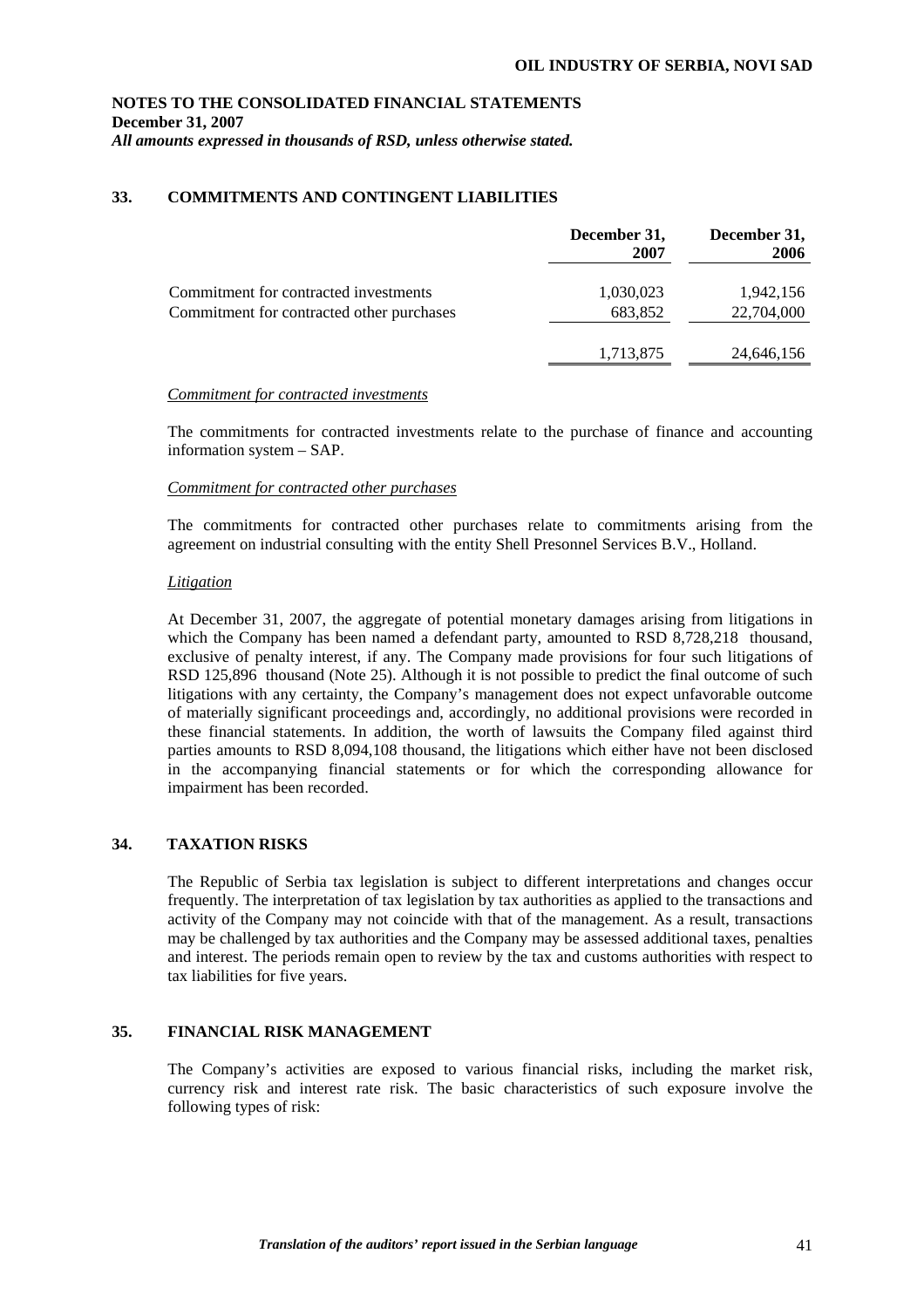## **35. FINANCIAL RISK MANAGEMENT (Continued)**

### **Credit Risk**

The Company's exposure to credit risk is primarily associated with accounts receivable, other long-term investments to customers with respect to reschedule of receivables and various placements to employees.

At December 31, 2007 a significant concentration of credit risk exists in the following legal entities, and is primarily associated with the long-term and short-term financial placements and receivables.

|                                            | December 31,<br>2007 | December 31,<br>2006 |
|--------------------------------------------|----------------------|----------------------|
| JP Srbijagas, Novi Sad                     | 6,703,067            | 4,672,279            |
| HIP Petrohemija a.d., Pančevo              | 5,273,806            | 3,164,829            |
| Rudarsko-topioničarski basen, Bor          | 2,593,426            | 1,603,547            |
| Metanolsko sirćetni kompleks a.d., Kikinda | 1,335,991            | 1,459,338            |
| Jat Airways, Beograd                       | 1,655,149            | 1,210,631            |
| Hipol hemijska industrija a.d., Odžaci     | 449.260              | 723,442              |
| Elektroprivreda Srbije                     | 673,790              | 632,824              |
| Army of the Republic of Serbia             | 142,662              | 451,092              |
| Trizon group, Beograd                      | 344,578              | 344,577              |
| Beogradsko preduzeće za puteve, Beograd    | 91,850               | 213,121              |
| <b>Total</b>                               | 19,263,579           | 14,475,680           |

The remaining portion of the Company's accounts receivable is not under significant concentration of credit risk, given that this exposure is diversified over a large number of customers.

### **Foreign Exchange Risk**

The majority portion of the Company's foreign transactions, as well as borrowings and placements are performed and presented in foreign currency. Accordingly, the Company is exposed to the market risk impacted by movements in foreign currency exchange rates. The Company does not have policies and procedures to reduce these risks to the minimum.

### **Interest Rate Risk**

The Company's principal exposure to movements in interest rates relates to other long-term investments, short-term financial placements, as well as long-term and short-term loans. The Company does not have policies and procedures to reduce these risks to the minimum.

## **36. RELATED PARTY TRANSACTIONS**

*a) Transactions with subsidiaries* 

|                                            | December 31,<br>2007 | December 31,<br>2006 |
|--------------------------------------------|----------------------|----------------------|
| <b>BALANCE SHEET</b>                       |                      |                      |
| <b>Equity investments</b>                  |                      |                      |
| - Ranis, Russia                            |                      | 522                  |
| - Doge SPA, Milan                          | 4.048                | 10.149               |
| - Eurol International Ltd, Bermuda         | 2,686                | 2,999                |
| - Jugopetrol Investments Ltd. (RDS) London | 1.074                | 1,245                |
|                                            | 7.808                | 14.915               |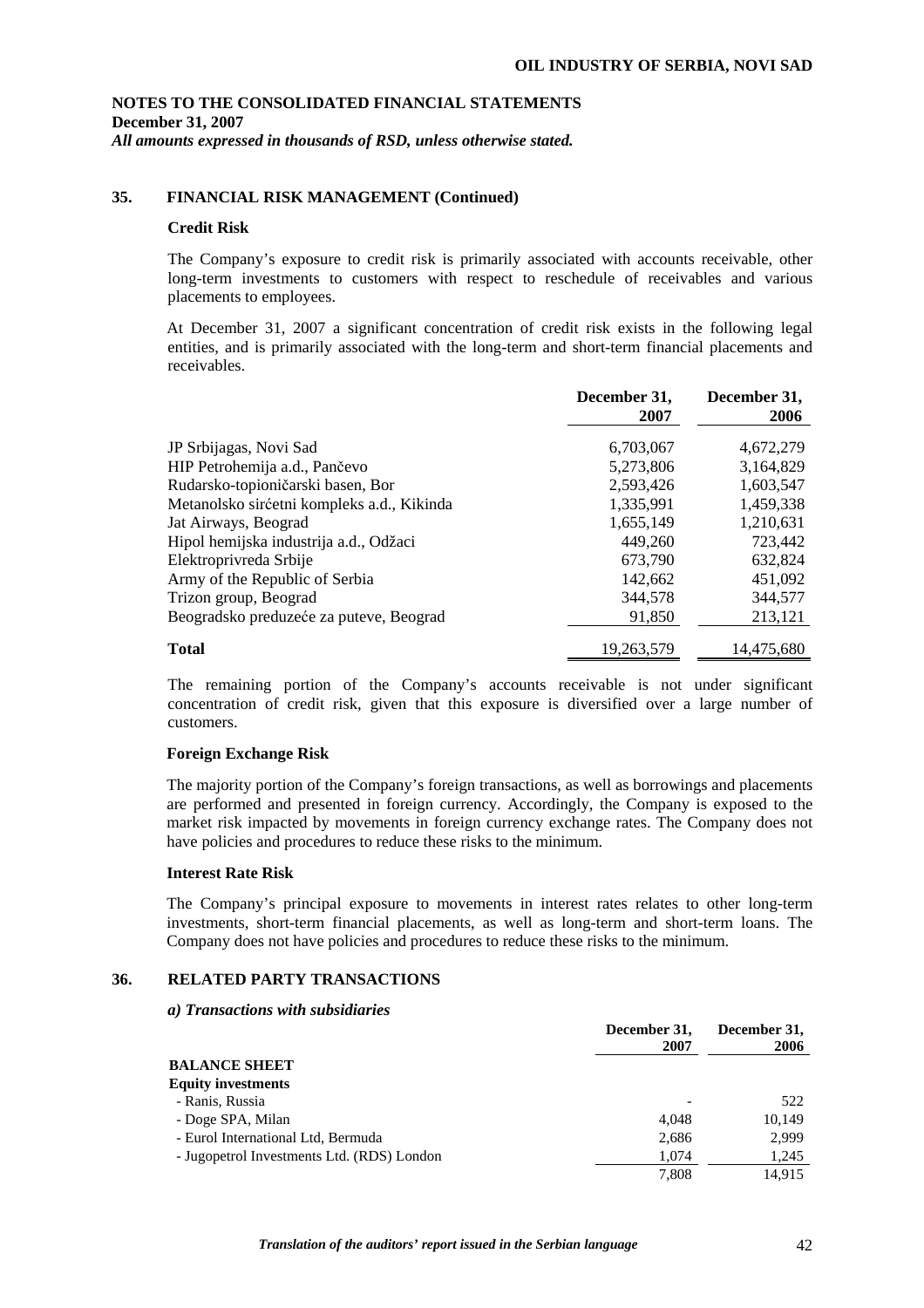## **36. RELATED PARTY TRANSACTIONS (Continued)**

*a) Transactions with subsidiaries (Continued)* 

| December 31,<br>2007 | December 31,<br>2006 |
|----------------------|----------------------|
|                      |                      |
|                      |                      |
| (4,048)              | (10, 149)            |
|                      |                      |
| (1.074)              | (1,245)              |
| (5,122)              | (11, 394)            |
| 2,686                | 3,521                |
|                      |                      |

The Company had no other transactions with subsidiaries.

### *b) Transactions with other related parties*

In the regular course of business, the Company enters into transactions with related parties, the most significant of which is HIP Petrohemija a.d., Pančevo.

The receivables and payables as of the balance sheet date, as well as income and expenses relating to the periods under review are included in the following balance sheet items:

|                                                        | December 31,<br>2007 |
|--------------------------------------------------------|----------------------|
| <b>BALANCE SHEET</b>                                   |                      |
| Equity investments                                     | 2,250,245            |
| Allowance for impairment of equity investments         | (1,371,527)          |
|                                                        | 878,718              |
| Other long-term placements                             | 1,920,403            |
| Allowance for impairment of other long-term placements | (456, 821)           |
| Current portions of other long-term placements         | (650, 481)           |
|                                                        | 813,101              |
| Receivables                                            | 2,993,407            |
| Interest receivables                                   | 327,547              |
| <b>Total receivables</b>                               | 5,012,773            |
| Advances from customers                                | 2                    |
| Accounts payable                                       | 1,479,538            |
| Interest payables                                      | 37,382               |
| <b>Total liabilities</b>                               | 1,516,922            |
| <b>NET RECEIVABLES</b>                                 | 3,495,851            |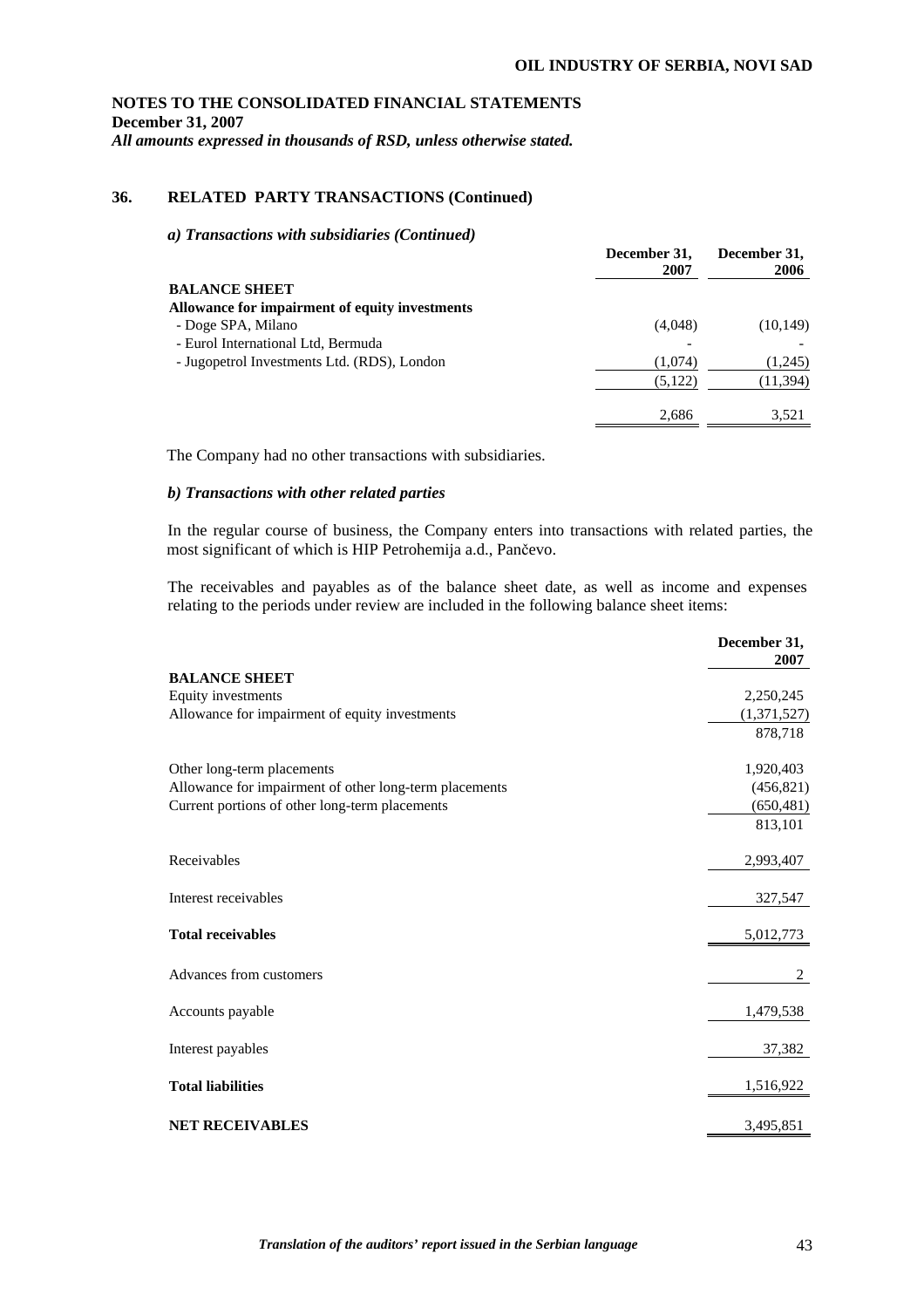**Year Ended** 

## **NOTES TO THE CONSOLIDATED FINANCIAL STATEMENTS December 31, 2007**  *All amounts expressed in thousands of RSD, unless otherwise stated.*

## **36. RELATED PARTY TRANSACTIONS (Continued)**

#### *b) Transactions with other related parties (Continued)*

|                                      | теат еписи<br>December 31,<br>2007 |
|--------------------------------------|------------------------------------|
| <b>INCOME STATEMENT</b>              |                                    |
| <b>Income</b>                        |                                    |
| Sale of products, goods and services | 5,494,874                          |
| Finance income                       | 79,349                             |
| <b>Total income</b>                  | 5,574,223                          |
| <b>Expenses</b>                      |                                    |
| Cost of material                     | 698,987                            |
| Other operating expenses             | 154,803                            |
| Finance expenses                     | 37,222                             |
| <b>Total expenses</b>                | 891,012                            |
| <b>NET PROFIT</b>                    | 4,683,211                          |

### **37. POST BALANCE SHEET EVENTS**

#### *Voluntary Retirement*

In 2008, 255 employees volunteered to leave the Company based on the voluntary retirement program. The realization of the voluntary retirement program was executed in accordance with the Decision on the extension of the Decision of the Board of Directors on the incentives for the decrease of the headcount in NIS throughout 2008, dated February 8, 2008. According to the aforementioned program, the amount of RSD 359,559 thousand calculated is not final, given that the application of employees is in progress, and due to the fact that calculation was performed based on the January and February salary average.

The aforementioned number of employees applied successively, so the majority of employees applied for retirement after the adoption of the financial statements. Therefore, the management was not able to determine the structure and position of employees, i.e., determine the exact number and amount of funds necessary.

### *Sale of Equity Investments in DDOR Novi Sad a.d., Novi Sad*

Based on the sale of shares of DDOR Novi Sad a.d., Novi Sad as of October 15, 2007, the block of shares in the Company's ownership was joined to the shares of the Development Fund of the Republic of Serbia based on the public announcement of the Deposit Insurance Agency. The Agreement on joining the shares number 1459 was signed on October 25, 2007, setting forth that all joined shares be sold at the same price. On November 30, 2007, the Deposit Insurance Agency entered into the Purchase and Sale Agreement for the shares in DDOR Novi Sad a.d., Novi Sad with the purchaser Fondiaria Sai, Italy. The agreed-upon purchase price amounted to EUR 124.8774. The shares were deposited on January 30, 2008 in accordance with the instructions on share depositing issued to the broker Sinergy capital d.o.o., Beograd.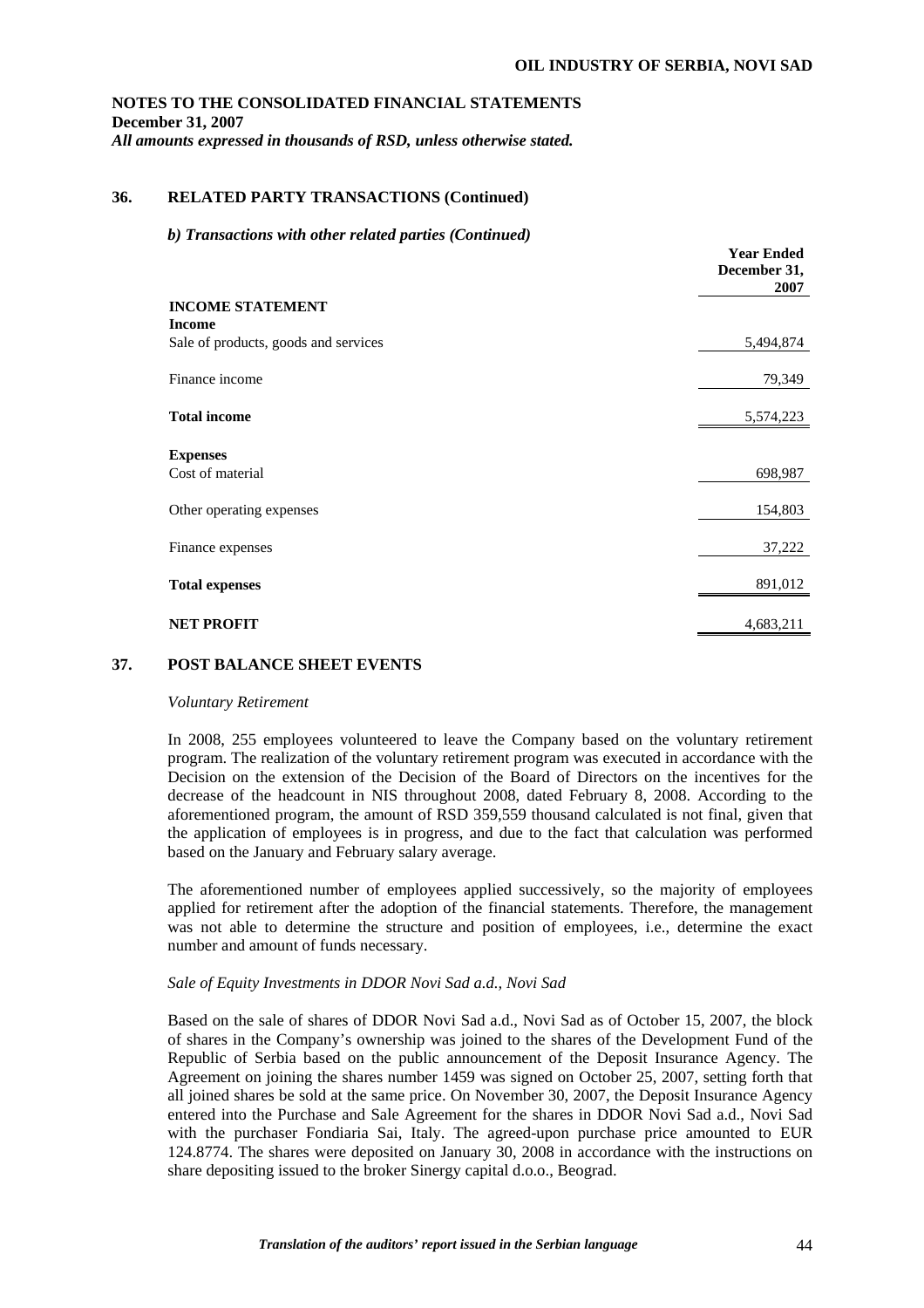## **37. POST BALANCE SHEET EVENTS (Continued)**

*Agreement between the Governments of the Republic of Serbia and Russian Federation and the Company Privatization* 

The Governments of the Republic of Serbia and of the Russian Federation, aiming to increase the energy security by ensuring a continuous gas and oil deliveries from the Russian Federation into the Republic of Serbia, their transit into the third world countries, production of oil derivatives located on the territory of the Republic of Serbia and their realization, agreed, among other things, on the reconstruction and modernization of the technological complex belonging the Company. Based on the forgoing, an Agreement was drafted between the RS Government and the Government of the Russian Federation regarding the cooperation in the field of oil and gas industry submitted for the adoption to the National Assembly of the Republic of Serbia. The Protocol on the basic terms of purchase of the Company shares by OAO . Gazprom njeft" in the amount of 51% of the initial capital, was signed in Moscow on January 25, 2008. According to the aforementioned Protocol, the signatories of the Agreement came to an understanding with reference to the basic principles and procedures for the purchase of 51% shares of the Company by "Gazprom njefta." The basic Agreement will be closed by December 31, 2008 at the latest. However, until the issuance of these financial statements, the aforementioned Agreement and Protocol had not been ratified by the Assembly of the Republic of Serbia and as such have not been executed.

#### **38. EXCHANGE RATES**

The official exchange rates for major currencies used in the translation of balance sheet components denominated in foreign currencies, into dinars were as follows:

|            | December 31,<br>2007 | December 31,<br>2006 |
|------------|----------------------|----------------------|
| <b>EUR</b> | 79.2362              | 79.0000              |
| <b>USD</b> | 53.7267              | 59.9757              |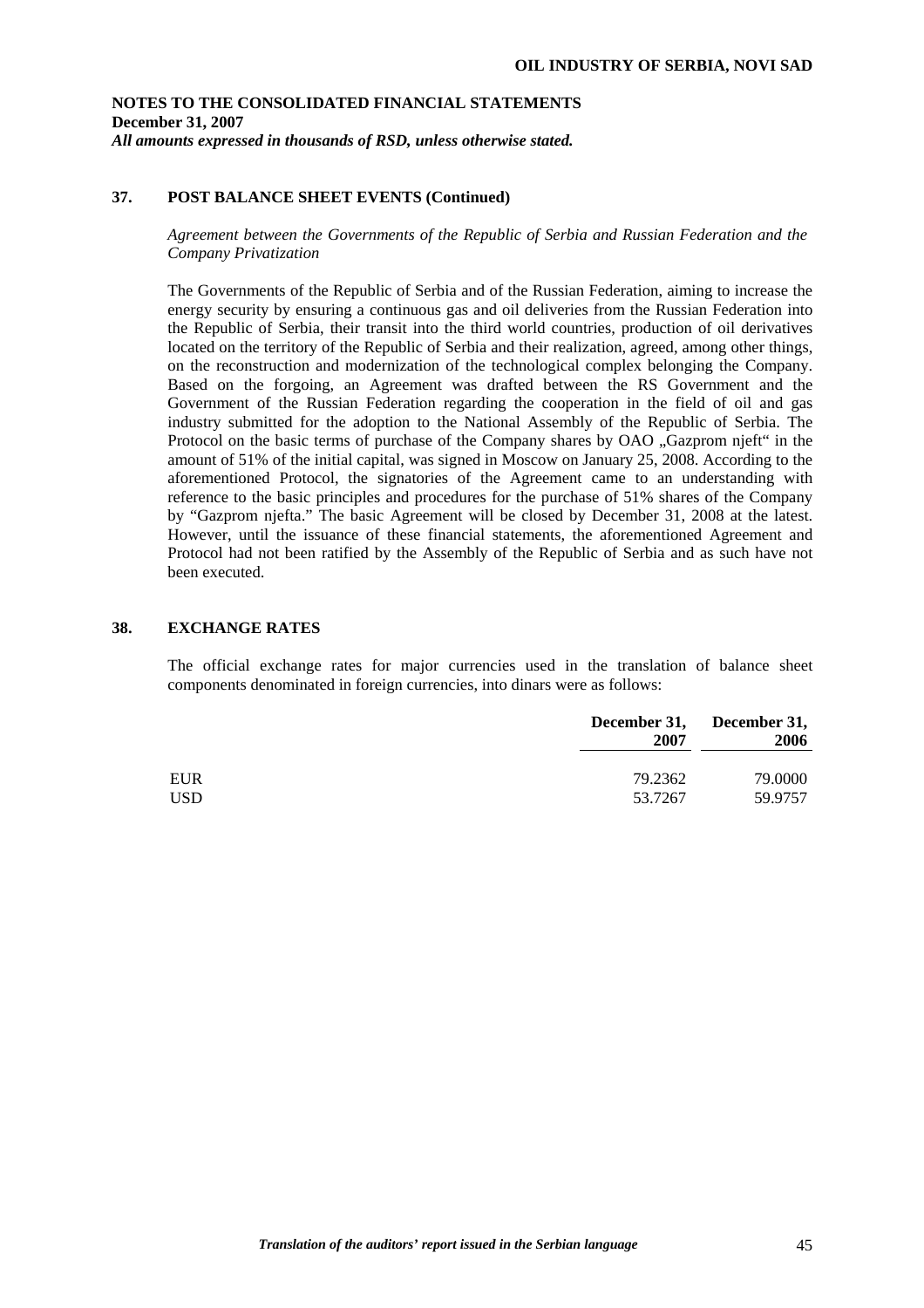## **APPENDIX 1**

## **INCOME STATEMENT Year Ended December 31, 2007 (thousands of RSD)**

|                                              | Compound<br><b>Income</b><br><b>Statement</b> | <b>Internal</b><br><b>Balance and</b><br><b>Adjustments</b> | <b>Adjusted</b><br><b>Income</b><br><b>Statement</b> |
|----------------------------------------------|-----------------------------------------------|-------------------------------------------------------------|------------------------------------------------------|
| <b>OPERATING INCOME</b>                      |                                               |                                                             |                                                      |
| Sales of goods, products and services        | 252,082,021                                   | (92, 506, 537)                                              | 159,575,484                                          |
| Own-work capitalized                         | 560,550                                       | (78, 924)                                                   | 481,626                                              |
| (Decrease)/Increase of value of inventories  | (187, 822)                                    | 2,490                                                       | (185, 332)                                           |
| Other operating income                       | 382,423                                       | (3,209)                                                     | 379,214                                              |
|                                              | 252,837,172                                   | (92, 586, 180)                                              | 160,250,992                                          |
| <b>OPERATING EXPENSES</b>                    |                                               |                                                             |                                                      |
| Cost of commercial goods sold                | (127, 627, 575)                               | 75,326,749                                                  | (52,300,826)                                         |
| Cost of materials                            | (82, 724, 438)                                | 15,431,554                                                  | (67, 292, 884)                                       |
| Staff costs                                  | (14, 620, 727)                                | (1,595,858)                                                 | (16, 216, 585)                                       |
| Depreciation and amortization and provisions | (5,884,662)                                   | (227, 616)                                                  | (6,112,278)                                          |
| Other operating expenses                     | (14, 456, 406)                                | 3,390,516                                                   | (11,065,890)                                         |
|                                              | (245, 313, 808)                               | 92,325,345                                                  | (152, 988, 463)                                      |
| PROFIT FROM OPERATIONS                       | 7,523,364                                     | (260, 835)                                                  | 7,262,529                                            |
| Finance income                               | 10,298,437                                    | (335, 294)                                                  | 9,963,143                                            |
| Finance expenses                             | (8,491,798)                                   | 537,242                                                     | (7,954,556)                                          |
| Other income                                 | 5,359,990                                     | (2,107,757)                                                 | 3,252,233                                            |
| Other expenses                               | (7,976,960)                                   | 1,296,299                                                   | (6,680,661)                                          |
| PROFIT BEFORE TAX                            | 6,713,033                                     | (870, 345)                                                  | 5,842,688                                            |
| Income taxes                                 |                                               |                                                             |                                                      |
| - current tax expense                        | (274, 874)                                    | (312, 805)                                                  | (587, 679)                                           |
| - deferred tax benefits /(expenses)          | (57, 747)                                     | 59,662                                                      | 1,915                                                |
| <b>PROFIT FOR THE YEAR</b>                   | 6,380,412                                     | (1, 123, 488)                                               | 5,256,924                                            |
| Net profit/(loss) attributable to:           |                                               |                                                             |                                                      |
| - equity holders of the Parent Company       | 6,381,784                                     | (1,123,488)                                                 | 5,258,296                                            |
| - minority interests                         | (1,372)                                       |                                                             | (1, 372)                                             |
|                                              | 6,380,412                                     | (1, 123, 488)                                               | 5,256,924                                            |